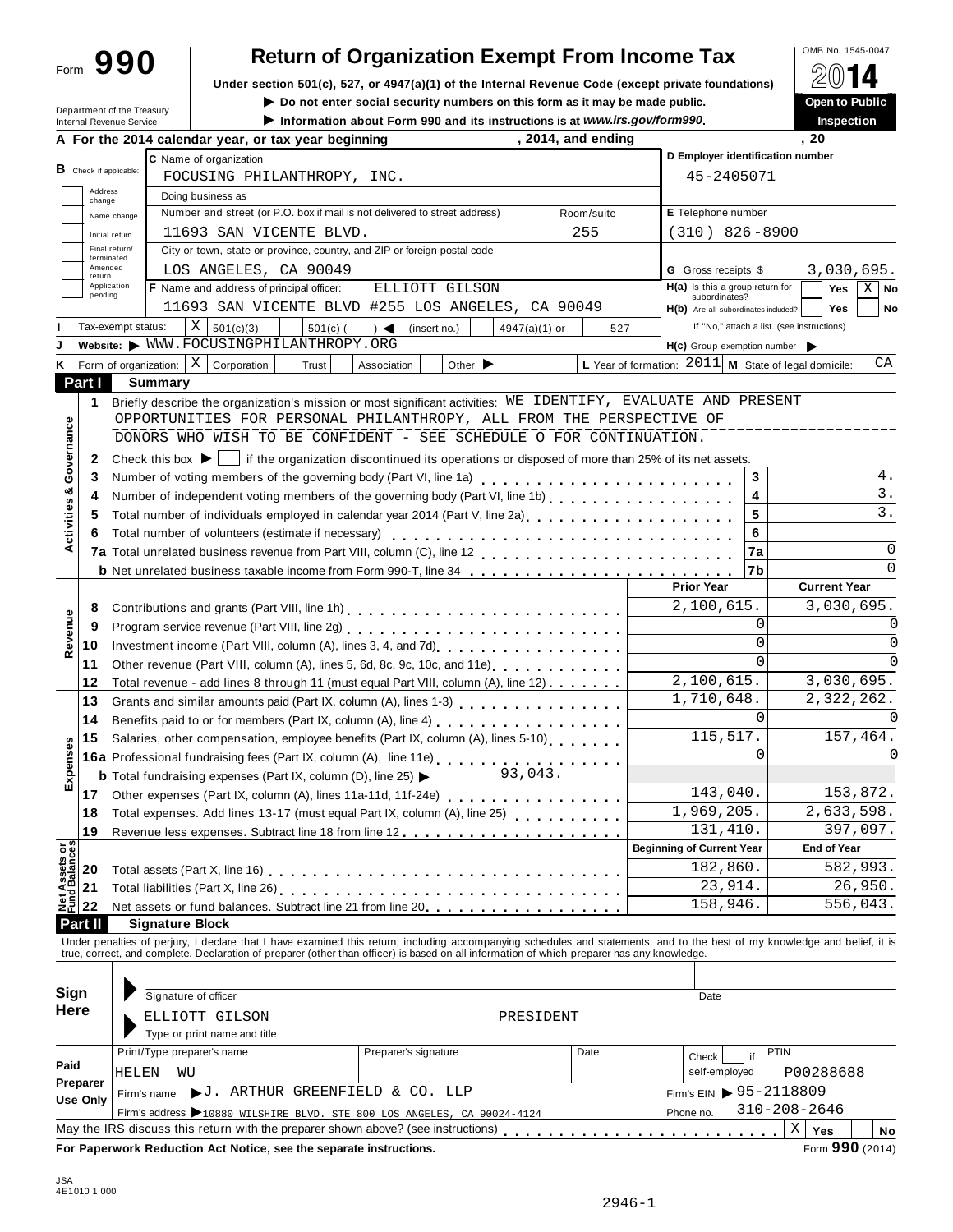|   |                                                                                                                                                                                                                                                                                                                                                 | FOCUSING PHILANTHROPY, INC.                         |                                                                      |               | 45-2405071          |              |
|---|-------------------------------------------------------------------------------------------------------------------------------------------------------------------------------------------------------------------------------------------------------------------------------------------------------------------------------------------------|-----------------------------------------------------|----------------------------------------------------------------------|---------------|---------------------|--------------|
|   | Form 990 (2014)                                                                                                                                                                                                                                                                                                                                 |                                                     |                                                                      |               |                     | Page 2       |
|   | Part III                                                                                                                                                                                                                                                                                                                                        | <b>Statement of Program Service Accomplishments</b> |                                                                      |               |                     |              |
|   |                                                                                                                                                                                                                                                                                                                                                 |                                                     |                                                                      |               |                     |              |
|   | Briefly describe the organization's mission:<br>WE IDENTIFY, EVALUATE AND PRESENT OPPORTUNITIES FOR PERSONAL PHILANTHROPY, ALL FROM THE                                                                                                                                                                                                         |                                                     |                                                                      |               |                     |              |
|   | PERSPECTIVE OF DONORS WHO WISH TO BE CONFIDENT THAT FUNDS CONTRIBUTED ARE ACHIEVING THE GREATEST                                                                                                                                                                                                                                                |                                                     |                                                                      |               |                     |              |
|   | POSSIBLE IMPACT. WE SUPPORT ORGANIZATIONS AND PROGRAMS WHICH ADDRESS ONE OR MORE                                                                                                                                                                                                                                                                |                                                     |                                                                      |               |                     |              |
|   |                                                                                                                                                                                                                                                                                                                                                 |                                                     |                                                                      |               |                     |              |
|   | OF OUR THREE AREAS OF FOCUS: SEE SCHEDULE O FOR CONTINUATION.                                                                                                                                                                                                                                                                                   |                                                     |                                                                      |               |                     |              |
|   | 2 Did the organization undertake any significant program services during the year which were not listed on the                                                                                                                                                                                                                                  |                                                     |                                                                      |               | $\mathbf{X}$<br>Yes | <b>No</b>    |
| 3 | If "Yes," describe these new services on Schedule O.<br>Did the organization cease conducting, or make significant changes in how it conducts, any program                                                                                                                                                                                      |                                                     |                                                                      |               | <b>Yes</b>          | $X \mid N$ o |
|   | services?<br>If "Yes," describe these changes on Schedule O.                                                                                                                                                                                                                                                                                    |                                                     |                                                                      |               |                     |              |
|   | Describe the organization's program service accomplishments for each of its three largest program services, as measured by<br>expenses. Section $501(c)(3)$ and $501(c)(4)$ organizations are required to report the amount of grants and allocations to others,<br>the total expenses, and revenue, if any, for each program service reported. |                                                     |                                                                      |               |                     |              |
|   | 4a (Code:<br>) (Expenses \$<br>WE WORKED WITH VARIOUS NONPROFITS TO REFINE INITIATIVES (AND ASSOCIATED BUDGETS, TIMETABLES                                                                                                                                                                                                                      |                                                     | $_{2,483,353}$ . including grants of \$ $_{2,322,262}$ . (Revenue \$ |               |                     |              |
|   | AND INTENDED OUTCOMES) WHICH WERE THEN PRESENTED AS GIVING OPPORTUNITIES, OFTEN THROUGH                                                                                                                                                                                                                                                         |                                                     |                                                                      |               |                     |              |
|   | COLLABORATIVE FUNDRAISING APPEALS.                                                                                                                                                                                                                                                                                                              |                                                     |                                                                      |               |                     |              |
|   |                                                                                                                                                                                                                                                                                                                                                 |                                                     |                                                                      |               |                     |              |
|   | WE MONITORED OUR BENEFICIARY ORGANIZATIONS AND PROGRAMS ON A CONTINUOUS BASIS. AMONG A                                                                                                                                                                                                                                                          |                                                     |                                                                      |               |                     |              |
|   | RANGE OF OTHER INTERACTIONS AND ANALYSES, OUR MONITORING INVOLVED FIELD VISITS TO PROGRAM                                                                                                                                                                                                                                                       |                                                     |                                                                      |               |                     |              |
|   | SITES OF EACH DOMESTICALLY-ORIENTED NONPROFIT WE SUPPORT, AS WELL AS EXTENDED INTERNATIONAL                                                                                                                                                                                                                                                     |                                                     |                                                                      |               |                     |              |
|   |                                                                                                                                                                                                                                                                                                                                                 |                                                     |                                                                      |               |                     |              |
|   | TRIPS TO CENTRAL AMERICA, SOUTH ASIA AND THE UNITED KINGDOM DURING THE YEAR TO OBSERVE                                                                                                                                                                                                                                                          |                                                     |                                                                      |               |                     |              |
|   | PROGRAM ACTIVITY AND MEET WITH NON-PROFIT LEADERS. THIS EXTENSIVE AND CONTINUOUS MONITORING                                                                                                                                                                                                                                                     |                                                     |                                                                      |               |                     |              |
|   | ENABLES US TO EXERCISE JUDGEMENT REGARDING WHAT PROGRAMS TO SUPPORT.                                                                                                                                                                                                                                                                            |                                                     |                                                                      |               |                     |              |
|   |                                                                                                                                                                                                                                                                                                                                                 |                                                     |                                                                      |               |                     |              |
|   |                                                                                                                                                                                                                                                                                                                                                 |                                                     |                                                                      |               |                     |              |
|   | 4b (Code:<br>) (Expenses \$                                                                                                                                                                                                                                                                                                                     |                                                     | including grants of \$                                               | ) (Revenue \$ |                     |              |
|   |                                                                                                                                                                                                                                                                                                                                                 |                                                     |                                                                      |               |                     |              |
|   |                                                                                                                                                                                                                                                                                                                                                 |                                                     |                                                                      |               |                     |              |
|   |                                                                                                                                                                                                                                                                                                                                                 |                                                     |                                                                      |               |                     |              |
|   |                                                                                                                                                                                                                                                                                                                                                 |                                                     |                                                                      |               |                     |              |
|   |                                                                                                                                                                                                                                                                                                                                                 |                                                     |                                                                      |               |                     |              |
|   |                                                                                                                                                                                                                                                                                                                                                 |                                                     |                                                                      |               |                     |              |
|   |                                                                                                                                                                                                                                                                                                                                                 |                                                     |                                                                      |               |                     |              |
|   |                                                                                                                                                                                                                                                                                                                                                 |                                                     |                                                                      |               |                     |              |
|   |                                                                                                                                                                                                                                                                                                                                                 |                                                     |                                                                      |               |                     |              |
|   |                                                                                                                                                                                                                                                                                                                                                 |                                                     |                                                                      |               |                     |              |
|   |                                                                                                                                                                                                                                                                                                                                                 |                                                     |                                                                      |               |                     |              |
|   |                                                                                                                                                                                                                                                                                                                                                 |                                                     |                                                                      |               |                     |              |
|   | 4c (Code:<br>) (Expenses \$                                                                                                                                                                                                                                                                                                                     |                                                     | including grants of \$                                               | ) (Revenue \$ |                     |              |
|   |                                                                                                                                                                                                                                                                                                                                                 |                                                     |                                                                      |               |                     |              |
|   |                                                                                                                                                                                                                                                                                                                                                 |                                                     |                                                                      |               |                     |              |
|   |                                                                                                                                                                                                                                                                                                                                                 |                                                     |                                                                      |               |                     |              |
|   |                                                                                                                                                                                                                                                                                                                                                 |                                                     |                                                                      |               |                     |              |
|   |                                                                                                                                                                                                                                                                                                                                                 |                                                     |                                                                      |               |                     |              |
|   |                                                                                                                                                                                                                                                                                                                                                 |                                                     |                                                                      |               |                     |              |
|   |                                                                                                                                                                                                                                                                                                                                                 |                                                     |                                                                      |               |                     |              |
|   |                                                                                                                                                                                                                                                                                                                                                 |                                                     |                                                                      |               |                     |              |
|   |                                                                                                                                                                                                                                                                                                                                                 |                                                     |                                                                      |               |                     |              |
|   |                                                                                                                                                                                                                                                                                                                                                 |                                                     |                                                                      |               |                     |              |
|   |                                                                                                                                                                                                                                                                                                                                                 |                                                     |                                                                      |               |                     |              |
|   |                                                                                                                                                                                                                                                                                                                                                 |                                                     |                                                                      |               |                     |              |
|   |                                                                                                                                                                                                                                                                                                                                                 |                                                     |                                                                      |               |                     |              |
|   | 4d Other program services (Describe in Schedule O.)                                                                                                                                                                                                                                                                                             |                                                     |                                                                      |               |                     |              |
|   | (Expenses \$<br>4e Total program service expenses >                                                                                                                                                                                                                                                                                             | including grants of \$<br>2,483,353.                | ) (Revenue \$                                                        |               |                     |              |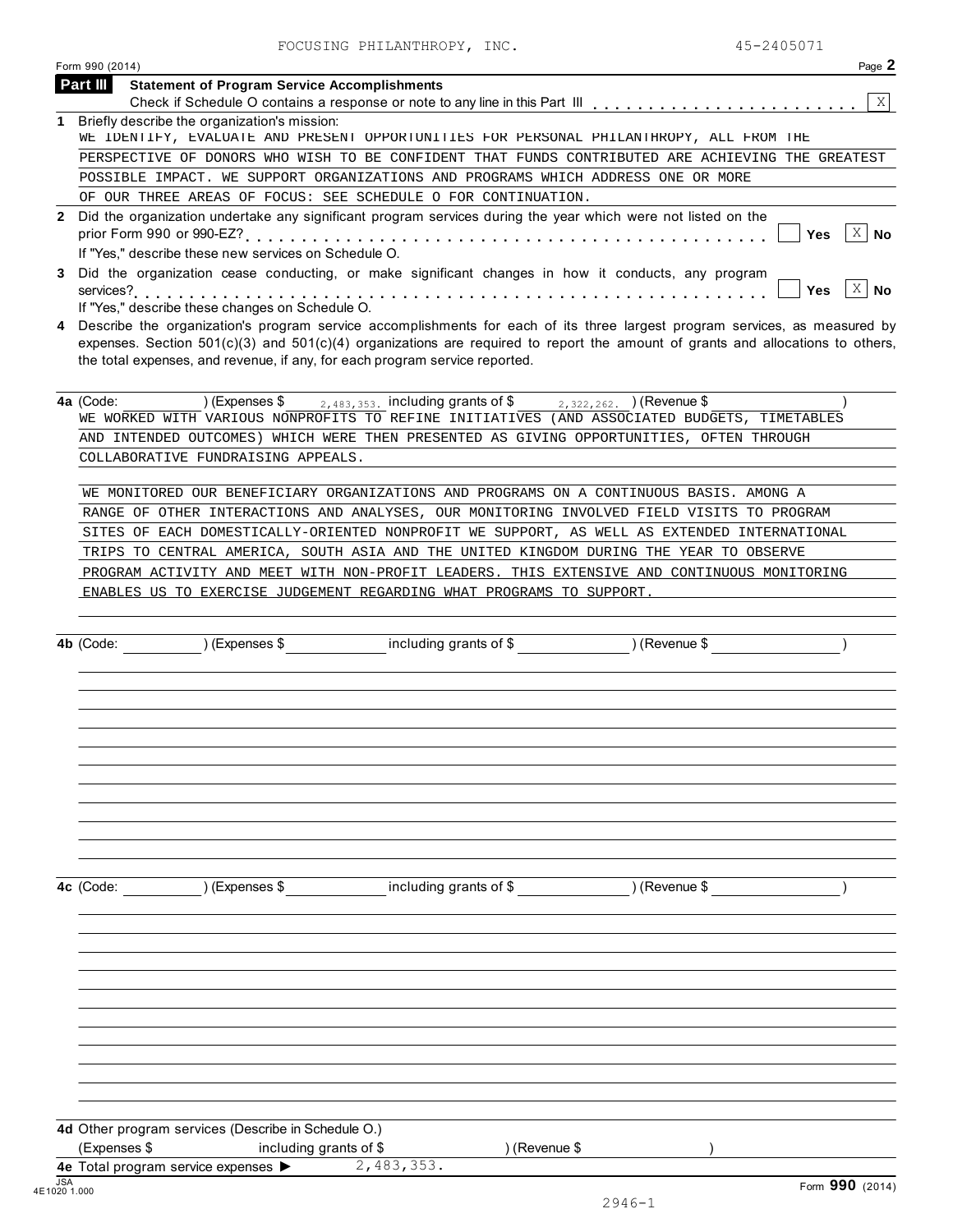|    | FOCUSING PHILANTHROPY, INC.<br>Form 990 (2014)                                                                                      | 45-2405071      |             | Page 3          |
|----|-------------------------------------------------------------------------------------------------------------------------------------|-----------------|-------------|-----------------|
|    | <b>Checklist of Required Schedules</b><br>Part IV                                                                                   |                 |             |                 |
|    |                                                                                                                                     |                 | Yes         | No              |
| 1  | Is the organization described in section $501(c)(3)$ or $4947(a)(1)$ (other than a private foundation)? If "Yes,"                   |                 |             |                 |
| 2  |                                                                                                                                     | 1               | Χ           |                 |
|    | Is the organization required to complete Schedule B, Schedule of Contributors (see instructions)?                                   | $\mathbf{2}$    | $\mathbf X$ |                 |
|    | Did the organization engage in direct or indirect political campaign activities on behalf of or in opposition to                    |                 |             |                 |
|    | candidates for public office? If "Yes," complete Schedule C, Part I.                                                                | 3               |             | Χ               |
| 4  | Section 501(c)(3) organizations. Did the organization engage in lobbying activities, or have a section 501(h)                       |                 |             |                 |
| 5  |                                                                                                                                     | 4               |             | Χ               |
|    | Is the organization a section $501(c)(4)$ , $501(c)(5)$ , or $501(c)(6)$ organization that receives membership dues,                |                 |             |                 |
|    | assessments, or similar amounts as defined in Revenue Procedure 98-19? If "Yes," complete Schedule C,                               |                 |             |                 |
|    |                                                                                                                                     | 5               |             | Χ               |
|    | Did the organization maintain any donor advised funds or any similar funds or accounts for which donors                             |                 |             |                 |
|    | have the right to provide advice on the distribution or investment of amounts in such funds or accounts? If                         |                 |             |                 |
|    |                                                                                                                                     | 6               |             | Χ               |
| 7  | Did the organization receive or hold a conservation easement, including easements to preserve open space,                           |                 |             |                 |
|    | the environment, historic land areas, or historic structures? If "Yes," complete Schedule D, Part II                                | $\overline{7}$  |             | Χ               |
| 8  | Did the organization maintain collections of works of art, historical treasures, or other similar assets? If "Yes,"                 |                 |             |                 |
|    |                                                                                                                                     | 8               |             | Χ               |
|    | Did the organization report an amount in Part X, line 21, for escrow or custodial account liability; serve as a                     |                 |             |                 |
|    | custodian for amounts not listed in Part X; or provide credit counseling, debt management, credit repair, or                        |                 |             |                 |
|    |                                                                                                                                     | 9               |             | Χ               |
| 10 | Did the organization, directly or through a related organization, hold assets in temporarily restricted                             |                 |             |                 |
|    | endowments, permanent endowments, or quasi-endowments? If "Yes," complete Schedule D, Part V. ,                                     | 10              |             | Χ               |
|    | If the organization's answer to any of the following questions is "Yes," then complete Schedule D, Parts VI,                        |                 |             |                 |
|    | VII, VIII, IX, or X as applicable.                                                                                                  |                 |             |                 |
|    | a Did the organization report an amount for land, buildings, and equipment in Part X, line 10? If "Yes,"                            |                 |             |                 |
|    |                                                                                                                                     | 11a             | Χ           |                 |
|    | <b>b</b> Did the organization report an amount for investments-other securities in Part X, line 12 that is 5% or more               |                 |             |                 |
|    |                                                                                                                                     | 11 <sub>b</sub> |             | Χ               |
|    | c Did the organization report an amount for investments-program related in Part X, line 13 that is 5% or more                       |                 |             |                 |
|    |                                                                                                                                     | 11c             |             | Χ               |
|    | d Did the organization report an amount for other assets in Part X, line 15 that is 5% or more of its total assets                  |                 |             |                 |
|    | reported in Part X, line 16? If "Yes," complete Schedule D, Part IX.                                                                | 11d             |             | Χ               |
|    | e Did the organization report an amount for other liabilities in Part X, line 25? If "Yes," complete Schedule D, Part X             | 11e             | X           |                 |
|    | f Did the organization's separate or consolidated financial statements for the tax year include a footnote that addresses           |                 |             |                 |
|    | the organization's liability for uncertain tax positions under FIN 48 (ASC 740)? If "Yes," complete Schedule D, Part X              | 11f             |             | Χ               |
|    | 12a Did the organization obtain separate, independent audited financial statements for the tax year? If "Yes,"                      |                 |             |                 |
|    |                                                                                                                                     | 12a             | X           |                 |
|    | <b>b</b> Was the organization included in consolidated, independent audited financial statements for the tax year? If "Yes," and if |                 |             |                 |
|    | the organization answered "No" to line 12a, then completing Schedule D, Parts XI and XII is optional entertainment of the original  | 12b             |             | Χ               |
|    | Is the organization a school described in section $170(b)(1)(A)(ii)?$ If "Yes," complete Schedule E.                                | 13              |             | Χ               |
|    | 14a Did the organization maintain an office, employees, or agents outside of the United States?                                     | 14a             |             | Χ               |
|    | <b>b</b> Did the organization have aggregate revenues or expenses of more than \$10,000 from grantmaking,                           |                 |             |                 |
|    | fundraising, business, investment, and program service activities outside the United States, or aggregate                           |                 |             |                 |
|    | foreign investments valued at \$100,000 or more? If "Yes," complete Schedule F, Parts I and IV                                      | 14b             |             | Χ               |
|    | Did the organization report on Part IX, column (A), line 3, more than \$5,000 of grants or other assistance to or                   |                 |             |                 |
|    |                                                                                                                                     | 15              |             | Χ               |
|    | Did the organization report on Part IX, column (A), line 3, more than \$5,000 of aggregate grants or other                          |                 |             |                 |
|    | assistance to or for foreign individuals? If "Yes," complete Schedule F, Parts III and IV                                           | 16              |             | Χ               |
|    | Did the organization report a total of more than \$15,000 of expenses for professional fundraising services on                      |                 |             |                 |
|    | Part IX, column (A), lines 6 and 11e? If "Yes," complete Schedule G, Part I (see instructions)                                      | 17              |             | Χ               |
|    | Did the organization report more than \$15,000 total of fundraising event gross income and contributions on                         |                 |             |                 |
|    |                                                                                                                                     | 18              |             | Χ               |
|    | Did the organization report more than \$15,000 of gross income from gaming activities on Part VIII, line 9a?                        |                 |             |                 |
|    |                                                                                                                                     |                 |             | Χ               |
|    |                                                                                                                                     | 19              |             | Χ               |
|    | 20a Did the organization operate one or more hospital facilities? If "Yes," complete Schedule H                                     | 20a             |             |                 |
|    | <b>b</b> If "Yes" to line 20a, did the organization attach a copy of its audited financial statements to this return?               | 20 <sub>b</sub> |             | Form 990 (2014) |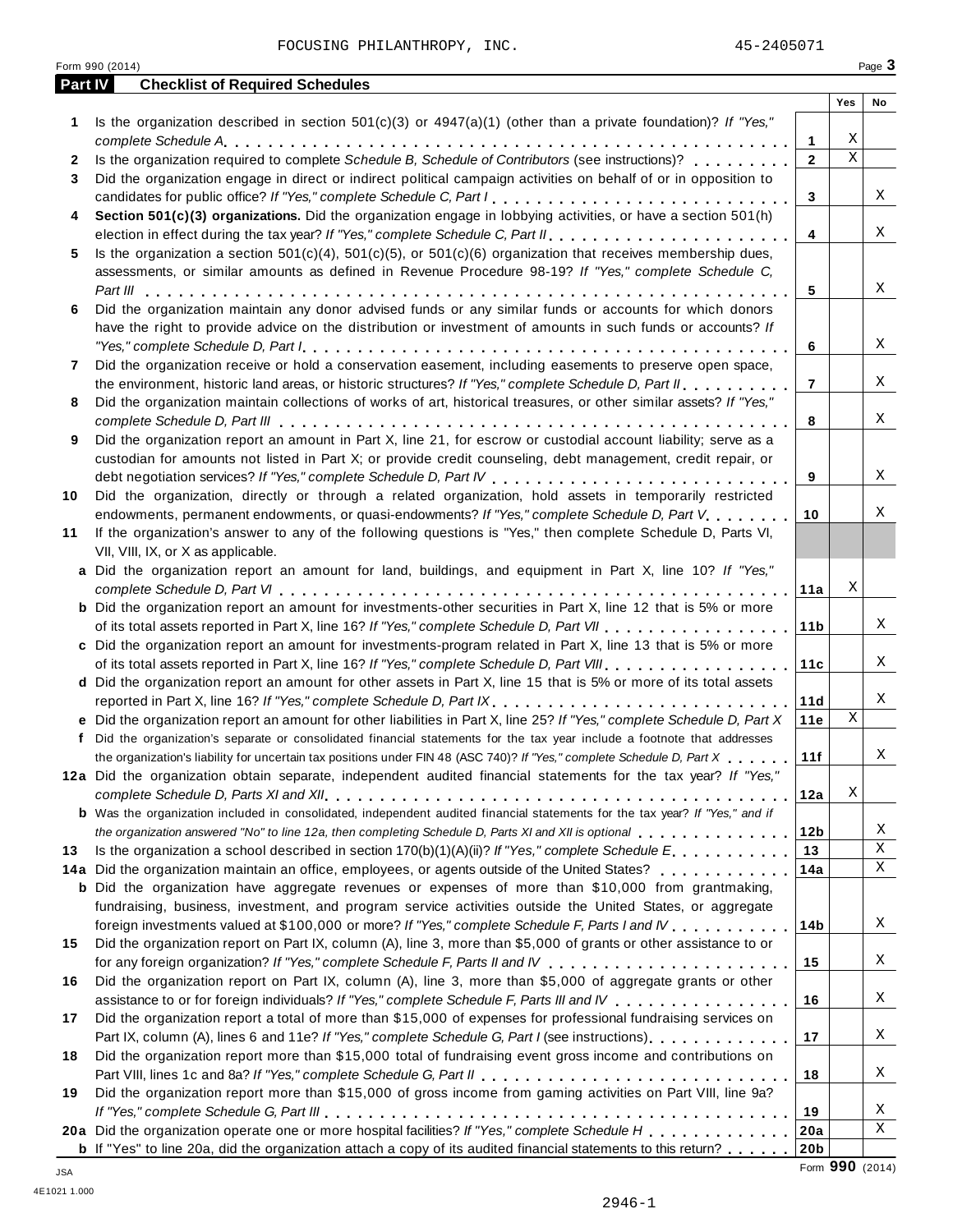|                | 45-2405071<br>FOCUSING PHILANTHROPY, INC.                                                                        |                 |     |                 |
|----------------|------------------------------------------------------------------------------------------------------------------|-----------------|-----|-----------------|
| <b>Part IV</b> | Form 990 (2014)<br><b>Checklist of Required Schedules (continued)</b>                                            |                 |     | Page 4          |
|                |                                                                                                                  |                 | Yes | No              |
| 21             | Did the organization report more than \$5,000 of grants or other assistance to any domestic organization or      |                 |     |                 |
|                | domestic government on Part IX, column (A), line 1? If "Yes," complete Schedule I, Parts I and II.               | 21              | Χ   |                 |
| 22             | Did the organization report more than \$5,000 of grants or other assistance to or for domestic individuals on    |                 |     |                 |
|                |                                                                                                                  | 22              |     | Χ               |
| 23             | Did the organization answer "Yes" to Part VII, Section A, line 3, 4, or 5 about compensation of the              |                 |     |                 |
|                | organization's current and former officers, directors, trustees, key employees, and highest compensated          |                 |     |                 |
|                |                                                                                                                  | 23              |     | Χ               |
| 24 a           | Did the organization have a tax-exempt bond issue with an outstanding principal amount of more than              |                 |     |                 |
|                | \$100,000 as of the last day of the year, that was issued after December 31, 2002? If "Yes," answer lines 24b    |                 |     |                 |
|                | through 24d and complete Schedule K. If "No," go to line 25a                                                     | 24a             |     | Χ               |
| b              | Did the organization invest any proceeds of tax-exempt bonds beyond a temporary period exception?                | 24 <sub>b</sub> |     |                 |
| c              | Did the organization maintain an escrow account other than a refunding escrow at any time during the year        |                 |     |                 |
|                |                                                                                                                  | 24c             |     |                 |
| d              | Did the organization act as an "on behalf of" issuer for bonds outstanding at any time during the year?          | 24d             |     |                 |
|                |                                                                                                                  |                 |     |                 |
| 25 a           | Section 501(c)(3), 501(c)(4), and 501(c)(29) organizations. Did the organization engage in an excess benefit     | 25a             |     | Χ               |
|                | transaction with a disqualified person during the year? If "Yes," complete Schedule L, Part I                    |                 |     |                 |
| b              | Is the organization aware that it engaged in an excess benefit transaction with a disqualified person in a prior |                 |     |                 |
|                | year, and that the transaction has not been reported on any of the organization's prior Forms 990 or 990-EZ?     |                 |     | Χ               |
|                |                                                                                                                  | 25 <sub>b</sub> |     |                 |
| 26             | Did the organization report any amount on Part X, line 5, 6, or 22 for receivables from or payables to any       |                 |     |                 |
|                | current or former officers, directors, trustees, key employees, highest compensated employees, or                |                 |     | Χ               |
|                |                                                                                                                  | 26              |     |                 |
| 27             | Did the organization provide a grant or other assistance to an officer, director, trustee, key employee,         |                 |     |                 |
|                | substantial contributor or employee thereof, a grant selection committee member, or to a 35% controlled          |                 |     |                 |
|                | entity or family member of any of these persons? If "Yes," complete Schedule L, Part III.                        | 27              |     | Χ               |
| 28             | Was the organization a party to a business transaction with one of the following parties (see Schedule L,        |                 |     |                 |
|                | Part IV instructions for applicable filing thresholds, conditions, and exceptions):                              |                 |     |                 |
| a              | A current or former officer, director, trustee, or key employee? If "Yes," complete Schedule L, Part IV          | 28a             |     | X               |
| b              | A family member of a current or former officer, director, trustee, or key employee? If "Yes," complete           |                 |     |                 |
|                |                                                                                                                  | 28b             |     | Χ               |
| c              | An entity of which a current or former officer, director, trustee, or key employee (or a family member thereof)  |                 |     |                 |
|                | was an officer, director, trustee, or direct or indirect owner? If "Yes," complete Schedule L, Part IV           | 28c             |     | Χ               |
| 29             | Did the organization receive more than \$25,000 in non-cash contributions? If "Yes," complete Schedule M.        | 29              |     | Χ               |
| 30             | Did the organization receive contributions of art, historical treasures, or other similar assets, or qualified   |                 |     |                 |
|                |                                                                                                                  | 30              |     | X               |
| 31             | Did the organization liquidate, terminate, or dissolve and cease operations? If "Yes," complete Schedule N,      |                 |     |                 |
|                |                                                                                                                  | 31              |     | Χ               |
| 32             | Did the organization sell, exchange, dispose of, or transfer more than 25% of its net assets? If "Yes,"          |                 |     |                 |
|                |                                                                                                                  | 32              |     | Χ               |
| 33             | Did the organization own 100% of an entity disregarded as separate from the organization under Regulations       |                 |     |                 |
|                | sections 301.7701-2 and 301.7701-3? If "Yes," complete Schedule R, Part                                          | 33              |     | Χ               |
| 34             | Was the organization related to any tax-exempt or taxable entity? If "Yes," complete Schedule R, Part II, III,   |                 |     |                 |
|                |                                                                                                                  | 34              |     | Χ               |
| 35a            | Did the organization have a controlled entity within the meaning of section 512(b)(13)?                          | 35a             |     | X               |
| b              | If "Yes" to line 35a, did the organization receive any payment from or engage in any transaction with a          |                 |     |                 |
|                | controlled entity within the meaning of section 512(b)(13)? If "Yes," complete Schedule R, Part V, line 2        | 35b             |     |                 |
| 36             | Section 501(c)(3) organizations. Did the organization make any transfers to an exempt non-charitable             |                 |     |                 |
|                |                                                                                                                  | 36              |     | X               |
| 37             | Did the organization conduct more than 5% of its activities through an entity that is not a related organization |                 |     |                 |
|                | and that is treated as a partnership for federal income tax purposes? If "Yes," complete Schedule R,             |                 |     |                 |
|                |                                                                                                                  | 37              |     | Χ               |
|                |                                                                                                                  |                 |     |                 |
| 38             | Did the organization complete Schedule O and provide explanations in Schedule O for Part VI, lines 11b and       | 38              | X   |                 |
|                |                                                                                                                  |                 |     | Form 990 (2014) |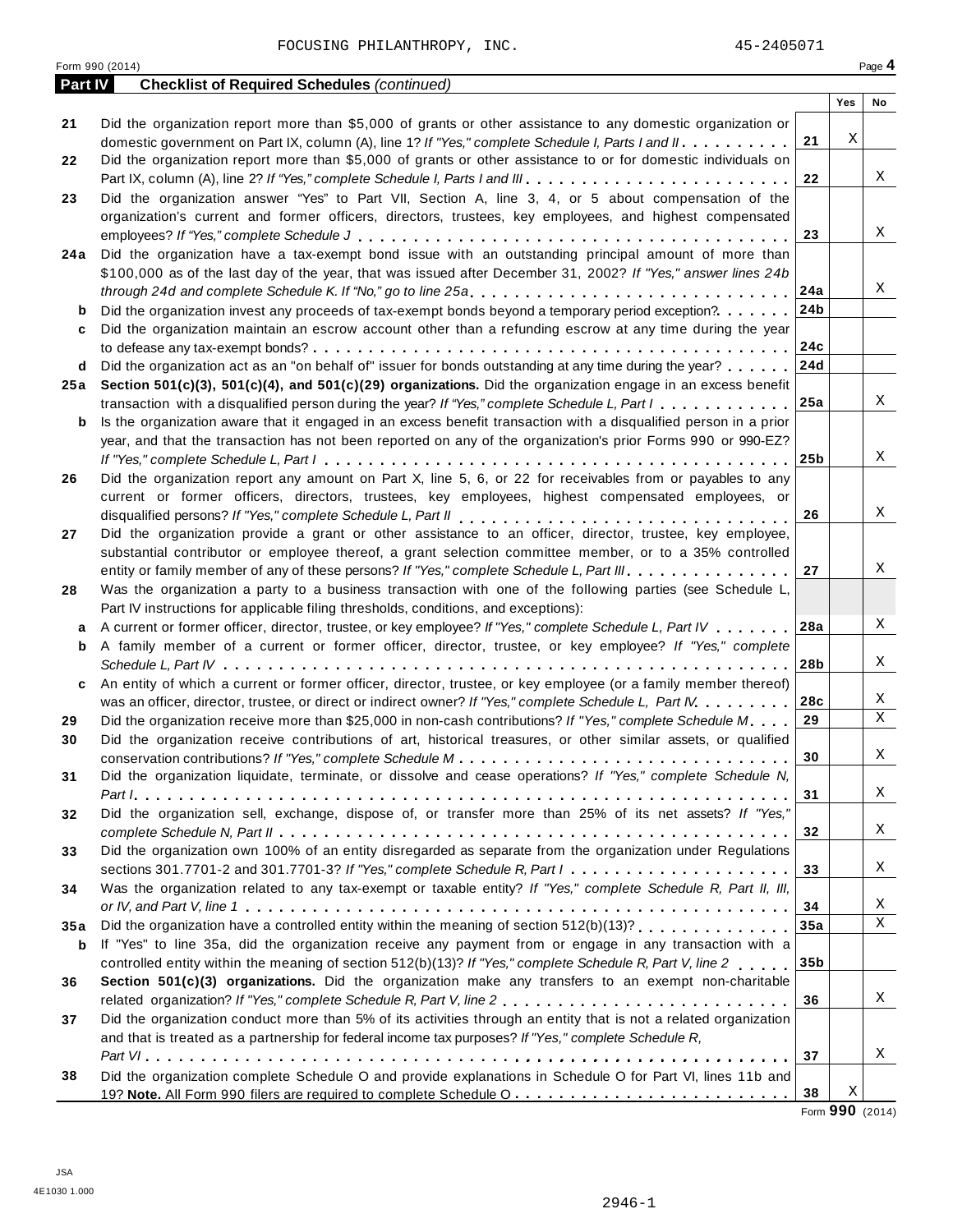|               | Form 990 (2014)                                                                                                                                                                           | 45-2405071     |     | Page 5 |
|---------------|-------------------------------------------------------------------------------------------------------------------------------------------------------------------------------------------|----------------|-----|--------|
| <b>Part V</b> | <b>Statements Regarding Other IRS Filings and Tax Compliance</b>                                                                                                                          |                |     |        |
|               |                                                                                                                                                                                           |                |     |        |
|               |                                                                                                                                                                                           |                | Yes | No     |
|               | 1a<br>1a Enter the number reported in Box 3 of Form 1096. Enter -0- if not applicable                                                                                                     |                |     |        |
|               | <b>b</b> Enter the number of Forms W-2G included in line 1a. Enter -0- if not applicable<br>1b                                                                                            |                |     |        |
|               | c Did the organization comply with backup withholding rules for reportable payments to vendors and                                                                                        | 1с             |     |        |
|               | 2a Enter the number of employees reported on Form W-3, Transmittal of Wage and Tax                                                                                                        |                |     |        |
|               | Statements, filed for the calendar year ending with or within the year covered by this return 2a                                                                                          |                |     |        |
|               | <b>b</b> If at least one is reported on line 2a, did the organization file all required federal employment tax returns?                                                                   | 2b             | Χ   |        |
|               | Note. If the sum of lines 1a and 2a is greater than 250, you may be required to e-file (see instructions)                                                                                 |                |     |        |
|               | 3a Did the organization have unrelated business gross income of \$1,000 or more during the year?                                                                                          | 3a             |     | X      |
|               | <b>b</b> If "Yes," has it filed a Form 990-T for this year? If "No" to line 3b, provide an explanation in Schedule O                                                                      | 3 <sub>b</sub> |     |        |
|               | 4a At any time during the calendar year, did the organization have an interest in, or a signature or other authority                                                                      |                |     |        |
|               | over, a financial account in a foreign country (such as a bank account, securities account, or other financial                                                                            |                |     |        |
|               |                                                                                                                                                                                           | 4a             |     | X      |
|               | <b>b</b> If "Yes," enter the name of the foreign country:                                                                                                                                 |                |     |        |
|               | See instructions for filing requirements for FinCEN Form 114, Report of Foreign Bank and Financial Accounts                                                                               |                |     |        |
|               | (FBAR).<br>5a Was the organization a party to a prohibited tax shelter transaction at any time during the tax year?                                                                       | 5a             |     | Χ      |
|               | <b>b</b> Did any taxable party notify the organization that it was or is a party to a prohibited tax shelter transaction?                                                                 | 5b             |     | X      |
|               |                                                                                                                                                                                           | 5c             |     |        |
|               | 6a Does the organization have annual gross receipts that are normally greater than \$100,000, and did the                                                                                 |                |     |        |
|               |                                                                                                                                                                                           | 6a             |     | Χ      |
|               | b If "Yes," did the organization include with every solicitation an express statement that such contributions or                                                                          |                |     |        |
|               |                                                                                                                                                                                           | 6b             |     |        |
| 7             | Organizations that may receive deductible contributions under section 170(c).                                                                                                             |                |     |        |
|               | a Did the organization receive a payment in excess of \$75 made partly as a contribution and partly for goods                                                                             |                |     | Χ      |
|               |                                                                                                                                                                                           | 7а             |     |        |
|               | <b>b</b> If "Yes," did the organization notify the donor of the value of the goods or services provided?                                                                                  | 7b             |     |        |
|               | c Did the organization sell, exchange, or otherwise dispose of tangible personal property for which it was                                                                                | 7с             |     | Χ      |
|               | 7d<br>d If "Yes," indicate the number of Forms 8282 filed during the year                                                                                                                 |                |     |        |
|               | e Did the organization receive any funds, directly or indirectly, to pay premiums on a personal benefit contract?                                                                         | 7e             |     | Χ      |
|               | Did the organization, during the year, pay premiums, directly or indirectly, on a personal benefit contract?                                                                              | 7f             |     | X      |
|               | g If the organization received a contribution of qualified intellectual property, did the organization file Form 8899 as required?                                                        | 7g             |     |        |
|               | h If the organization received a contribution of cars, boats, airplanes, or other vehicles, did the organization file a Form 1098-C?                                                      | 7h             |     |        |
| 8             | Sponsoring organizations maintaining donor advised funds. Did a donor advised fund maintained by the                                                                                      |                |     |        |
|               | sponsoring organization have excess business holdings at any time during the year?                                                                                                        | 8              |     |        |
| 9             | Sponsoring organizations maintaining donor advised funds.                                                                                                                                 |                |     |        |
| a             | Did the sponsoring organization make any taxable distributions under section 4966?                                                                                                        | 9a             |     |        |
|               | <b>b</b> Did the sponsoring organization make a distribution to a donor, donor advisor, or related person?                                                                                | 9b             |     |        |
| 10            | Section 501(c)(7) organizations. Enter:<br>10a                                                                                                                                            |                |     |        |
|               | a Initiation fees and capital contributions included on Part VIII, line 12<br>10b<br><b>b</b> Gross receipts, included on Form 990, Part VIII, line 12, for public use of club facilities |                |     |        |
| 11            | Section 501(c)(12) organizations. Enter:                                                                                                                                                  |                |     |        |
| a             | 11a<br>Gross income from members or shareholders                                                                                                                                          |                |     |        |
|               | <b>b</b> Gross income from other sources (Do not net amounts due or paid to other sources                                                                                                 |                |     |        |
|               | 11b                                                                                                                                                                                       |                |     |        |
|               | 12a Section 4947(a)(1) non-exempt charitable trusts. Is the organization filing Form 990 in lieu of Form 1041?                                                                            | 12a            |     |        |
|               | <b>b</b> If "Yes," enter the amount of tax-exempt interest received or accrued during the year 12b                                                                                        |                |     |        |
| 13            | Section 501(c)(29) qualified nonprofit health insurance issuers.                                                                                                                          |                |     |        |
|               | a Is the organization licensed to issue qualified health plans in more than one state?                                                                                                    | 13a            |     |        |
|               | Note. See the instructions for additional information the organization must report on Schedule O.                                                                                         |                |     |        |
|               | <b>b</b> Enter the amount of reserves the organization is required to maintain by the states in which                                                                                     |                |     |        |
|               | 13 <sub>b</sub><br>13c                                                                                                                                                                    |                |     |        |
|               |                                                                                                                                                                                           |                |     | Χ      |
|               | 14a Did the organization receive any payments for indoor tanning services during the tax year?                                                                                            | 14a            |     |        |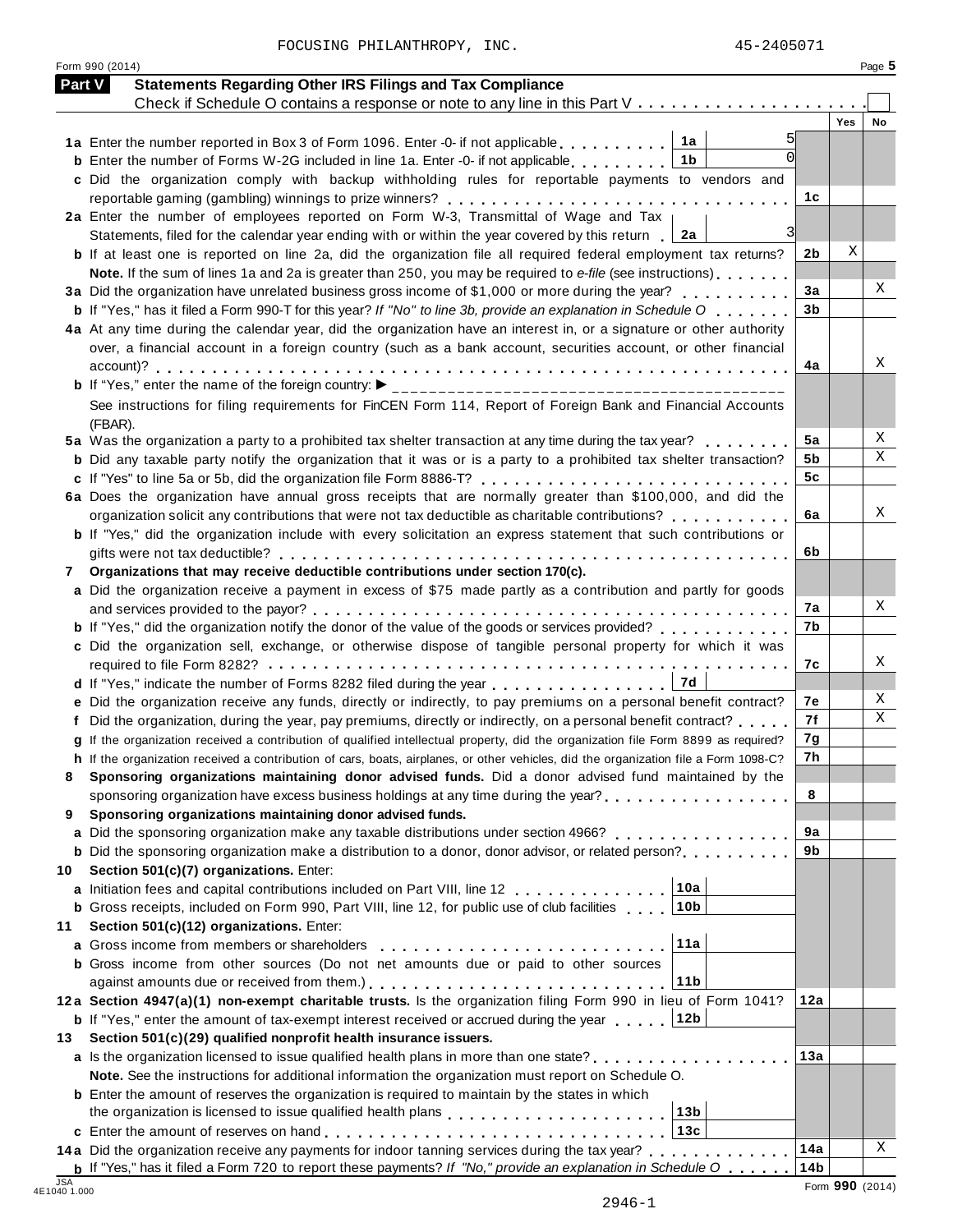|                | 45-2405071<br>FOCUSING PHILANTHROPY, INC.<br>Form 990 (2014)                                                                                                                                                                            |                 |     | Page $6$    |
|----------------|-----------------------------------------------------------------------------------------------------------------------------------------------------------------------------------------------------------------------------------------|-----------------|-----|-------------|
| <b>Part VI</b> | Governance, Management, and Disclosure For each "Yes" response to lines 2 through 7b below, and for a "No"<br>response to line 8a, 8b, or 10b below, describe the circumstances, processes, or changes in Schedule O. See instructions. |                 |     |             |
|                |                                                                                                                                                                                                                                         |                 |     | $\mathbf X$ |
|                |                                                                                                                                                                                                                                         |                 |     |             |
|                | <b>Section A. Governing Body and Management</b>                                                                                                                                                                                         |                 | Yes | No          |
|                | 1a                                                                                                                                                                                                                                      |                 |     |             |
|                | 1a Enter the number of voting members of the governing body at the end of the tax year                                                                                                                                                  |                 |     |             |
|                | If there are material differences in voting rights among members of the governing body, or if the governing                                                                                                                             |                 |     |             |
|                | body delegated broad authority to an executive committee or similar committee, explain in Schedule O.                                                                                                                                   |                 |     |             |
| b              | 1b<br>Enter the number of voting members included in line 1a, above, who are independent                                                                                                                                                |                 |     |             |
| 2              | Did any officer, director, trustee, or key employee have a family relationship or a business relationship with                                                                                                                          |                 |     |             |
|                |                                                                                                                                                                                                                                         | 2               | Χ   |             |
| 3              | Did the organization delegate control over management duties customarily performed by or under the direct                                                                                                                               |                 |     |             |
|                | supervision of officers, directors, or trustees, or key employees to a management company or other person?                                                                                                                              | 3               |     | Χ<br>X      |
| 4              | Did the organization make any significant changes to its governing documents since the prior Form 990 was filed?                                                                                                                        | 4               |     |             |
| 5              | Did the organization become aware during the year of a significant diversion of the organization's assets?                                                                                                                              | 5               |     | X           |
| 6              |                                                                                                                                                                                                                                         | 6               |     | X           |
| 7a             | Did the organization have members, stockholders, or other persons who had the power to elect or appoint                                                                                                                                 |                 |     |             |
|                |                                                                                                                                                                                                                                         | 7а              |     | Χ           |
|                | <b>b</b> Are any governance decisions of the organization reserved to (or subject to approval by) members,                                                                                                                              |                 |     |             |
|                |                                                                                                                                                                                                                                         | 7b              |     | Χ           |
| 8              | Did the organization contemporaneously document the meetings held or written actions undertaken during                                                                                                                                  |                 |     |             |
|                | the year by the following:                                                                                                                                                                                                              |                 |     |             |
| a              |                                                                                                                                                                                                                                         | 8a              | X   |             |
| b              |                                                                                                                                                                                                                                         | 8b              | Χ   |             |
| 9              | Is there any officer, director, trustee, or key employee listed in Part VII, Section A, who cannot be reached at<br>the organization's mailing address? If "Yes," provide the names and addresses in Schedule O                         | 9               |     | X           |
|                | Section B. Policies (This Section B requests information about policies not required by the Internal Revenue Code.)                                                                                                                     |                 |     |             |
|                |                                                                                                                                                                                                                                         |                 | Yes | No          |
|                |                                                                                                                                                                                                                                         | 10a             |     | Χ           |
|                | <b>b</b> If "Yes," did the organization have written policies and procedures governing the activities of such chapters,                                                                                                                 |                 |     |             |
|                | affiliates, and branches to ensure their operations are consistent with the organization's exempt purposes?                                                                                                                             | 10 <sub>b</sub> |     |             |
|                | 11a Has the organization provided a complete copy of this Form 990 to all members of its governing body before filing the form?                                                                                                         | 11a             |     | X           |
|                | <b>b</b> Describe in Schedule O the process, if any, used by the organization to review this Form 990.                                                                                                                                  |                 |     |             |
|                | 12a Did the organization have a written conflict of interest policy? If "No," go to line 13                                                                                                                                             | 12a             | X   |             |
|                | <b>b</b> Were officers, directors, or trustees, and key employees required to disclose annually interests that could give                                                                                                               |                 |     |             |
|                |                                                                                                                                                                                                                                         | 12 <sub>b</sub> | X   |             |
| c              | Did the organization regularly and consistently monitor and enforce compliance with the policy? If "Yes,"                                                                                                                               |                 |     |             |
|                |                                                                                                                                                                                                                                         | 12c             | Χ   |             |
| 13             | Did the organization have a written whistleblower policy?                                                                                                                                                                               | 13              |     | Χ           |
| 14             | Did the organization have a written document retention and destruction policy?                                                                                                                                                          | 14              |     | X           |
| 15             | Did the process for determining compensation of the following persons include a review and approval by                                                                                                                                  |                 |     |             |
|                | independent persons, comparability data, and contemporaneous substantiation of the deliberation and decision?                                                                                                                           |                 |     |             |
| a              |                                                                                                                                                                                                                                         | 15a             |     | Χ           |
| b              |                                                                                                                                                                                                                                         | 15b             |     | X           |
|                | If "Yes" to line 15a or 15b, describe the process in Schedule O (see instructions).                                                                                                                                                     |                 |     |             |
|                | 16a Did the organization invest in, contribute assets to, or participate in a joint venture or similar arrangement                                                                                                                      |                 |     |             |
|                |                                                                                                                                                                                                                                         | 16a             |     | Χ           |
| b              | If "Yes," did the organization follow a written policy or procedure requiring the organization to evaluate its                                                                                                                          |                 |     |             |
|                | participation in joint venture arrangements under applicable federal tax law, and take steps to safeguard the                                                                                                                           | 16 <sub>b</sub> |     |             |
|                | <b>Section C. Disclosure</b>                                                                                                                                                                                                            |                 |     |             |
|                | List the states with which a copy of this Form 990 is required to be filed $\blacktriangleright$ $_{---}^{CA}$ .                                                                                                                        |                 |     |             |
| 17<br>18       | Section 6104 requires an organization to make its Forms 1023 (or 1024 if applicable), 990, and 990-T (Section 501(c)(3)s only)                                                                                                          |                 |     |             |
|                | available for public inspection. Indicate how you made these available. Check all that apply.                                                                                                                                           |                 |     |             |
|                | Own website<br>Another's website<br>$ X $ Upon request<br>ΧI<br>Other (explain in Schedule O)<br>$\mathbf{1}$                                                                                                                           |                 |     |             |
| 19             | Describe in Schedule O whether (and if so, how) the organization made its governing documents, conflict of interest policy, and                                                                                                         |                 |     |             |
|                | financial statements available to the public during the tax year.                                                                                                                                                                       |                 |     |             |

**20** State the name, address, and telephone number of the person who possesses the organization's books and records: $\blacktriangleright$ <br>ELLIOTT GILSON 11693 SAN VICENTE BLVD #255 LOS ANGELES, CA 90049 310-826-8900 JSA Form **990** (2014) ELLIOTT GILSON 11693 SAN VICENTE BLVD #255 LOS ANGELES, CA 90049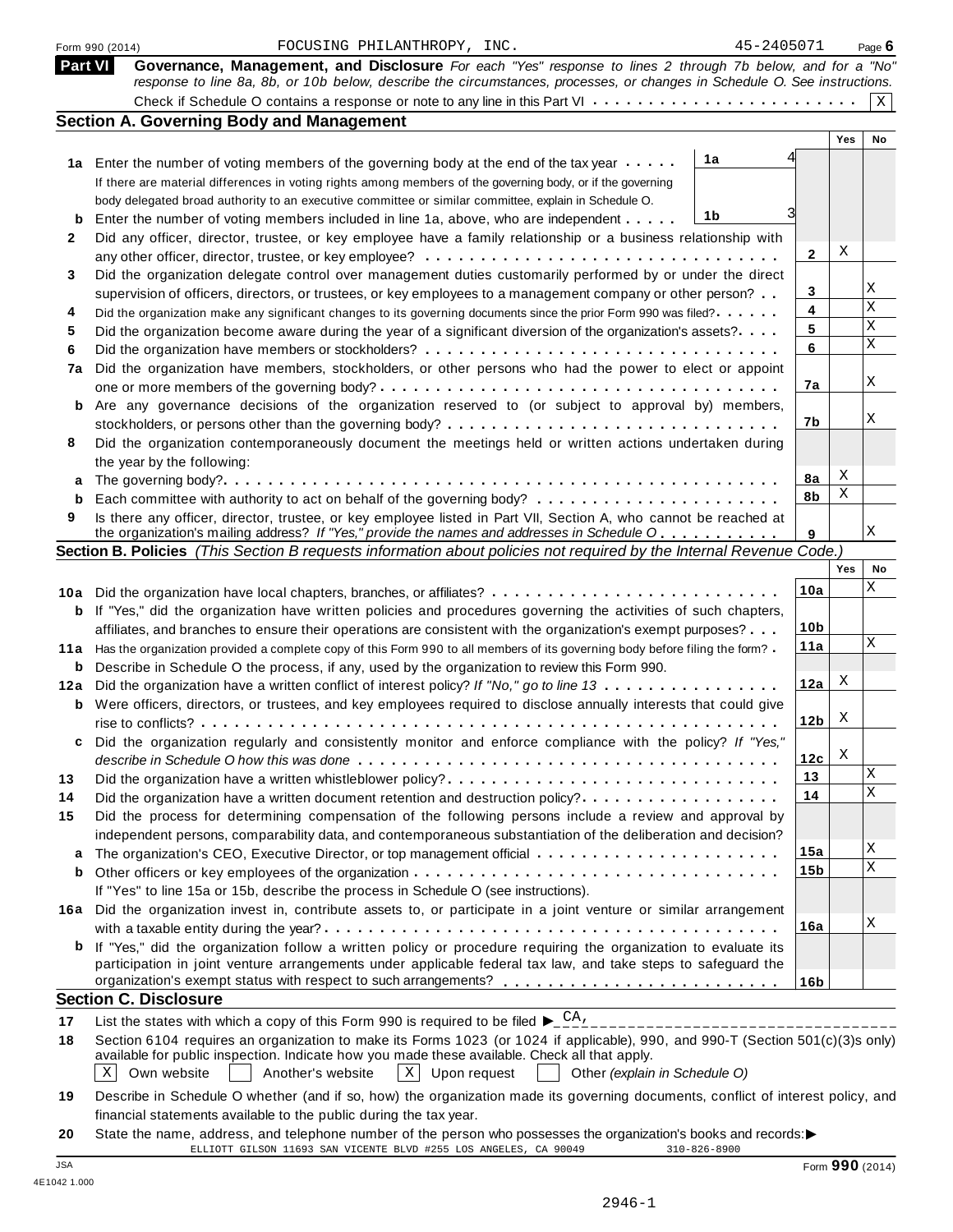organization's tax year.

| Form 990 (2014) |                                                                                                                                    | FOCUSING PHILANTHROPY, INC. |  |  | 45-2405071 | Page 7 |
|-----------------|------------------------------------------------------------------------------------------------------------------------------------|-----------------------------|--|--|------------|--------|
| <b>Part VII</b> | Compensation of Officers, Directors, Trustees, Key Employees, Highest Compensated Employees, and<br><b>Independent Contractors</b> |                             |  |  |            |        |
|                 |                                                                                                                                    |                             |  |  |            |        |
| Section A.      | Officers, Directors, Trustees, Key Employees, and Highest Compensated Employees                                                    |                             |  |  |            |        |
|                 | 1a Complete this table for all persons required to be listed. Report compensation for the calendar year ending with or within the  |                             |  |  |            |        |

anization's lax year.<br>● List all of the organization's **current** officers, directors, trustees (whether individuals or organizations), regardless of amount of<br>nnensation Enter -0- in columns (D) (E) and (E) if no compensa compensation. Enter -0- in columns (D), (E), and (F) if no compensation was paid.

**■** List all of the organization's **current** key employees, if any. See instructions for definition of "key employee."<br>■ List the experimentals five expect highest expressed explores (other than an efficer director t

• List all of the organization's **current** key employees, if any. See instructions for definition of key employee.<br>• List the organization's five **current** highest compensated employees (other than an officer, director, tr who received reportable compensation (Box 5 of Form W-2 and/or Box 7 of Form 1099-MISC) of more than \$100,000 from the

organization and any related organizations.<br>• List all of the organization's **former** officers, key employees, and highest compensated employees who received more than<br>\$1.00.000 of reportable componention from the erganiza \$100,000 of reportable compensation from the organization and any related organizations.

% List all of the organization's **former directors or trustees** that received, in the capacity as a former director or trustee of the organization, more than \$10,000 of reportable compensation from the organization and any related organizations.

List persons in the following order: individual trustees or directors; institutional trustees; officers; key employees; highest compensated employees; and former such persons.

Check this box if neither the organization nor any related organization compensated any current officer, director, or trustee.

| (A)<br>Name and Title                        | (B)<br>Average<br>hours per<br>Week (list any<br>hours for<br>related<br>organizations<br>below dotted<br>line) | Individual trustee<br>or director | Institutional trustee | Position<br>Officer | (C)<br>Key employee | (do not check more than one<br>box, unless person is both an<br>officer and a director/trustee)<br>Highest compensated<br>employee | Former | (D)<br>Reportable<br>compensation<br>from<br>the<br>organization<br>(W-2/1099-MISC) | (E)<br>Reportable<br>compensation from<br>related<br>organizations<br>(W-2/1099-MISC) | (F)<br>Estimated<br>amount of<br>other<br>compensation<br>from the<br>organization<br>and related<br>organizations |             |
|----------------------------------------------|-----------------------------------------------------------------------------------------------------------------|-----------------------------------|-----------------------|---------------------|---------------------|------------------------------------------------------------------------------------------------------------------------------------|--------|-------------------------------------------------------------------------------------|---------------------------------------------------------------------------------------|--------------------------------------------------------------------------------------------------------------------|-------------|
|                                              |                                                                                                                 |                                   |                       |                     |                     |                                                                                                                                    |        |                                                                                     |                                                                                       |                                                                                                                    |             |
| (1) ELLIOTT GILSON<br>PRESIDENT/DIRECTOR     | 40.00                                                                                                           | X                                 |                       | X                   |                     |                                                                                                                                    |        | 60,009.                                                                             | $\Omega$                                                                              |                                                                                                                    | $\mathbf 0$ |
| (2) LAWRENCE GILSON                          | 20.00                                                                                                           |                                   |                       |                     |                     |                                                                                                                                    |        |                                                                                     |                                                                                       |                                                                                                                    |             |
| CHAIRMAN/DIRECTOR                            |                                                                                                                 | X                                 |                       |                     |                     |                                                                                                                                    |        | $\Omega$                                                                            | $\Omega$                                                                              |                                                                                                                    | $\Omega$    |
| (3) JOHN WEISSENBACH                         | 1.00                                                                                                            |                                   |                       |                     |                     |                                                                                                                                    |        |                                                                                     |                                                                                       |                                                                                                                    |             |
| <b>DIRECTOR</b>                              |                                                                                                                 | X                                 |                       |                     |                     |                                                                                                                                    |        | $\Omega$                                                                            | $\Omega$                                                                              |                                                                                                                    | $\Omega$    |
| (4) DIANA LIDOW                              | 1.00                                                                                                            |                                   |                       |                     |                     |                                                                                                                                    |        |                                                                                     |                                                                                       |                                                                                                                    |             |
| <b>DIRECTOR</b>                              |                                                                                                                 | Χ                                 |                       |                     |                     |                                                                                                                                    |        | $\overline{0}$                                                                      | 0                                                                                     |                                                                                                                    | $\Omega$    |
| (5) CATHERINE PEDERSEN                       | 30.00                                                                                                           |                                   |                       |                     |                     |                                                                                                                                    |        |                                                                                     |                                                                                       |                                                                                                                    |             |
| SECRETARY, TREASURER                         |                                                                                                                 |                                   |                       | X                   |                     |                                                                                                                                    |        | 41,503.                                                                             | $\mathbf 0$                                                                           |                                                                                                                    | $\mathbf 0$ |
| (6) KELLY HEWITT<br>EXECUTIVE VICE PRESIDENT | 40.00                                                                                                           |                                   |                       | $\rm X$             |                     |                                                                                                                                    |        | 63,162.                                                                             | $\Omega$                                                                              |                                                                                                                    | $\Omega$    |
| (7)                                          |                                                                                                                 |                                   |                       |                     |                     |                                                                                                                                    |        |                                                                                     |                                                                                       |                                                                                                                    |             |
| _(8)______________________________           |                                                                                                                 |                                   |                       |                     |                     |                                                                                                                                    |        |                                                                                     |                                                                                       |                                                                                                                    |             |
| __(9)____________________________            |                                                                                                                 |                                   |                       |                     |                     |                                                                                                                                    |        |                                                                                     |                                                                                       |                                                                                                                    |             |
| (10)                                         |                                                                                                                 |                                   |                       |                     |                     |                                                                                                                                    |        |                                                                                     |                                                                                       |                                                                                                                    |             |
| (11)                                         |                                                                                                                 |                                   |                       |                     |                     |                                                                                                                                    |        |                                                                                     |                                                                                       |                                                                                                                    |             |
| (12)                                         |                                                                                                                 |                                   |                       |                     |                     |                                                                                                                                    |        |                                                                                     |                                                                                       |                                                                                                                    |             |
| (13)                                         |                                                                                                                 |                                   |                       |                     |                     |                                                                                                                                    |        |                                                                                     |                                                                                       |                                                                                                                    |             |
| (14)                                         |                                                                                                                 |                                   |                       |                     |                     |                                                                                                                                    |        |                                                                                     |                                                                                       |                                                                                                                    |             |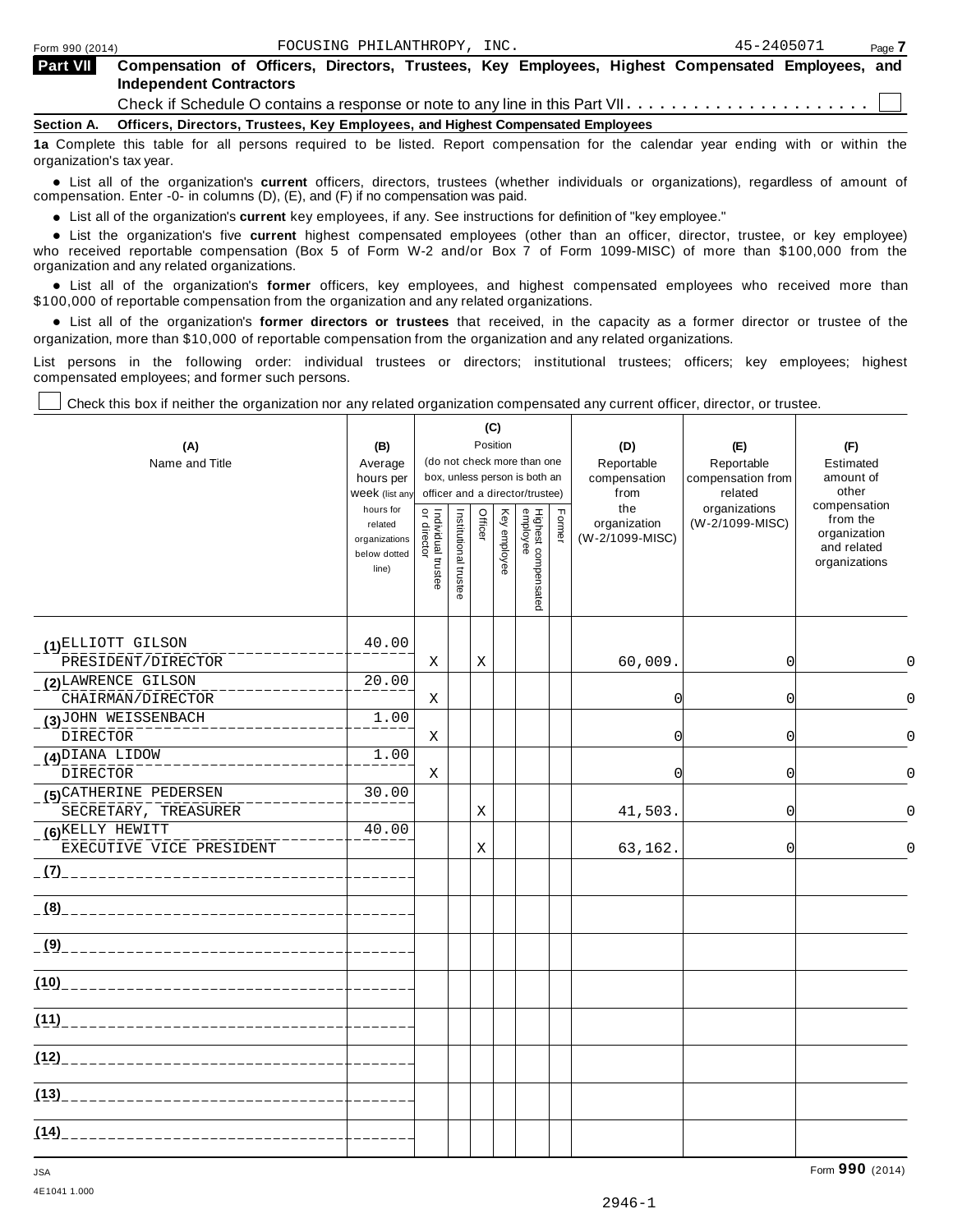|       | Section A. Officers, Directors, Trustees, Key Employees, and Highest Compensated Employees (continued)                                                                                                    |                               |                                   |                       |          |              |                                 |        |                         |                   |              |                          |          |
|-------|-----------------------------------------------------------------------------------------------------------------------------------------------------------------------------------------------------------|-------------------------------|-----------------------------------|-----------------------|----------|--------------|---------------------------------|--------|-------------------------|-------------------|--------------|--------------------------|----------|
|       | (A)                                                                                                                                                                                                       | (B)                           |                                   |                       | (C)      |              |                                 |        | (D)                     | (E)               |              | (F)                      |          |
|       | Name and title                                                                                                                                                                                            | Average                       |                                   |                       | Position |              |                                 |        | Reportable              | Reportable        |              | Estimated                |          |
|       |                                                                                                                                                                                                           | hours per                     |                                   |                       |          |              | (do not check more than one     |        | compensation            | compensation from |              | amount of                |          |
|       |                                                                                                                                                                                                           | week (list any                |                                   |                       |          |              | box, unless person is both an   |        | from                    | related           |              | other                    |          |
|       |                                                                                                                                                                                                           | hours for                     |                                   |                       |          |              | officer and a director/trustee) |        | the                     | organizations     |              | compensation             |          |
|       |                                                                                                                                                                                                           | related                       |                                   |                       | Officer  |              |                                 | Former | organization            | (W-2/1099-MISC)   |              | from the<br>organization |          |
|       |                                                                                                                                                                                                           | organizations<br>below dotted |                                   |                       |          |              |                                 |        | (W-2/1099-MISC)         |                   |              | and related              |          |
|       |                                                                                                                                                                                                           | line)                         |                                   |                       |          | Key employee |                                 |        |                         |                   |              | organizations            |          |
|       |                                                                                                                                                                                                           |                               | Individual trustee<br>or director |                       |          |              |                                 |        |                         |                   |              |                          |          |
|       |                                                                                                                                                                                                           |                               |                                   | Institutional trustee |          |              | Highest compensated<br>employee |        |                         |                   |              |                          |          |
|       |                                                                                                                                                                                                           |                               |                                   |                       |          |              |                                 |        |                         |                   |              |                          |          |
|       |                                                                                                                                                                                                           |                               |                                   |                       |          |              |                                 |        |                         |                   |              |                          |          |
|       |                                                                                                                                                                                                           |                               |                                   |                       |          |              |                                 |        |                         |                   |              |                          |          |
|       |                                                                                                                                                                                                           |                               |                                   |                       |          |              |                                 |        |                         |                   |              |                          |          |
|       |                                                                                                                                                                                                           |                               |                                   |                       |          |              |                                 |        |                         |                   |              |                          |          |
|       |                                                                                                                                                                                                           |                               |                                   |                       |          |              |                                 |        |                         |                   |              |                          |          |
|       |                                                                                                                                                                                                           |                               |                                   |                       |          |              |                                 |        |                         |                   |              |                          |          |
|       |                                                                                                                                                                                                           |                               |                                   |                       |          |              |                                 |        |                         |                   |              |                          |          |
|       |                                                                                                                                                                                                           |                               |                                   |                       |          |              |                                 |        |                         |                   |              |                          |          |
|       |                                                                                                                                                                                                           |                               |                                   |                       |          |              |                                 |        |                         |                   |              |                          |          |
|       |                                                                                                                                                                                                           |                               |                                   |                       |          |              |                                 |        |                         |                   |              |                          |          |
|       |                                                                                                                                                                                                           |                               |                                   |                       |          |              |                                 |        |                         |                   |              |                          |          |
|       |                                                                                                                                                                                                           |                               |                                   |                       |          |              |                                 |        |                         |                   |              |                          |          |
|       |                                                                                                                                                                                                           |                               |                                   |                       |          |              |                                 |        |                         |                   |              |                          |          |
|       |                                                                                                                                                                                                           |                               |                                   |                       |          |              |                                 |        |                         |                   |              |                          |          |
|       |                                                                                                                                                                                                           |                               |                                   |                       |          |              |                                 |        |                         |                   |              |                          |          |
|       |                                                                                                                                                                                                           |                               |                                   |                       |          |              |                                 |        |                         |                   |              |                          |          |
|       |                                                                                                                                                                                                           |                               |                                   |                       |          |              |                                 |        |                         |                   |              |                          |          |
|       |                                                                                                                                                                                                           |                               |                                   |                       |          |              |                                 |        |                         |                   |              |                          |          |
|       | 1b Sub-total                                                                                                                                                                                              |                               |                                   |                       |          |              |                                 |        | 164,674.                | 0                 |              |                          | 0        |
|       | c Total from continuation sheets to Part VII, Section A                                                                                                                                                   |                               |                                   |                       |          |              |                                 |        | $\Omega$                | 0                 |              |                          | 0        |
|       | d Total (add lines 1b and 1c) $\ldots \ldots \ldots \ldots \ldots \ldots \ldots \ldots \ldots \ldots \ldots$                                                                                              |                               |                                   |                       |          |              |                                 | ▶      | 164,674.                | 0                 |              |                          | $\Omega$ |
|       | 2 Total number of individuals (including but not limited to those listed above) who received more than \$100,000 of                                                                                       |                               |                                   |                       |          |              |                                 |        |                         |                   |              |                          |          |
|       | reportable compensation from the organization ▶                                                                                                                                                           |                               | $\Omega$                          |                       |          |              |                                 |        |                         |                   |              |                          |          |
|       |                                                                                                                                                                                                           |                               |                                   |                       |          |              |                                 |        |                         |                   |              | Yes                      | No.      |
| 3.    | Did the organization list any former officer, director, or trustee, key employee, or highest compensated<br>employee on line 1a? If "Yes," complete Schedule J for such individual                        |                               |                                   |                       |          |              |                                 |        |                         |                   | 3            |                          | Χ        |
|       |                                                                                                                                                                                                           |                               |                                   |                       |          |              |                                 |        |                         |                   |              |                          |          |
| 4     | For any individual listed on line 1a, is the sum of reportable compensation and other compensation from the                                                                                               |                               |                                   |                       |          |              |                                 |        |                         |                   |              |                          |          |
|       | organization and related organizations greater than \$150,000? If "Yes," complete Schedule J for such                                                                                                     |                               |                                   |                       |          |              |                                 |        |                         |                   |              |                          | Χ        |
|       |                                                                                                                                                                                                           |                               |                                   |                       |          |              |                                 |        |                         |                   | 4            |                          |          |
| 5.    | Did any person listed on line 1a receive or accrue compensation from any unrelated organization or individual<br>for services rendered to the organization? If "Yes," complete Schedule J for such person |                               |                                   |                       |          |              |                                 |        |                         |                   | 5            |                          | Χ        |
|       | <b>Section B. Independent Contractors</b>                                                                                                                                                                 |                               |                                   |                       |          |              |                                 |        |                         |                   |              |                          |          |
|       | Complete this table for your five highest compensated independent contractors that received more than \$100,000 of                                                                                        |                               |                                   |                       |          |              |                                 |        |                         |                   |              |                          |          |
|       | compensation from the organization. Report compensation for the calendar year ending with or within the organization's tax                                                                                |                               |                                   |                       |          |              |                                 |        |                         |                   |              |                          |          |
| year. |                                                                                                                                                                                                           |                               |                                   |                       |          |              |                                 |        | (B)                     |                   | (C)          |                          |          |
|       | (A)                                                                                                                                                                                                       |                               |                                   |                       |          |              |                                 |        |                         |                   |              |                          |          |
|       | Name and business address                                                                                                                                                                                 |                               |                                   |                       |          |              |                                 |        | Description of services |                   | Compensation |                          |          |
| 1     |                                                                                                                                                                                                           |                               |                                   |                       |          |              |                                 |        |                         |                   |              |                          |          |
|       |                                                                                                                                                                                                           |                               |                                   |                       |          |              |                                 |        |                         |                   |              |                          |          |
|       |                                                                                                                                                                                                           |                               |                                   |                       |          |              |                                 |        |                         |                   |              |                          |          |

more than \$100,000 in compensation from the organization  $\triangleright$ <br>4E1055 1.000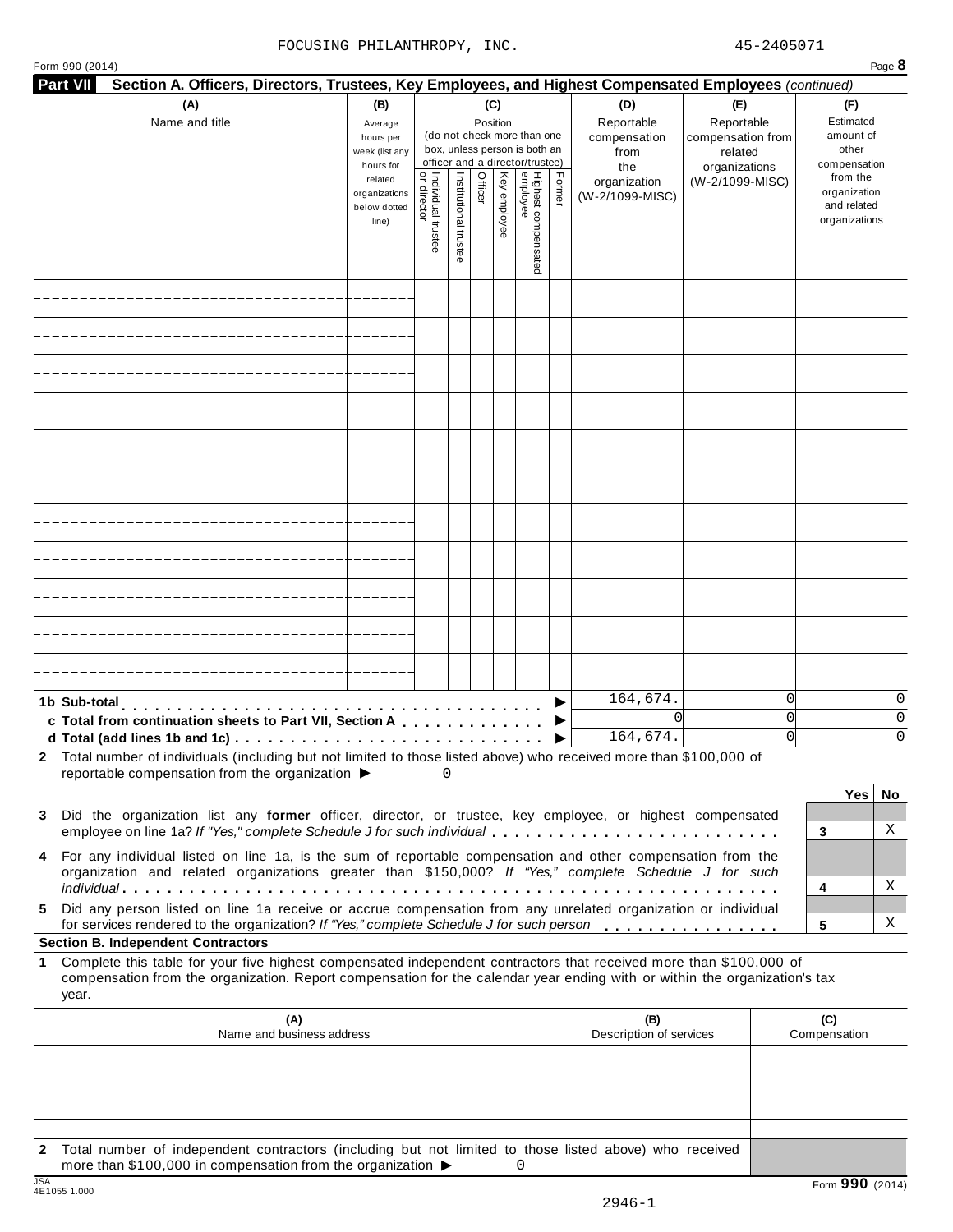|  | Form 990 (2014) |
|--|-----------------|
|  |                 |

|                                                                  | Form 990 (2014)  |                                                                                                                                                                                                                                      |                | FOCUSING PHILANTHROPY, INC. |                      |                    | 45-2405071          | Page 9                              |
|------------------------------------------------------------------|------------------|--------------------------------------------------------------------------------------------------------------------------------------------------------------------------------------------------------------------------------------|----------------|-----------------------------|----------------------|--------------------|---------------------|-------------------------------------|
|                                                                  | <b>Part VIII</b> | <b>Statement of Revenue</b>                                                                                                                                                                                                          |                |                             |                      |                    |                     |                                     |
|                                                                  |                  |                                                                                                                                                                                                                                      |                |                             |                      |                    |                     |                                     |
|                                                                  |                  |                                                                                                                                                                                                                                      |                |                             | (A)<br>Total revenue | (B)<br>Related or  | (C)<br>Unrelated    | (D)<br>Revenue                      |
|                                                                  |                  |                                                                                                                                                                                                                                      |                |                             |                      | exempt<br>function | business<br>revenue | excluded from tax<br>under sections |
|                                                                  |                  |                                                                                                                                                                                                                                      |                |                             |                      | revenue            |                     | 512-514                             |
|                                                                  |                  | Federated campaigns <b>Federated</b>                                                                                                                                                                                                 | 1a             |                             |                      |                    |                     |                                     |
| <b>Contributions, Gifts, Grants</b><br>and Other Similar Amounts | 1а<br>b          | Membership dues <b>All Accords</b> Membership dues                                                                                                                                                                                   | 1b             |                             |                      |                    |                     |                                     |
|                                                                  | c                | Fundraising events <b>Example 2</b> is a set of the set of the set of the set of the set of the set of the set of the set of the set of the set of the set of the set of the set of the set of the set of the set of the set of the  | 1c             |                             |                      |                    |                     |                                     |
|                                                                  | d                | Related organizations <b>and the set of the set of the set of the set of the set of the set of the set of the set of the set of the set of the set of the set of the set of the set of the set of the set of the set of the set </b> | 1d             |                             |                      |                    |                     |                                     |
|                                                                  | е                | Government grants (contributions).                                                                                                                                                                                                   | 1е             |                             |                      |                    |                     |                                     |
|                                                                  | f                | All other contributions, gifts, grants,                                                                                                                                                                                              |                |                             |                      |                    |                     |                                     |
|                                                                  |                  | and similar amounts not included above                                                                                                                                                                                               | 1f             | 3,030,695.                  |                      |                    |                     |                                     |
|                                                                  | g                | Noncash contributions included in lines 1a-1f: \$                                                                                                                                                                                    |                |                             |                      |                    |                     |                                     |
|                                                                  | h                |                                                                                                                                                                                                                                      |                |                             | 3,030,695.           |                    |                     |                                     |
|                                                                  |                  |                                                                                                                                                                                                                                      |                | <b>Business Code</b>        |                      |                    |                     |                                     |
|                                                                  | 2a               |                                                                                                                                                                                                                                      |                |                             |                      |                    |                     |                                     |
|                                                                  | b                |                                                                                                                                                                                                                                      |                |                             |                      |                    |                     |                                     |
|                                                                  | c                |                                                                                                                                                                                                                                      |                |                             |                      |                    |                     |                                     |
| Program Service Revenue                                          | d                |                                                                                                                                                                                                                                      |                |                             |                      |                    |                     |                                     |
|                                                                  | е                |                                                                                                                                                                                                                                      |                |                             |                      |                    |                     |                                     |
|                                                                  | f<br>g           | All other program service revenue                                                                                                                                                                                                    |                |                             | $\mathbf 0$          |                    |                     |                                     |
|                                                                  | 3                | Investment                                                                                                                                                                                                                           |                |                             |                      |                    |                     |                                     |
|                                                                  |                  | income (including dividends, interest,                                                                                                                                                                                               |                |                             | $\mathbf 0$          |                    |                     |                                     |
|                                                                  | 4                | Income from investment of tax-exempt bond proceeds $\blacksquare$                                                                                                                                                                    |                |                             | $\mathbf 0$          |                    |                     |                                     |
|                                                                  | 5                |                                                                                                                                                                                                                                      |                |                             | $\mathbf 0$          |                    |                     |                                     |
|                                                                  |                  |                                                                                                                                                                                                                                      | (i) Real       | (ii) Personal               |                      |                    |                     |                                     |
|                                                                  | 6a               | Gross rents <b>contains a container</b>                                                                                                                                                                                              |                |                             |                      |                    |                     |                                     |
|                                                                  | b                | Less: rental expenses                                                                                                                                                                                                                |                |                             |                      |                    |                     |                                     |
|                                                                  | c                | Rental income or (loss)                                                                                                                                                                                                              |                |                             |                      |                    |                     |                                     |
|                                                                  | d                | Net rental income or (loss) ▶                                                                                                                                                                                                        |                |                             | $\mathbf 0$          |                    |                     |                                     |
|                                                                  | 7a               | Gross amount from sales of                                                                                                                                                                                                           | (i) Securities | (ii) Other                  |                      |                    |                     |                                     |
|                                                                  |                  | assets other than inventory                                                                                                                                                                                                          |                |                             |                      |                    |                     |                                     |
|                                                                  | b                | Less: cost or other basis                                                                                                                                                                                                            |                |                             |                      |                    |                     |                                     |
|                                                                  |                  | and sales expenses                                                                                                                                                                                                                   |                |                             |                      |                    |                     |                                     |
|                                                                  | c                | Gain or (loss) example a contract to the contract of the contract of the contract of the contract of the contract of the contract of the contract of the contract of the contract of the contract of the contract of the contr       |                |                             |                      |                    |                     |                                     |
|                                                                  | d                | Net gain or (loss) <b>.</b> ▶                                                                                                                                                                                                        |                |                             | $\Omega$             |                    |                     |                                     |
|                                                                  | 8a               | Gross income from fundraising                                                                                                                                                                                                        |                |                             |                      |                    |                     |                                     |
| Revenue                                                          |                  | events (not including \$                                                                                                                                                                                                             |                |                             |                      |                    |                     |                                     |
|                                                                  |                  | of contributions reported on line 1c).                                                                                                                                                                                               |                |                             |                      |                    |                     |                                     |
|                                                                  |                  | See Part IV, line 18 a<br>Less: direct expenses b                                                                                                                                                                                    |                |                             |                      |                    |                     |                                     |
| Other                                                            | b<br>c           | Net income or (loss) from fundraising events _________                                                                                                                                                                               |                |                             | $\Omega$             |                    |                     |                                     |
|                                                                  | 9а               | Gross income from gaming activities.                                                                                                                                                                                                 |                |                             |                      |                    |                     |                                     |
|                                                                  |                  | See Part IV, line 19 and the Lines of Allen and Allen and Allen and Allen and Allen and Allen and Allen and Al                                                                                                                       |                |                             |                      |                    |                     |                                     |
|                                                                  | b                |                                                                                                                                                                                                                                      |                |                             |                      |                    |                     |                                     |
|                                                                  | c                | Net income or (loss) from gaming activities ________ ▶                                                                                                                                                                               |                |                             | $\Omega$             |                    |                     |                                     |
|                                                                  | 10a              | sales of inventory, less<br>Gross                                                                                                                                                                                                    |                |                             |                      |                    |                     |                                     |
|                                                                  |                  |                                                                                                                                                                                                                                      |                |                             |                      |                    |                     |                                     |
|                                                                  | b                | Less: $cost$ of goods sold $\ldots \ldots \ldots b$                                                                                                                                                                                  |                |                             |                      |                    |                     |                                     |
|                                                                  |                  | Net income or (loss) from sales of inventory <b>EXECUC</b><br>Miscellaneous Revenue                                                                                                                                                  |                | <b>Business Code</b>        | $\Omega$             |                    |                     |                                     |
|                                                                  |                  |                                                                                                                                                                                                                                      |                |                             |                      |                    |                     |                                     |
|                                                                  | 11a              | the control of the control of the control of the control of the control of the control of                                                                                                                                            |                |                             |                      |                    |                     |                                     |
|                                                                  | b                | the control of the control of the control of the control of the control of the control of                                                                                                                                            |                |                             |                      |                    |                     |                                     |
|                                                                  | с                | the control of the control of the control of the control of the control of                                                                                                                                                           |                |                             |                      |                    |                     |                                     |
|                                                                  | d                | All other revenue<br>Total. Add lines 11a-11d ▶                                                                                                                                                                                      |                |                             | $\mathbf 0$          |                    |                     |                                     |
|                                                                  | е<br>12          | Total revenue. See instructions ▶                                                                                                                                                                                                    |                |                             | 3,030,695.           |                    |                     |                                     |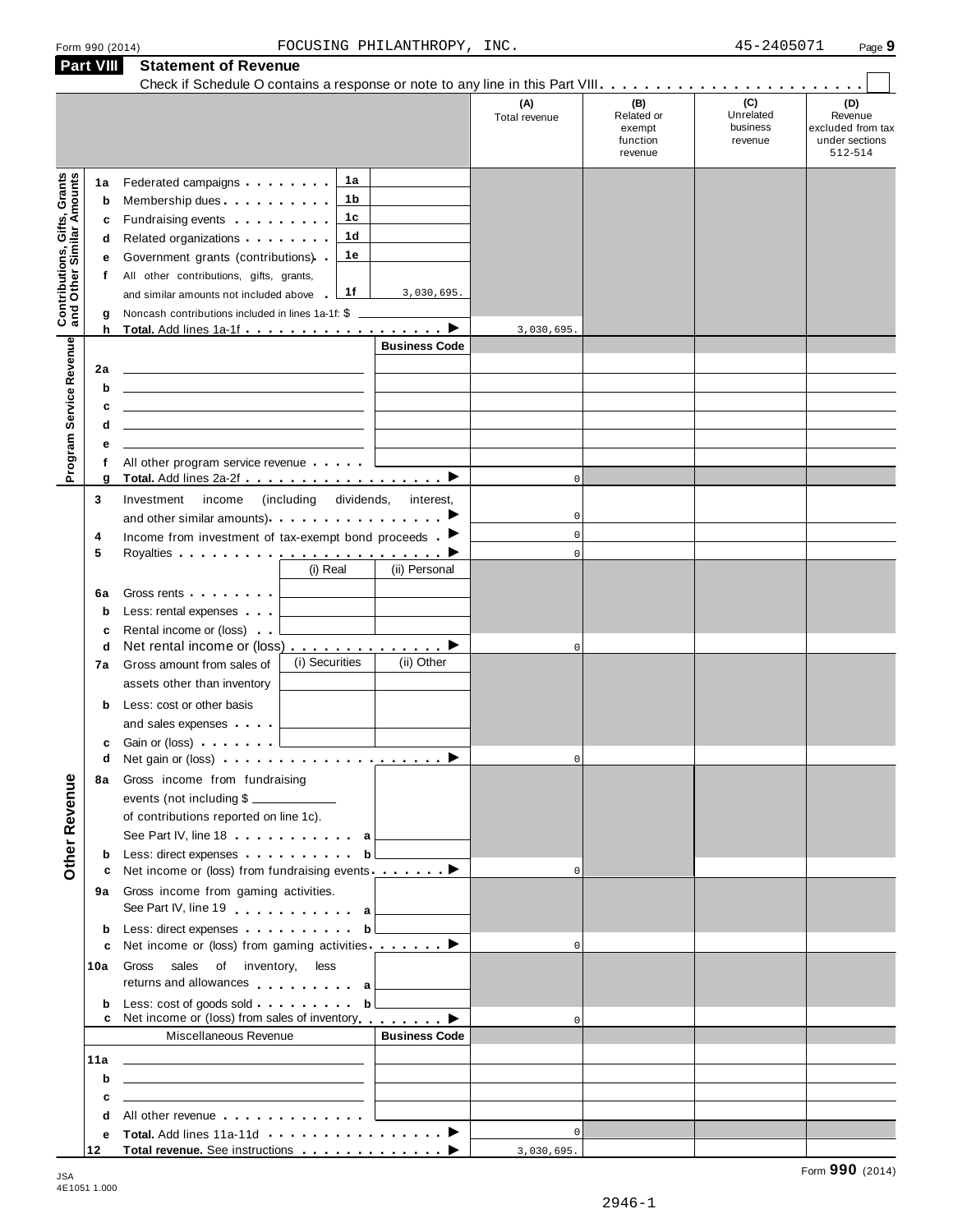#### Form 990 (2014) Page **10** FOCUSING PHILANTHROPY, INC. 45-2405071

| Form 990 (2014)                                                                                                                                                                                                                                                                                  | FOCUSING PHILANTHROPY, INC. |                                    |                                           | 45-2405071<br>Page $10$        |
|--------------------------------------------------------------------------------------------------------------------------------------------------------------------------------------------------------------------------------------------------------------------------------------------------|-----------------------------|------------------------------------|-------------------------------------------|--------------------------------|
| <b>Part IX</b> Statement of Functional Expenses<br>Section 501(c)(3) and 501(c)(4) organizations must complete all columns. All other organizations must complete column (A).                                                                                                                    |                             |                                    |                                           |                                |
|                                                                                                                                                                                                                                                                                                  |                             |                                    |                                           |                                |
| Do not include amounts reported on lines 6b, 7b,<br>8b, 9b, and 10b of Part VIII.                                                                                                                                                                                                                | (A)<br>Total expenses       | (B)<br>Program service<br>expenses | (C)<br>Management and<br>general expenses | (D)<br>Fundraising<br>expenses |
| 1 Grants and other assistance to domestic organizations                                                                                                                                                                                                                                          |                             |                                    |                                           |                                |
| and domestic governments. See Part IV, line 21                                                                                                                                                                                                                                                   | 2,322,262.                  | 2,322,262.                         |                                           |                                |
| 2 Grants and other assistance to domestic                                                                                                                                                                                                                                                        |                             |                                    |                                           |                                |
| individuals. See Part IV, line 22                                                                                                                                                                                                                                                                | 0l                          |                                    |                                           |                                |
| 3 Grants and other assistance to foreign                                                                                                                                                                                                                                                         |                             |                                    |                                           |                                |
| organizations, foreign governments, and foreign<br>individuals. See Part IV, lines 15 and 16                                                                                                                                                                                                     | 0l                          |                                    |                                           |                                |
| Benefits paid to or for members                                                                                                                                                                                                                                                                  |                             |                                    |                                           |                                |
| 5 Compensation of current officers, directors,                                                                                                                                                                                                                                                   |                             |                                    |                                           |                                |
| trustees, and key employees                                                                                                                                                                                                                                                                      | 123, 171.                   | 91,590.                            |                                           | 31,581.                        |
| 6 Compensation not included above, to disqualified                                                                                                                                                                                                                                               |                             |                                    |                                           |                                |
| persons (as defined under section 4958(f)(1)) and                                                                                                                                                                                                                                                |                             |                                    |                                           |                                |
| persons described in section 4958(c)(3)(B)                                                                                                                                                                                                                                                       |                             |                                    |                                           |                                |
| 7 Other salaries and wages                                                                                                                                                                                                                                                                       | 22, 200.                    | 22,200.                            |                                           |                                |
| 8 Pension plan accruals and contributions (include                                                                                                                                                                                                                                               | 0                           |                                    |                                           |                                |
| section 401(k) and 403(b) employer contributions)                                                                                                                                                                                                                                                |                             |                                    |                                           |                                |
| 9 Other employee benefits                                                                                                                                                                                                                                                                        | 12,093.                     | 9,466.                             |                                           | 2,627.                         |
| 10<br>11 Fees for services (non-employees):                                                                                                                                                                                                                                                      |                             |                                    |                                           |                                |
| a Management                                                                                                                                                                                                                                                                                     | 0                           |                                    |                                           |                                |
|                                                                                                                                                                                                                                                                                                  |                             |                                    |                                           |                                |
| c Accounting entering the set of the set of the set of the set of the set of the set of the set of the set of the set of the set of the set of the set of the set of the set of the set of the set of the set of the set of th                                                                   | 54,348.                     |                                    | 54,348.                                   |                                |
|                                                                                                                                                                                                                                                                                                  | 0                           |                                    |                                           |                                |
| e Professional fundraising services. See Part IV, line 17                                                                                                                                                                                                                                        | $\Omega$                    |                                    |                                           |                                |
| f Investment management fees                                                                                                                                                                                                                                                                     | $\Omega$                    |                                    |                                           |                                |
| <b>g</b> Other. (If line 11g amount exceeds 10% of line 25, column                                                                                                                                                                                                                               | 0                           |                                    |                                           |                                |
| (A) amount, list line 11g expenses on Schedule O.)                                                                                                                                                                                                                                               |                             |                                    |                                           |                                |
| 12 Advertising and promotion                                                                                                                                                                                                                                                                     | 4,446.                      | 1,623.                             | 1,200.                                    | 1,623.                         |
| 13 Office expenses<br>14 Information technology                                                                                                                                                                                                                                                  | O                           |                                    |                                           |                                |
| Royalties<br>15                                                                                                                                                                                                                                                                                  |                             |                                    |                                           |                                |
| Occupancy<br>16                                                                                                                                                                                                                                                                                  | 15,436.                     | 7,718.                             |                                           | 7,718.                         |
| Travel<br>17                                                                                                                                                                                                                                                                                     | 37,790.                     | 18,895.                            |                                           | 18,895.                        |
| Payments of travel or entertainment expenses<br>18                                                                                                                                                                                                                                               |                             |                                    |                                           |                                |
| for any federal, state, or local public officials                                                                                                                                                                                                                                                | 0                           |                                    |                                           |                                |
| Conferences, conventions, and meetings<br>19                                                                                                                                                                                                                                                     | $\Omega$                    |                                    |                                           |                                |
| 20<br>Interest $\ldots$ , $\ldots$ , $\ldots$ , $\ldots$ , $\ldots$ , $\ldots$ , $\ldots$                                                                                                                                                                                                        | $\Omega$<br>$\Omega$        |                                    |                                           |                                |
| Payments to affiliates expansion of the set of the set of the set of the set of the set of the set of the set o<br>21                                                                                                                                                                            | 856.                        |                                    | 856.                                      |                                |
| Depreciation, depletion, and amortization<br>22                                                                                                                                                                                                                                                  | $\Omega$                    |                                    |                                           |                                |
| 23<br>Insurance <b>All Property Contract Contract Contract Contract Contract Contract Contract Contract Contract Contract Contract Contract Contract Contract Contract Contract Contract Contract Contract Contract Contract Contract </b><br>24<br>Other expenses. Itemize expenses not covered |                             |                                    |                                           |                                |
| above (List miscellaneous expenses in line 24e. If                                                                                                                                                                                                                                               |                             |                                    |                                           |                                |
| line 24e amount exceeds 10% of line 25, column                                                                                                                                                                                                                                                   |                             |                                    |                                           |                                |
| (A) amount, list line 24e expenses on Schedule O.)                                                                                                                                                                                                                                               |                             |                                    |                                           |                                |
| BANK CHARGES                                                                                                                                                                                                                                                                                     | 4,752.                      |                                    |                                           | 4,752.                         |
| <b>b</b> BANK CHARGES - PAYPAL                                                                                                                                                                                                                                                                   | 69.                         |                                    |                                           | 69.                            |
| <b>CBANK CHARGES - TSYS</b>                                                                                                                                                                                                                                                                      | 228.                        |                                    |                                           | 228.                           |
| dBOOKS, SUBSCRIPTIONS & REF.                                                                                                                                                                                                                                                                     | 283.<br>35,664.             | 283.<br>9,317.                     | 797.                                      | 25,550.                        |
| e All other expenses $\frac{1}{1}$                                                                                                                                                                                                                                                               | 2,633,598.                  | 2,483,354.                         | 57,201.                                   | 93,043.                        |
| 25 Total functional expenses. Add lines 1 through 24e<br>26 Joint costs. Complete this line only if the<br>organization reported in column (B) joint costs<br>from a combined educational campaign and                                                                                           |                             |                                    |                                           |                                |
| fundraising solicitation. Check here $\blacktriangleright$<br>if<br>following SOP 98-2 (ASC 958-720)                                                                                                                                                                                             | 0                           |                                    |                                           |                                |
| <b>JSA</b>                                                                                                                                                                                                                                                                                       |                             |                                    |                                           | Form 990 (2014)                |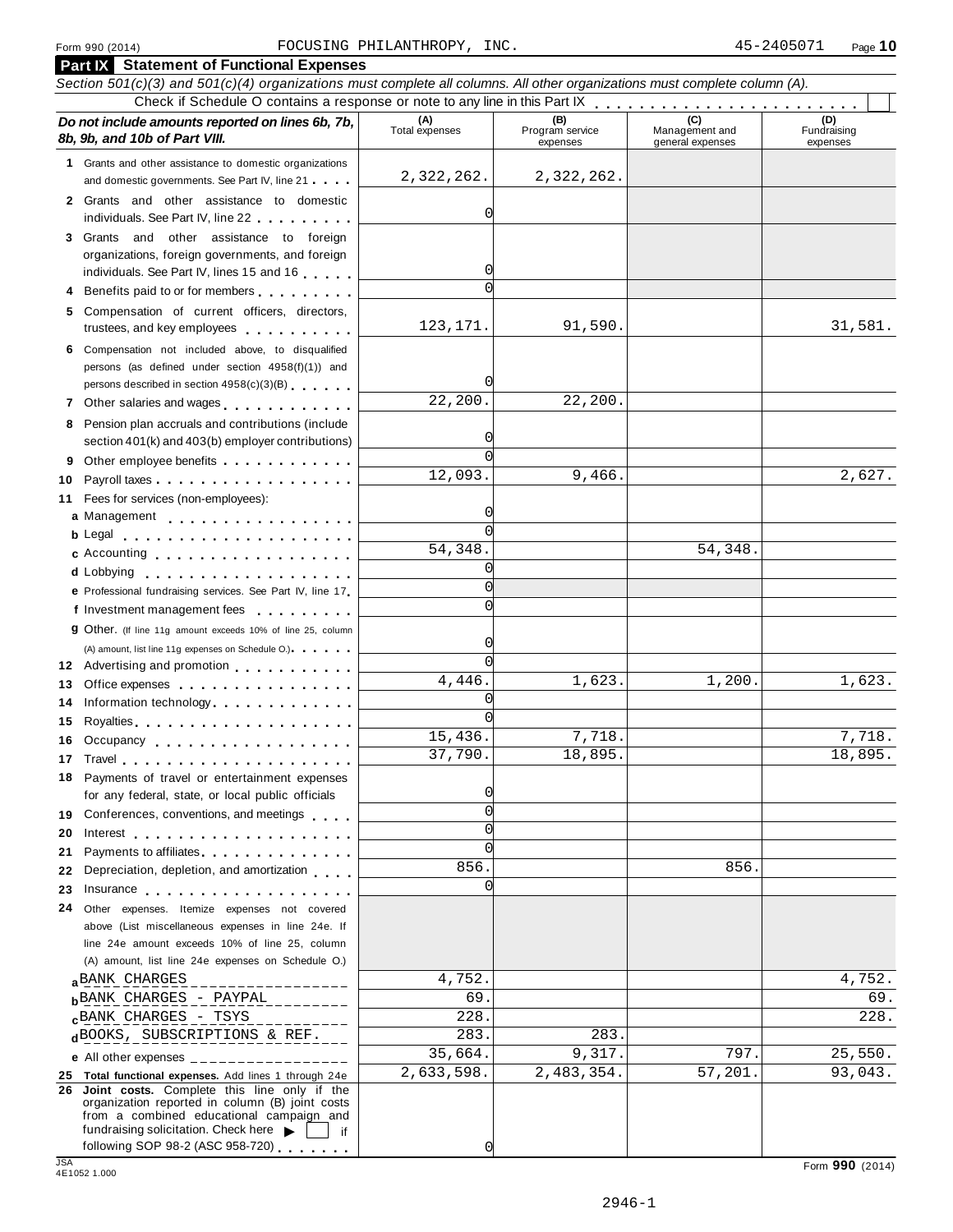|                              | FOCUSING PHILANTHROPY, INC.                                                                                                                                                                                                          |                          |                | 45-2405071         |
|------------------------------|--------------------------------------------------------------------------------------------------------------------------------------------------------------------------------------------------------------------------------------|--------------------------|----------------|--------------------|
| Form 990 (2014)              |                                                                                                                                                                                                                                      |                          |                | Page 11            |
| Part X                       | <b>Balance Sheet</b>                                                                                                                                                                                                                 |                          |                |                    |
|                              |                                                                                                                                                                                                                                      |                          |                |                    |
|                              |                                                                                                                                                                                                                                      | (A)<br>Beginning of year |                | (B)<br>End of year |
| 1                            | Cash - non-interest-bearing                                                                                                                                                                                                          | 178,369.                 | $\overline{1}$ | 575, 540.          |
| $\mathbf{2}$                 | Savings and temporary cash investments                                                                                                                                                                                               |                          | $\overline{2}$ |                    |
| 3                            |                                                                                                                                                                                                                                      |                          | $\overline{3}$ | 4,124.             |
| 4                            |                                                                                                                                                                                                                                      | 306.                     | $\overline{4}$ |                    |
| 5                            | Loans and other receivables from current and former officers, directors,                                                                                                                                                             |                          |                |                    |
|                              | trustees, key employees, and highest compensated employees.                                                                                                                                                                          |                          |                |                    |
|                              | Complete Part II of Schedule L                                                                                                                                                                                                       |                          | 5              |                    |
| 6                            | Complete Part if or Scriedule L<br>Loans and other receivables from other disqualified persons (as defined under section                                                                                                             |                          |                |                    |
|                              | $4958(f)(1)$ , persons described in section $4958(c)(3)(B)$ , and contributing employers                                                                                                                                             |                          |                |                    |
|                              | and sponsoring organizations of section $501(c)(9)$ voluntary employees beneficiary<br>organizations (see instructions). Complete Part II of Schedule Learning and Learning                                                          |                          | 6              |                    |
| 7                            |                                                                                                                                                                                                                                      |                          | $\overline{7}$ |                    |
| Assets<br>8                  | Inventories for sale or use enterpreteration of the contract of the sale or use of the same of the same of the                                                                                                                       |                          | 8              |                    |
| 9                            | Prepaid expenses and deferred charges experiences and the set of the set of the set of the set of the set of the set of the set of the set of the set of the set of the set of the set of the set of the set of the set of the       |                          | 9              |                    |
|                              | 10a Land, buildings, and equipment: cost or                                                                                                                                                                                          |                          |                |                    |
|                              | 4,613.<br>other basis. Complete Part VI of Schedule D<br>∣10a I                                                                                                                                                                      |                          |                |                    |
|                              | $\overline{1,284}$ .<br><b>b</b> Less: accumulated depreciation 10b                                                                                                                                                                  | $4,185.$ 10c             |                | 3,329.             |
| 11                           | Investments - publicly traded securities                                                                                                                                                                                             |                          | 11             |                    |
| 12                           |                                                                                                                                                                                                                                      |                          | 12             |                    |
| 13                           |                                                                                                                                                                                                                                      |                          | 13             |                    |
| 14                           | Intangible assets $\ldots \ldots \ldots \ldots \ldots \ldots \ldots \ldots \ldots \ldots$                                                                                                                                            |                          | 14             |                    |
| 15                           |                                                                                                                                                                                                                                      |                          | 15             |                    |
| 16                           | Total assets. Add lines 1 through 15 (must equal line 34)                                                                                                                                                                            | 182,860.                 | 16             | 582,993.           |
| 17                           | Accounts payable and accrued expenses                                                                                                                                                                                                | 12,302.                  | 17             | 11,348.            |
| 18                           |                                                                                                                                                                                                                                      |                          | 18             |                    |
| 19                           | Deferred revenue $\ldots \ldots \ldots \ldots \ldots \ldots \ldots \ldots$                                                                                                                                                           |                          | 19             |                    |
| 20                           |                                                                                                                                                                                                                                      |                          | 20             |                    |
| 21                           | Escrow or custodial account liability. Complete Part IV of Schedule D.                                                                                                                                                               |                          | 21             |                    |
| abilities<br>22              | Loans and other payables to current and former officers, directors,                                                                                                                                                                  |                          |                |                    |
|                              | trustees, key employees, highest compensated employees, and                                                                                                                                                                          |                          |                |                    |
| ⊐                            | disqualified persons. Complete Part II of Schedule L.                                                                                                                                                                                | ი                        | 22             |                    |
| 23                           | Secured mortgages and notes payable to unrelated third parties                                                                                                                                                                       |                          | 23             |                    |
| 24                           | Unsecured notes and loans payable to unrelated third parties <b>witch the state of the state of the state of the state of the state of the state of the state of the state of the state of the state of the state of the state o</b> |                          | 24             |                    |
| 25                           | Other liabilities (including federal income tax, payables to related third                                                                                                                                                           |                          |                |                    |
|                              | parties, and other liabilities not included on lines 17-24). Complete Part X                                                                                                                                                         |                          |                |                    |
|                              |                                                                                                                                                                                                                                      | 11,612.<br>23,914.       | 25             | 15,602.<br>26,950. |
| 26                           |                                                                                                                                                                                                                                      |                          | 26             |                    |
|                              | X<br>Organizations that follow SFAS 117 (ASC 958), check here ▶<br>and<br>complete lines 27 through 29, and lines 33 and 34.                                                                                                         |                          |                |                    |
|                              | Unrestricted net assets                                                                                                                                                                                                              | $-30, 466.$              |                | $-21,630.$         |
| 27<br>28                     |                                                                                                                                                                                                                                      | 189, 412.                | 27             | 577,673.           |
| 29                           |                                                                                                                                                                                                                                      |                          | 28<br>29       |                    |
| <b>Fund Balances</b>         |                                                                                                                                                                                                                                      |                          |                |                    |
| $\overleftarrow{\mathtt{o}}$ | Organizations that do not follow SFAS 117 (ASC 958), check here ▶<br>and<br>complete lines 30 through 34.                                                                                                                            |                          |                |                    |
| 30                           | Capital stock or trust principal, or current funds                                                                                                                                                                                   |                          | 30             |                    |
| Assets<br>31                 | Paid-in or capital surplus, or land, building, or equipment fund                                                                                                                                                                     |                          | 31             |                    |
| 32                           | Retained earnings, endowment, accumulated income, or other funds                                                                                                                                                                     |                          | 32             |                    |
| <b>b</b><br>2<br>33          |                                                                                                                                                                                                                                      | 158,946.                 | 33             | 556,043.           |
| 34                           | Total liabilities and net assets/fund balances                                                                                                                                                                                       | 182,860.                 | 34             | 582,993.           |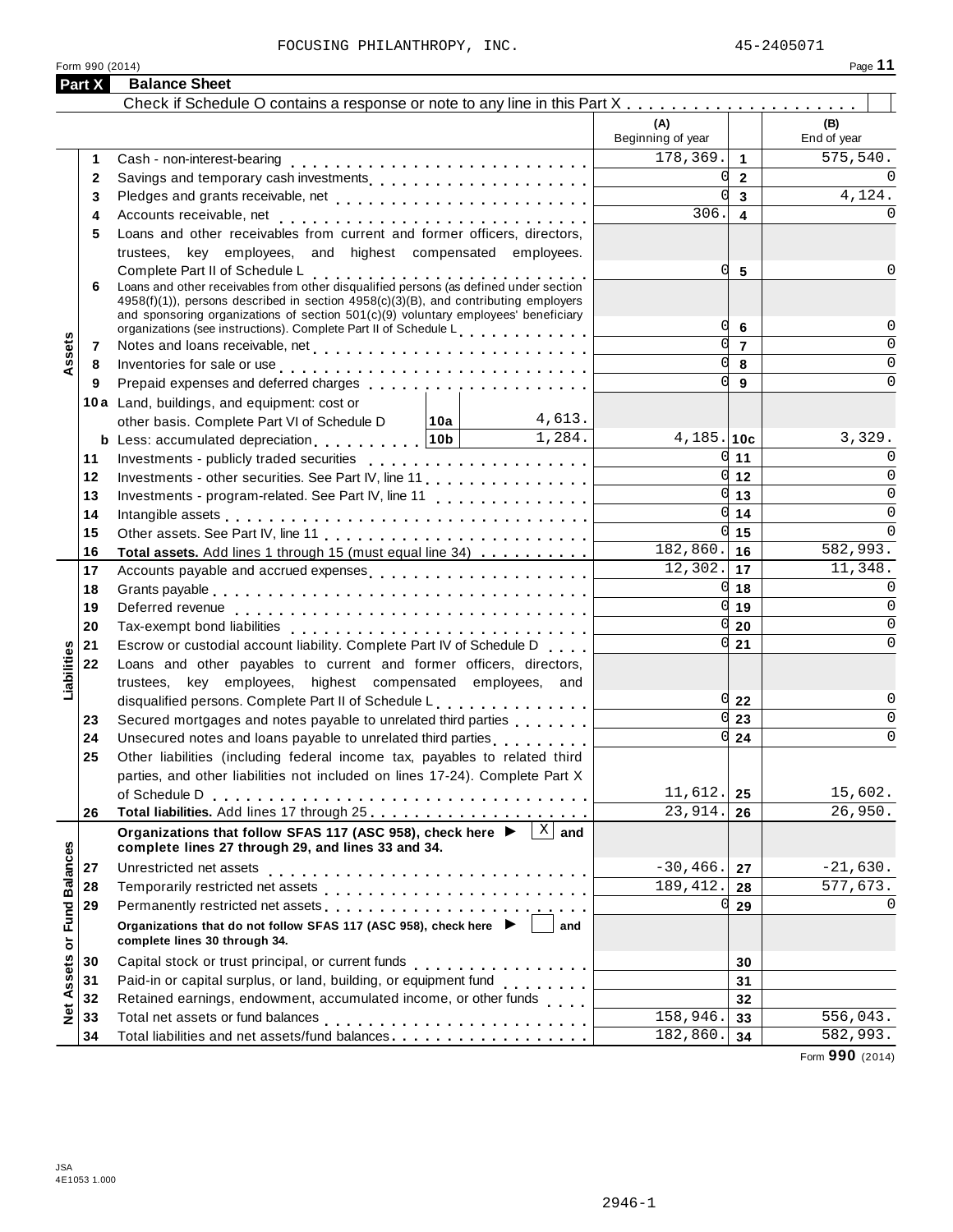|          | FOCUSING PHILANTHROPY, INC.                                                                                                                                                                                                                          | 45-2405071              |                |                  |             |
|----------|------------------------------------------------------------------------------------------------------------------------------------------------------------------------------------------------------------------------------------------------------|-------------------------|----------------|------------------|-------------|
|          | Form 990 (2014)                                                                                                                                                                                                                                      |                         |                |                  | Page 12     |
| Part XI  | <b>Reconciliation of Net Assets</b>                                                                                                                                                                                                                  |                         |                |                  |             |
|          | Check if Schedule O contains a response or note to any line in this Part XI                                                                                                                                                                          |                         |                |                  |             |
| 1        |                                                                                                                                                                                                                                                      | $\mathbf{1}$            |                | 3,030,695.       |             |
| 2        |                                                                                                                                                                                                                                                      | $\overline{2}$          |                | 2,633,598.       |             |
| 3        |                                                                                                                                                                                                                                                      | $\overline{\mathbf{3}}$ |                | 397,097.         |             |
| 4        | Net assets or fund balances at beginning of year (must equal Part X, line 33, column (A))                                                                                                                                                            | $\overline{\mathbf{4}}$ |                | 158,946.         |             |
| 5        |                                                                                                                                                                                                                                                      | 5                       |                |                  | $\Omega$    |
| 6        | Donated services and use of facilities enterpreteral resources and the services and use of facilities enterpreteral resources and the services and use of facilities                                                                                 | 6                       |                |                  | $\Omega$    |
| 7        |                                                                                                                                                                                                                                                      | $\overline{7}$          |                |                  | $\mathbf 0$ |
| 8        |                                                                                                                                                                                                                                                      | 8                       |                |                  | $\Omega$    |
| 9        | Other changes in net assets or fund balances (explain in Schedule O) [1, production of the changes in net assets or fund balances (explain in Schedule O)                                                                                            | 9                       |                |                  | $\Omega$    |
| 10       | Net assets or fund balances at end of year. Combine lines 3 through 9 (must equal Part X, line                                                                                                                                                       | 10                      |                | 556,043.         |             |
| Part XII | <b>Financial Statements and Reporting</b>                                                                                                                                                                                                            |                         |                | Yes <sup>1</sup> | No          |
| 1        | $\overline{X}$ Accrual<br>Accounting method used to prepare the Form 990:     Cash<br>Other<br>If the organization changed its method of accounting from a prior year or checked "Other," explain in<br>Schedule O.                                  |                         |                |                  |             |
|          | 2a Were the organization's financial statements compiled or reviewed by an independent accountant?                                                                                                                                                   |                         | 2a             |                  | Χ           |
|          | If "Yes," check a box below to indicate whether the financial statements for the year were compiled or<br>reviewed on a separate basis, consolidated basis, or both:                                                                                 |                         |                |                  |             |
|          | Separate basis<br>Consolidated basis<br>Both consolidated and separate basis                                                                                                                                                                         |                         |                |                  |             |
|          | <b>b</b> Were the organization's financial statements audited by an independent accountant?                                                                                                                                                          |                         | 2 <sub>b</sub> | X                |             |
|          | If "Yes," check a box below to indicate whether the financial statements for the year were audited on a<br>separate basis, consolidated basis, or both:<br>$\mathbb{X}$ Separate basis<br>Consolidated basis<br>Both consolidated and separate basis |                         |                |                  |             |
|          | c If "Yes" to line 2a or 2b, does the organization have a committee that assumes responsibility for oversight                                                                                                                                        |                         |                |                  |             |
|          | of the audit, review, or compilation of its financial statements and selection of an independent accountant?                                                                                                                                         |                         | 2 <sub>c</sub> |                  | X           |
|          | If the organization changed either its oversight process or selection process during the tax year, explain in<br>Schedule O.                                                                                                                         |                         |                |                  |             |
|          | 3a As a result of a federal award, was the organization required to undergo an audit or audits as set forth in                                                                                                                                       |                         |                |                  |             |
|          |                                                                                                                                                                                                                                                      |                         | 3a             |                  | Χ           |
|          | <b>b</b> If "Yes," did the organization undergo the required audit or audits? If the organization did not undergo the<br>required audit or audits, explain why in Schedule O and describe any steps taken to undergo such audits.                    |                         | 3b             |                  |             |

Form **990** (2014)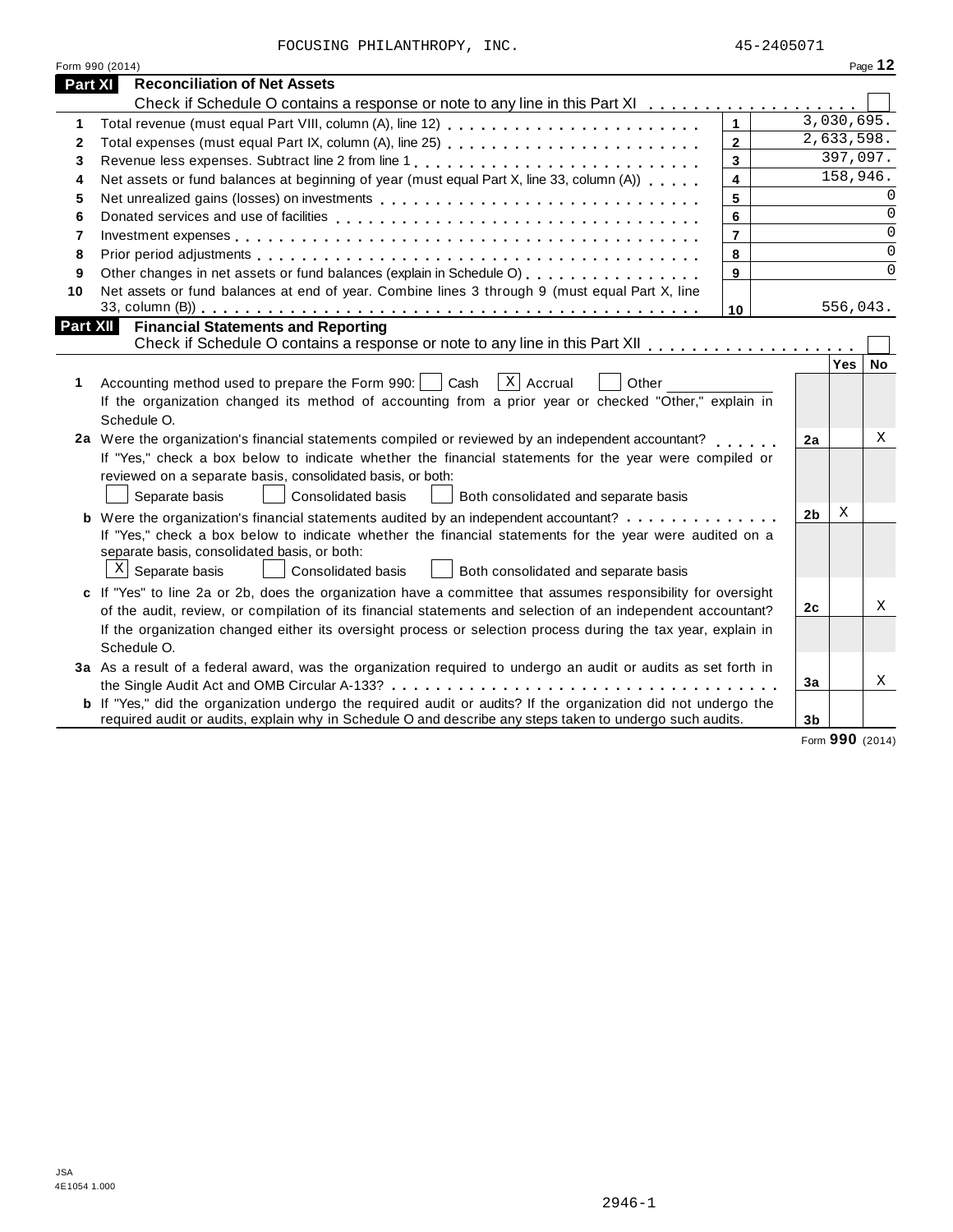|  |  |  | (Form 990 or 990-EZ) |
|--|--|--|----------------------|
|--|--|--|----------------------|

## **SCHEDULE A Public Charity Status and Public Support** OMB No. 1545-0047

(Form 990 or 990-EZ) **Complete if the organization is a section** 501(c)(3) organization or a section  $\frac{2011}{4}$ 

|                                                        |                                               |                                                            | 4947 (a) 11 Honexempt charitable trust.                                                                                                                                                                         |     |                                                      |                                                                                                                                     |                                                                                                                              |
|--------------------------------------------------------|-----------------------------------------------|------------------------------------------------------------|-----------------------------------------------------------------------------------------------------------------------------------------------------------------------------------------------------------------|-----|------------------------------------------------------|-------------------------------------------------------------------------------------------------------------------------------------|------------------------------------------------------------------------------------------------------------------------------|
| Department of the Treasury<br>Internal Revenue Service |                                               |                                                            | Attach to Form 990 or Form 990-EZ.                                                                                                                                                                              |     |                                                      |                                                                                                                                     | Open to Public<br><b>Inspection</b>                                                                                          |
|                                                        |                                               |                                                            |                                                                                                                                                                                                                 |     |                                                      | Information about Schedule A (Form 990 or 990-EZ) and its instructions is at www.irs.gov/form990.                                   |                                                                                                                              |
| Name of the organization                               |                                               |                                                            |                                                                                                                                                                                                                 |     |                                                      |                                                                                                                                     | <b>Employer identification number</b><br>45-2405071                                                                          |
|                                                        | FOCUSING PHILANTHROPY, INC.                   |                                                            |                                                                                                                                                                                                                 |     |                                                      |                                                                                                                                     |                                                                                                                              |
| Part I                                                 |                                               |                                                            |                                                                                                                                                                                                                 |     |                                                      | Reason for Public Charity Status (All organizations must complete this part.) See instructions.                                     |                                                                                                                              |
| 1                                                      |                                               |                                                            | The organization is not a private foundation because it is: (For lines 1 through 11, check only one box.)<br>A church, convention of churches, or association of churches described in section 170(b)(1)(A)(i). |     |                                                      |                                                                                                                                     |                                                                                                                              |
|                                                        |                                               |                                                            |                                                                                                                                                                                                                 |     |                                                      |                                                                                                                                     |                                                                                                                              |
| 2                                                      |                                               |                                                            | A school described in section 170(b)(1)(A)(ii). (Attach Schedule E.)                                                                                                                                            |     |                                                      |                                                                                                                                     |                                                                                                                              |
| 3                                                      |                                               |                                                            | A hospital or a cooperative hospital service organization described in section 170(b)(1)(A)(iii).                                                                                                               |     |                                                      |                                                                                                                                     |                                                                                                                              |
| 4                                                      | hospital's name, city, and state:             |                                                            |                                                                                                                                                                                                                 |     |                                                      | A medical research organization operated in conjunction with a hospital described in section 170(b)(1)(A)(iii). Enter the           |                                                                                                                              |
| 5                                                      |                                               |                                                            |                                                                                                                                                                                                                 |     |                                                      |                                                                                                                                     | An organization operated for the benefit of a college or university owned or operated by a governmental unit described in    |
|                                                        | section 170(b)(1)(A)(iv). (Complete Part II.) |                                                            |                                                                                                                                                                                                                 |     |                                                      |                                                                                                                                     |                                                                                                                              |
| 6                                                      |                                               |                                                            | A federal, state, or local government or governmental unit described in section 170(b)(1)(A)(v).                                                                                                                |     |                                                      |                                                                                                                                     |                                                                                                                              |
| 7<br>Χ                                                 |                                               |                                                            |                                                                                                                                                                                                                 |     |                                                      |                                                                                                                                     | An organization that normally receives a substantial part of its support from a governmental unit or from the general public |
|                                                        |                                               | described in section 170(b)(1)(A)(vi). (Complete Part II.) |                                                                                                                                                                                                                 |     |                                                      |                                                                                                                                     |                                                                                                                              |
| 8                                                      |                                               |                                                            | A community trust described in section 170(b)(1)(A)(vi). (Complete Part II.)                                                                                                                                    |     |                                                      |                                                                                                                                     |                                                                                                                              |
| 9                                                      |                                               |                                                            |                                                                                                                                                                                                                 |     |                                                      |                                                                                                                                     | An organization that normally receives: (1) more than 331/3% of its support from contributions, membership fees, and gross   |
|                                                        |                                               |                                                            |                                                                                                                                                                                                                 |     |                                                      |                                                                                                                                     | receipts from activities related to its exempt functions - subject to certain exceptions, and (2) no more than 331/3% of its |
|                                                        |                                               |                                                            |                                                                                                                                                                                                                 |     |                                                      |                                                                                                                                     | support from gross investment income and unrelated business taxable income (less section 511 tax) from businesses            |
|                                                        |                                               |                                                            | acquired by the organization after June 30, 1975. See section 509(a)(2). (Complete Part III.)                                                                                                                   |     |                                                      |                                                                                                                                     |                                                                                                                              |
| 10                                                     |                                               |                                                            | An organization organized and operated exclusively to test for public safety. See section 509(a)(4).                                                                                                            |     |                                                      |                                                                                                                                     |                                                                                                                              |
| 11                                                     |                                               |                                                            |                                                                                                                                                                                                                 |     |                                                      | An organization organized and operated exclusively for the benefit of, to perform the functions of, or to carry out the purposes of |                                                                                                                              |
|                                                        |                                               |                                                            |                                                                                                                                                                                                                 |     |                                                      | one or more publicly supported organizations described in section 509(a)(1) or section 509(a)(2). See section 509(a)(3). Check      |                                                                                                                              |
|                                                        |                                               |                                                            |                                                                                                                                                                                                                 |     |                                                      | the box in lines 11a through 11d that describes the type of supporting organization and complete lines 11e, 11f, and 11g.           |                                                                                                                              |
| a                                                      |                                               |                                                            |                                                                                                                                                                                                                 |     |                                                      | Type I. A supporting organization operated, supervised, or controlled by its supported organization(s), typically by giving         |                                                                                                                              |
|                                                        |                                               |                                                            |                                                                                                                                                                                                                 |     |                                                      | the supported organization(s) the power to regularly appoint or elect a majority of the directors or trustees of the supporting     |                                                                                                                              |
|                                                        |                                               | organization. You must complete Part IV, Sections A and B. |                                                                                                                                                                                                                 |     |                                                      |                                                                                                                                     |                                                                                                                              |
| b                                                      |                                               |                                                            |                                                                                                                                                                                                                 |     |                                                      | Type II. A supporting organization supervised or controlled in connection with its supported organization(s), by having             |                                                                                                                              |
|                                                        |                                               |                                                            |                                                                                                                                                                                                                 |     |                                                      | control or management of the supporting organization vested in the same persons that control or manage the supported                |                                                                                                                              |
|                                                        |                                               |                                                            | organization(s). You must complete Part IV, Sections A and C.                                                                                                                                                   |     |                                                      |                                                                                                                                     |                                                                                                                              |
| c                                                      |                                               |                                                            |                                                                                                                                                                                                                 |     |                                                      | Type III functionally integrated. A supporting organization operated in connection with, and functionally integrated with,          |                                                                                                                              |
|                                                        |                                               |                                                            | its supported organization(s) (see instructions). You must complete Part IV, Sections A, D, and E.                                                                                                              |     |                                                      |                                                                                                                                     |                                                                                                                              |
| d                                                      |                                               |                                                            |                                                                                                                                                                                                                 |     |                                                      | Type III non-functionally integrated. A supporting organization operated in connection with its supported organization(s)           |                                                                                                                              |
|                                                        |                                               |                                                            |                                                                                                                                                                                                                 |     |                                                      | that is not functionally integrated. The organization generally must satisfy a distribution requirement and an attentiveness        |                                                                                                                              |
|                                                        |                                               |                                                            | requirement (see instructions). You must complete Part IV, Sections A and D, and Part V.                                                                                                                        |     |                                                      |                                                                                                                                     |                                                                                                                              |
| е                                                      |                                               |                                                            |                                                                                                                                                                                                                 |     |                                                      | Check this box if the organization received a written determination from the IRS that it is a Type I, Type II, Type III             |                                                                                                                              |
|                                                        |                                               |                                                            | functionally integrated, or Type III non-functionally integrated supporting organization.                                                                                                                       |     |                                                      |                                                                                                                                     |                                                                                                                              |
| Ť.                                                     |                                               |                                                            |                                                                                                                                                                                                                 |     |                                                      |                                                                                                                                     |                                                                                                                              |
| g                                                      |                                               |                                                            | Provide the following information about the supported organization(s).                                                                                                                                          |     |                                                      |                                                                                                                                     |                                                                                                                              |
|                                                        | (i) Name of supported organization            | $(ii)$ EIN                                                 | (iii) Type of organization<br>(described on lines 1-9                                                                                                                                                           |     | (iv) Is the organization<br>listed in your governing | (v) Amount of monetary<br>support (see                                                                                              | (vi) Amount of<br>other support (see                                                                                         |
|                                                        |                                               |                                                            | above or IRC section                                                                                                                                                                                            |     | document?                                            | instructions)                                                                                                                       | instructions)                                                                                                                |
|                                                        |                                               |                                                            | (see instructions))                                                                                                                                                                                             | Yes | No                                                   |                                                                                                                                     |                                                                                                                              |
|                                                        |                                               |                                                            |                                                                                                                                                                                                                 |     |                                                      |                                                                                                                                     |                                                                                                                              |
| (A)                                                    |                                               |                                                            |                                                                                                                                                                                                                 |     |                                                      |                                                                                                                                     |                                                                                                                              |
|                                                        |                                               |                                                            |                                                                                                                                                                                                                 |     |                                                      |                                                                                                                                     |                                                                                                                              |
| (B)                                                    |                                               |                                                            |                                                                                                                                                                                                                 |     |                                                      |                                                                                                                                     |                                                                                                                              |
|                                                        |                                               |                                                            |                                                                                                                                                                                                                 |     |                                                      |                                                                                                                                     |                                                                                                                              |
| (C)                                                    |                                               |                                                            |                                                                                                                                                                                                                 |     |                                                      |                                                                                                                                     |                                                                                                                              |
|                                                        |                                               |                                                            |                                                                                                                                                                                                                 |     |                                                      |                                                                                                                                     |                                                                                                                              |
| (D)                                                    |                                               |                                                            |                                                                                                                                                                                                                 |     |                                                      |                                                                                                                                     |                                                                                                                              |
|                                                        |                                               |                                                            |                                                                                                                                                                                                                 |     |                                                      |                                                                                                                                     |                                                                                                                              |
| (E)                                                    |                                               |                                                            |                                                                                                                                                                                                                 |     |                                                      |                                                                                                                                     |                                                                                                                              |
|                                                        |                                               |                                                            |                                                                                                                                                                                                                 |     |                                                      |                                                                                                                                     |                                                                                                                              |
| <b>Total</b>                                           |                                               |                                                            |                                                                                                                                                                                                                 |     |                                                      |                                                                                                                                     |                                                                                                                              |

2946-1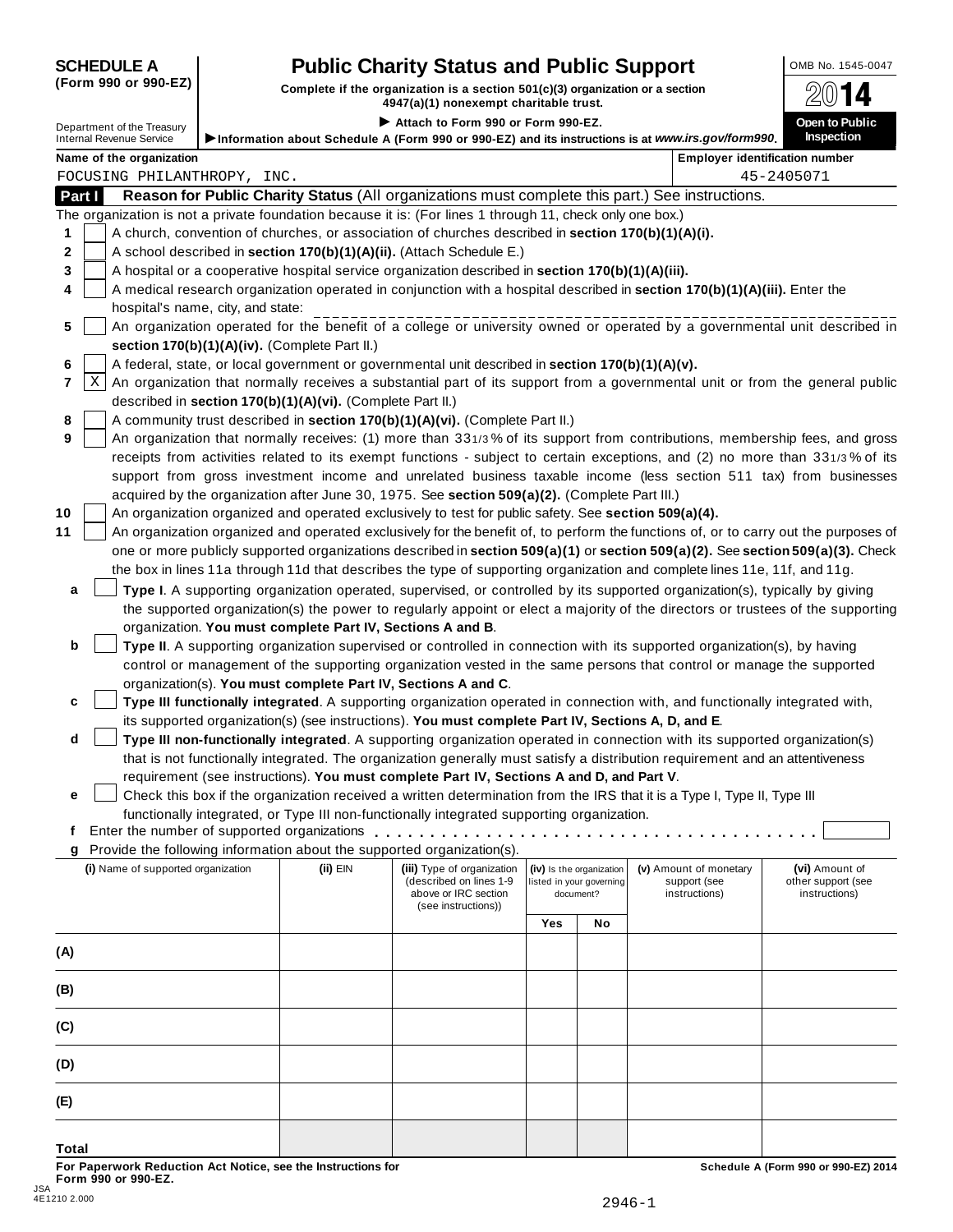**Support Schedule for Organizations Described in Sections 170(b)(1)(A)(iv) and 170(b)(1)(A)(vi)** (Complete only if you checked the box on line 5, 7, or 8 of Part I or if the organization failed to qualify under **Part II** 

|              | <b>Section A. Public Support</b>                                                                                                                                                                                              |          |          |            |            |            |              |
|--------------|-------------------------------------------------------------------------------------------------------------------------------------------------------------------------------------------------------------------------------|----------|----------|------------|------------|------------|--------------|
|              | Calendar year (or fiscal year beginning in) $\blacktriangleright$                                                                                                                                                             | (a) 2010 | (b) 2011 | (c) 2012   | $(d)$ 2013 | (e) $2014$ | (f) Total    |
| 1.           | Gifts,<br>grants,<br>contributions,<br>and                                                                                                                                                                                    |          |          |            |            |            |              |
|              | membership fees received. (Do not                                                                                                                                                                                             |          |          |            |            |            |              |
|              | include any "unusual grants.")                                                                                                                                                                                                |          |          | 1,076,298. | 2,100,615. | 3,030,695. | 6,207,608.   |
| $\mathbf{2}$ | Tax<br>revenues<br>levied<br>for<br>the                                                                                                                                                                                       |          |          |            |            |            |              |
|              | organization's benefit and either paid                                                                                                                                                                                        |          |          |            |            |            |              |
|              |                                                                                                                                                                                                                               |          |          |            |            |            |              |
| 3            | The value of services or facilities                                                                                                                                                                                           |          |          |            |            |            |              |
|              | furnished by a governmental unit to the<br>organization without charge                                                                                                                                                        |          |          |            |            |            | 0            |
| 4            | Total. Add lines 1 through 3.                                                                                                                                                                                                 |          |          | 1,076,298. | 2,100,615. | 3,030,695. | 6, 207, 608. |
| 5            | The portion of total contributions by                                                                                                                                                                                         |          |          |            |            |            |              |
|              | (other<br>each<br>person<br>than<br>a                                                                                                                                                                                         |          |          |            |            |            |              |
|              | governmental<br>unit<br>publicly<br>or                                                                                                                                                                                        |          |          |            |            |            |              |
|              | supported organization) included on<br>line 1 that exceeds 2% of the amount                                                                                                                                                   |          |          |            |            |            |              |
|              | shown on line 11, column (f)                                                                                                                                                                                                  |          |          |            |            |            | 3,191,885.   |
| 6            | Public support. Subtract line 5 from line 4.                                                                                                                                                                                  |          |          |            |            |            | 3,015,723.   |
|              | <b>Section B. Total Support</b>                                                                                                                                                                                               |          |          |            |            |            |              |
|              | Calendar year (or fiscal year beginning in) $\blacktriangleright$                                                                                                                                                             | (a) 2010 | (b) 2011 | (c) 2012   | $(d)$ 2013 | (e) $2014$ | (f) Total    |
| 7<br>8       | Amounts from line 4<br>Gross income from interest, dividends,                                                                                                                                                                 |          |          | 1,076,298. | 2,100,615. | 3,030,695. | 6, 207, 608. |
|              | payments received on securities loans,                                                                                                                                                                                        |          |          |            |            |            |              |
|              | rents, royalties and income from similar<br>sources sources                                                                                                                                                                   |          |          |            |            |            |              |
|              |                                                                                                                                                                                                                               |          |          |            |            |            |              |
| 9            | Net income from unrelated business                                                                                                                                                                                            |          |          |            |            |            |              |
|              | activities, whether or not the business<br>is regularly carried on the contract of the set of the set of the set of the set of the set of the set of the                                                                      |          |          |            |            |            |              |
|              |                                                                                                                                                                                                                               |          |          |            |            |            |              |
| 10           | Other income. Do not include gain or<br>loss from the sale of capital assets                                                                                                                                                  |          |          |            |            |            |              |
|              | (Explain in Part VI.)                                                                                                                                                                                                         |          |          |            |            |            |              |
| 11           | <b>Total support.</b> Add lines 7 through 10                                                                                                                                                                                  |          |          |            |            |            | 6, 207, 608. |
| 12           |                                                                                                                                                                                                                               |          |          |            |            | 12         |              |
| 13           | First five years. If the Form 990 is for the organization's first, second, third, fourth, or fifth tax year as a section 501(c)(3)                                                                                            |          |          |            |            |            |              |
|              | organization, check this box and stop here enterpretation of the content of the content of the set of the set of the set of the set of the set of the set of the set of the set of the set of the set of the set of the set o |          |          |            |            |            | $\mathbf{X}$ |
|              | <b>Section C. Computation of Public Support Percentage</b>                                                                                                                                                                    |          |          |            |            |            |              |
| 14           | Public support percentage for 2014 (line 6, column (f) divided by line 11, column (f) $\ldots$ ,,,,,                                                                                                                          |          |          |            |            | 14         | %<br>%       |
| 15           | 16a 331/3% support test - 2014. If the organization did not check the box on line 13, and line 14 is 331/3% or more, check                                                                                                    |          |          |            |            |            |              |
|              | this box and stop here. The organization qualifies as a publicly supported organization                                                                                                                                       |          |          |            |            |            |              |
|              | <b>b</b> 331/3% support test - 2013. If the organization did not check a box on line 13 or 16a, and line 15 is 331/3% or more,                                                                                                |          |          |            |            |            |              |
|              | check this box and stop here. The organization qualifies as a publicly supported organization                                                                                                                                 |          |          |            |            |            |              |
|              | 17a 10%-facts-and-circumstances test - 2014. If the organization did not check a box on line 13, 16a, or 16b, and line 14 is                                                                                                  |          |          |            |            |            |              |
|              | 10% or more, and if the organization meets the "facts-and-circumstances" test, check this box and stop here. Explain in                                                                                                       |          |          |            |            |            |              |
|              | Part VI how the organization meets the "facts-and-circumstances" test. The organization qualifies as a publicly supported                                                                                                     |          |          |            |            |            |              |
|              |                                                                                                                                                                                                                               |          |          |            |            |            |              |
|              | b 10%-facts-and-circumstances test - 2013. If the organization did not check a box on line 13, 16a, 16b, or 17a, and line                                                                                                     |          |          |            |            |            |              |
|              | 15 is 10% or more, and if the organization meets the "facts-and-circumstances" test, check this box and stop here.                                                                                                            |          |          |            |            |            |              |
|              | Explain in Part VI how the organization meets the "facts-and-circumstances" test. The organization qualifies as a publicly                                                                                                    |          |          |            |            |            |              |
|              |                                                                                                                                                                                                                               |          |          |            |            |            |              |
|              |                                                                                                                                                                                                                               |          |          |            |            |            |              |
| 18           | Private foundation. If the organization did not check a box on line 13, 16a, 16b, 17a, or 17b, check this box and see                                                                                                         |          |          |            |            |            |              |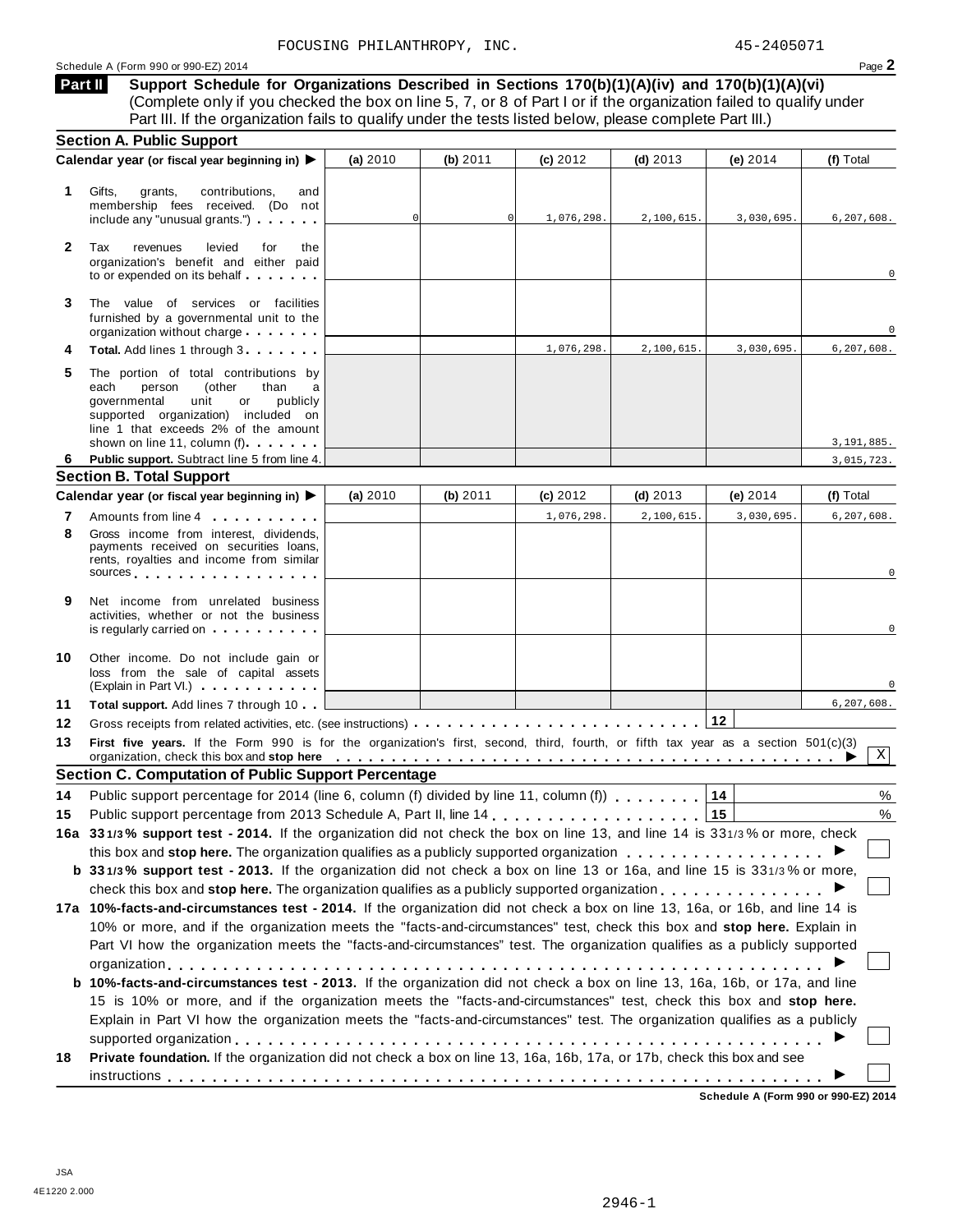#### Schedule A (Form 990 or 990-EZ) 2014 Page 3

#### **Support Schedule for Organizations Described in Section 509(a)(2) Part III**

(Complete only if you checked the box on line 9 of Part I or if the organization failed to qualify under Part II. If the organization fails to qualify under the tests listed below, please complete Part II.)

|            | <b>Section A. Public Support</b>                                                                                                                                                                                                                                                                                                                    |            |            |            |            |          |                                      |
|------------|-----------------------------------------------------------------------------------------------------------------------------------------------------------------------------------------------------------------------------------------------------------------------------------------------------------------------------------------------------|------------|------------|------------|------------|----------|--------------------------------------|
|            | Calendar year (or fiscal year beginning in) ▶                                                                                                                                                                                                                                                                                                       | (a) $2010$ | (b) $2011$ | (c) 2012   | (d) $2013$ | (e) 2014 | (f) Total                            |
| 1.         | Gifts, grants, contributions, and membership fees                                                                                                                                                                                                                                                                                                   |            |            |            |            |          |                                      |
|            | received. (Do not include any "unusual grants.")                                                                                                                                                                                                                                                                                                    |            |            |            |            |          |                                      |
| 2          | Gross receipts from admissions, merchandise                                                                                                                                                                                                                                                                                                         |            |            |            |            |          |                                      |
|            | sold or services performed, or facilities                                                                                                                                                                                                                                                                                                           |            |            |            |            |          |                                      |
|            | furnished in any activity that is related to the                                                                                                                                                                                                                                                                                                    |            |            |            |            |          |                                      |
|            | organization's tax-exempt purpose                                                                                                                                                                                                                                                                                                                   |            |            |            |            |          |                                      |
| 3          | Gross receipts from activities that are not an                                                                                                                                                                                                                                                                                                      |            |            |            |            |          |                                      |
|            | unrelated trade or business under section 513                                                                                                                                                                                                                                                                                                       |            |            |            |            |          |                                      |
| 4          | levied<br>Tax<br>revenues<br>for<br>the                                                                                                                                                                                                                                                                                                             |            |            |            |            |          |                                      |
|            | organization's benefit and either paid                                                                                                                                                                                                                                                                                                              |            |            |            |            |          |                                      |
|            | to or expended on its behalf                                                                                                                                                                                                                                                                                                                        |            |            |            |            |          |                                      |
| 5          | The value of services or facilities                                                                                                                                                                                                                                                                                                                 |            |            |            |            |          |                                      |
|            | furnished by a governmental unit to the                                                                                                                                                                                                                                                                                                             |            |            |            |            |          |                                      |
|            | organization without charge                                                                                                                                                                                                                                                                                                                         |            |            |            |            |          |                                      |
| 6          | Total. Add lines 1 through 5                                                                                                                                                                                                                                                                                                                        |            |            |            |            |          |                                      |
|            | 7a Amounts included on lines 1, 2, and 3                                                                                                                                                                                                                                                                                                            |            |            |            |            |          |                                      |
|            | received from disqualified persons                                                                                                                                                                                                                                                                                                                  |            |            |            |            |          |                                      |
|            | <b>b</b> Amounts included on lines 2 and 3                                                                                                                                                                                                                                                                                                          |            |            |            |            |          |                                      |
|            | from other than disqualified<br>received<br>persons that exceed the greater of \$5,000                                                                                                                                                                                                                                                              |            |            |            |            |          |                                      |
|            | or 1% of the amount on line 13 for the year                                                                                                                                                                                                                                                                                                         |            |            |            |            |          |                                      |
|            | c Add lines 7a and 7b.                                                                                                                                                                                                                                                                                                                              |            |            |            |            |          |                                      |
| 8          | Public support (Subtract line 7c from                                                                                                                                                                                                                                                                                                               |            |            |            |            |          |                                      |
|            | $line 6.)$                                                                                                                                                                                                                                                                                                                                          |            |            |            |            |          |                                      |
|            | <b>Section B. Total Support</b>                                                                                                                                                                                                                                                                                                                     |            |            |            |            |          |                                      |
|            | Calendar year (or fiscal year beginning in) ▶                                                                                                                                                                                                                                                                                                       | (a) $2010$ | (b) $2011$ | $(c)$ 2012 | (d) $2013$ | (e) 2014 | (f) Total                            |
| 9          | Amounts from line 6.                                                                                                                                                                                                                                                                                                                                |            |            |            |            |          |                                      |
|            | 10a Gross income from interest, dividends,<br>payments received on securities loans,                                                                                                                                                                                                                                                                |            |            |            |            |          |                                      |
|            | rents, royalties and income from similar                                                                                                                                                                                                                                                                                                            |            |            |            |            |          |                                      |
|            | sources                                                                                                                                                                                                                                                                                                                                             |            |            |            |            |          |                                      |
|            | <b>b</b> Unrelated business taxable income (less                                                                                                                                                                                                                                                                                                    |            |            |            |            |          |                                      |
|            | section 511 taxes) from businesses                                                                                                                                                                                                                                                                                                                  |            |            |            |            |          |                                      |
|            | acquired after June 30, 1975                                                                                                                                                                                                                                                                                                                        |            |            |            |            |          |                                      |
|            | c Add lines 10a and 10b                                                                                                                                                                                                                                                                                                                             |            |            |            |            |          |                                      |
| 11         | Net income from unrelated business                                                                                                                                                                                                                                                                                                                  |            |            |            |            |          |                                      |
|            | activities not included in line 10b,<br>whether or not the business is regularly                                                                                                                                                                                                                                                                    |            |            |            |            |          |                                      |
|            | carried on entering the state of the state of the state of the state of the state of the state of the state of                                                                                                                                                                                                                                      |            |            |            |            |          |                                      |
| 12         | Other income. Do not include gain or                                                                                                                                                                                                                                                                                                                |            |            |            |            |          |                                      |
|            | loss from the sale of capital assets                                                                                                                                                                                                                                                                                                                |            |            |            |            |          |                                      |
|            | (Explain in Part VI.) <b>All and Strategies</b>                                                                                                                                                                                                                                                                                                     |            |            |            |            |          |                                      |
| 13         | Total support. (Add lines 9, 10c, 11,                                                                                                                                                                                                                                                                                                               |            |            |            |            |          |                                      |
|            | and $12$ .) $\qquad \qquad \qquad$ $\qquad \qquad$ $\qquad \qquad$ $\qquad$ $\qquad \qquad$ $\qquad$ $\qquad$ $\qquad$ $\qquad$ $\qquad$ $\qquad$ $\qquad$ $\qquad$ $\qquad$ $\qquad$ $\qquad$ $\qquad$ $\qquad$ $\qquad$ $\qquad$ $\qquad$ $\qquad$ $\qquad$ $\qquad$ $\qquad$ $\qquad$ $\qquad$ $\qquad$ $\qquad$ $\qquad$ $\qquad$ $\qquad$ $\q$ |            |            |            |            |          |                                      |
| 14         | First five years. If the Form 990 is for the organization's first, second, third, fourth, or fifth tax year as a section 501(c)(3)                                                                                                                                                                                                                  |            |            |            |            |          |                                      |
|            |                                                                                                                                                                                                                                                                                                                                                     |            |            |            |            |          |                                      |
|            | Section C. Computation of Public Support Percentage                                                                                                                                                                                                                                                                                                 |            |            |            |            |          |                                      |
| 15         | Public support percentage for 2014 (line 8, column (f) divided by line 13, column (f))<br>[11]                                                                                                                                                                                                                                                      |            |            |            |            | 15       | ℅                                    |
| 16         | Public support percentage from 2013 Schedule A, Part III, line 15.                                                                                                                                                                                                                                                                                  |            |            |            |            | 16       | %                                    |
|            | Section D. Computation of Investment Income Percentage                                                                                                                                                                                                                                                                                              |            |            |            |            |          |                                      |
| 17         |                                                                                                                                                                                                                                                                                                                                                     |            |            |            |            | 17       | %                                    |
| 18         |                                                                                                                                                                                                                                                                                                                                                     |            |            |            |            | 18       | %                                    |
|            | 19a 331/3% support tests - 2014. If the organization did not check the box on line 14, and line 15 is more than 331/3%, and line                                                                                                                                                                                                                    |            |            |            |            |          |                                      |
|            | 17 is not more than 331/3%, check this box and stop here. The organization qualifies as a publicly supported organization                                                                                                                                                                                                                           |            |            |            |            |          |                                      |
|            | <b>b</b> 331/3% support tests - 2013. If the organization did not check a box on line 14 or line 19a, and line 16 is more than 331/3%, and                                                                                                                                                                                                          |            |            |            |            |          |                                      |
|            | line 18 is not more than 331/3%, check this box and stop here. The organization qualifies as a publicly supported organization                                                                                                                                                                                                                      |            |            |            |            |          |                                      |
| 20         | Private foundation. If the organization did not check a box on line 14, 19a, or 19b, check this box and see instructions ▶                                                                                                                                                                                                                          |            |            |            |            |          |                                      |
| <b>JSA</b> |                                                                                                                                                                                                                                                                                                                                                     |            |            |            |            |          | Schedule A (Form 990 or 990-EZ) 2014 |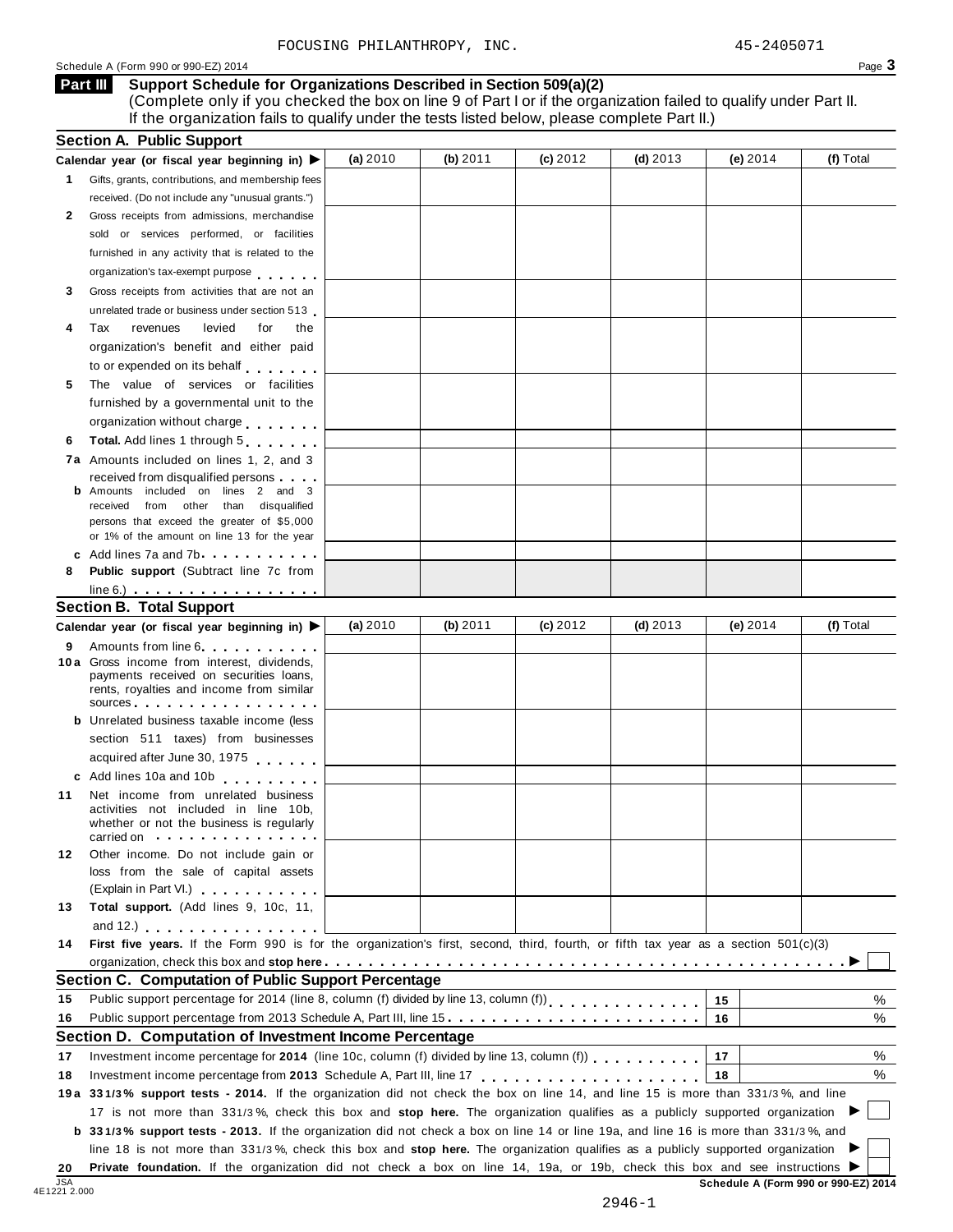#### **Part IV Supporting Organizations**

(Complete only if you checked a box on line 11 of Part I. If you checked 11a of Part I, complete Sections A and B. If you checked 11b of Part I, complete Sections A and C. If you checked 11c of Part I, complete Sections A, D, and E. If you checked 11d of Part I, complete Sections A and D, and complete Part V.)

#### **Section A. All Supporting Organizations**

- **1** Are all of the organization's supported organizations listed by name in the organization's governing documents? *If* "*No,*" *describe in Part VI how the supported organizations are designated. If designated by class or purpose, describe the designation. If historic and continuing relationship, explain.* **1**
- **2** Did the organization have any supported organization that does not have an IRS determination of status under section 509(a)(1) or (2)? *If* "*Yes,*" *explain in Part VI how the organization determined that the supported organization was described in section 509(a)(1) or (2).*
- **3 a** Did the organization have a supported organization described in section 501(c)(4), (5), or (6)? *If* "*Yes,*" *answer (b) and (c) below.*
- **b** Did the organization confirm that each supported organization qualified under section 501(c)(4), (5), or (6) and | satisfied the public support tests under section 509(a)(2)? *If* "*Yes,*" *describe in Part VI when and how the organization made the determination.*
- **c** Did the organization ensure that all support to such organizations was used exclusively for section 170(c)(2) (B) purposes? *If* "*Yes,*" *explain in Part VI what controls the organization put in place to ensure such use.*
- **4 a** Was any supported organization not organized in the United States ("foreign supported organization")? *If* "*Yes*" *and if you checked 11a or 11b in Part I, answer (b) and (c) below.*
- **b** Did the organization have ultimate control and discretion in deciding whether to make grants to the foreign | supported organization? *If* "*Yes,*" *describe in Part VI how the organization had such control and discretion despite being controlled or supervised by or in connection with its supported organizations.*
- **c** Did the organization support any foreign supported organization that does not have an IRS determination under sections 501(c)(3) and 509(a)(1) or (2)? *If* "*Yes,*" *explain in Part VI what controls the organization used to ensure that all support to the foreign supported organization was used exclusively for section 170(c)(2)(B) purposes.*
- **5 a** Did the organization add, substitute, or remove any supported organizations during the tax year? *If* "*Yes,*" *answer (b) and (c) below (if applicable). Also, provide detail in Part VI, including (i) the names and EIN numbers of the supported organizations added, substituted, or removed, (ii) the reasons for each such action, (iii) the authority under the organization's organizing document authorizing such action, and (iv) how the action was accomplished (such as by amendment to the organizing document).*
- **b** Type I or Type II only. Was any added or substituted supported organization part of a class already | designated in the organization's organizing document?
- **c Substitutions only.** Was the substitution the result of an event beyond the organization's control?
- **6** Did the organization provide support (whether in the form of grants or the provision of services or facilities) to anyone other than (a) its supported organizations; (b) individuals that are part of the charitable class benefited by one or more of its supported organizations; or (c) other supporting organizations that also support or benefit one or more of the filing organization's supported organizations? *If* "*Yes,*" *provide detail in Part VI.*
- **7** Did the organization provide a grant, loan, compensation, or other similar payment to a substantial contributor (defined in IRC 4958(c)(3)(C)), a family member of a substantial contributor, or a 35-percent controlled entity with regard to a substantial contributor? *If* "*Yes,*" *complete Part I of Schedule L (Form 990).*
- **8** Did the organization make a loan to a disqualified person (as defined in section 4958) not described in line 7? *If* "*Yes,*" *complete Part I of Schedule L (Form 990).*
- **9a** Was the organization controlled directly or indirectly at any time during the tax year by one or more | disqualified persons as defined in section 4946 (other than foundation managers and organizations described in section 509(a)(1) or (2))? *If* "*Yes,*" *provide detail in Part VI.*
- **b** Did one or more disqualified persons (as defined in line 9(a)) hold a controlling interest in any entity in which | the supporting organization had an interest? *If* "*Yes,*" *provide detail in Part VI.*
- **c** Did a disqualified person (as defined in line 9(a)) have an ownership interest in, or derive any personal benefit from, assets in which the supporting organization also had an interest? *If* "*Yes,*" *provide detail in Part VI.*
- **10a** Was the organization subject to the excess business holdings rules of IRC 4943 because of IRC 4943(f) | (regarding certain Type II supporting organizations, and all Type III non-functionally integrated supporting organizations)? *If* "*Yes,*" *answer (b) below.*
	- **b** Did the organization have any excess business holdings in the tax year? *(Use Schedule C, Form 4720, to* | *determine whether the organization had excess business holdings.)*

**Yes No**

**2**

**3a**

**3b**

**3c**

**4a**

**4b**

**4c**

**5a**

**5b 5c**

**6**

**7**

**8**

**9a**

**9b**

**9c**

**10a**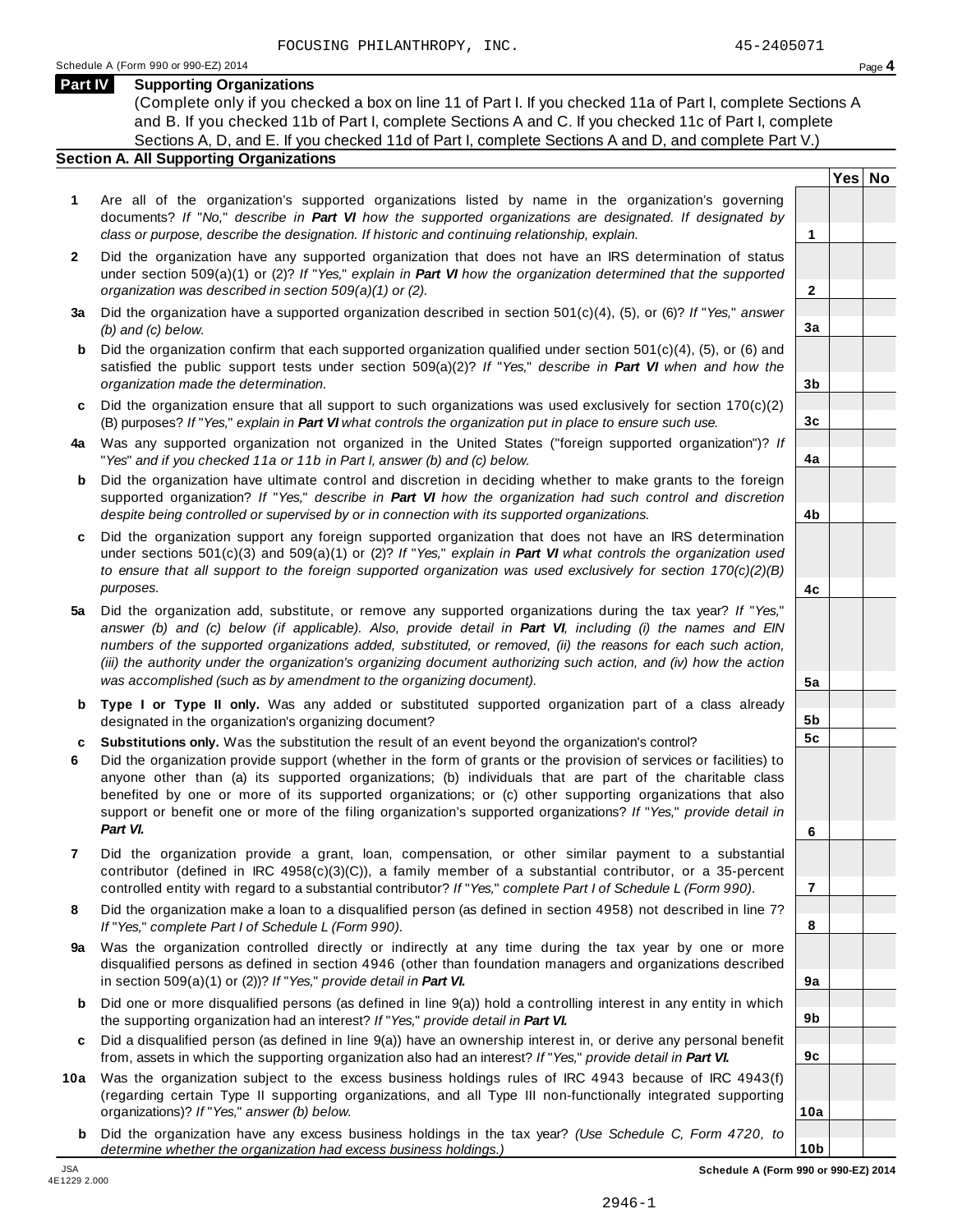|                  | Part IV<br><b>Supporting Organizations (continued)</b>                                                                                                                                                                                                                                                                                                                                                                                                                                                                                                             |                 |            |    |
|------------------|--------------------------------------------------------------------------------------------------------------------------------------------------------------------------------------------------------------------------------------------------------------------------------------------------------------------------------------------------------------------------------------------------------------------------------------------------------------------------------------------------------------------------------------------------------------------|-----------------|------------|----|
|                  |                                                                                                                                                                                                                                                                                                                                                                                                                                                                                                                                                                    |                 | Yes        | No |
| 11               | Has the organization accepted a gift or contribution from any of the following persons?                                                                                                                                                                                                                                                                                                                                                                                                                                                                            |                 |            |    |
|                  | a A person who directly or indirectly controls, either alone or together with persons described in (b) and (c)                                                                                                                                                                                                                                                                                                                                                                                                                                                     |                 |            |    |
|                  | below, the governing body of a supported organization?                                                                                                                                                                                                                                                                                                                                                                                                                                                                                                             | 11a             |            |    |
|                  | <b>b</b> A family member of a person described in (a) above?                                                                                                                                                                                                                                                                                                                                                                                                                                                                                                       | 11 <sub>b</sub> |            |    |
|                  | c A 35% controlled entity of a person described in (a) or (b) above? If "Yes" to a, b, or c, provide detail in Part VI.                                                                                                                                                                                                                                                                                                                                                                                                                                            | 11c             |            |    |
|                  | <b>Section B. Type I Supporting Organizations</b>                                                                                                                                                                                                                                                                                                                                                                                                                                                                                                                  |                 |            |    |
|                  |                                                                                                                                                                                                                                                                                                                                                                                                                                                                                                                                                                    |                 | <b>Yes</b> | No |
| 1                | Did the directors, trustees, or membership of one or more supported organizations have the power to<br>regularly appoint or elect at least a majority of the organization's directors or trustees at all times during the<br>tax year? If "No," describe in Part VI how the supported organization(s) effectively operated, supervised, or<br>controlled the organization's activities. If the organization had more than one supported organization,<br>describe how the powers to appoint and/or remove directors or trustees were allocated among the supported |                 |            |    |
|                  | organizations and what conditions or restrictions, if any, applied to such powers during the tax year.                                                                                                                                                                                                                                                                                                                                                                                                                                                             | 1               |            |    |
| $\mathbf{2}$     | Did the organization operate for the benefit of any supported organization other than the supported<br>organization(s) that operated, supervised, or controlled the supporting organization? If "Yes," explain in Part<br>VI how providing such benefit carried out the purposes of the supported organization(s) that operated,<br>supervised, or controlled the supporting organization.                                                                                                                                                                         | $\mathbf{2}$    |            |    |
|                  | <b>Section C. Type II Supporting Organizations</b>                                                                                                                                                                                                                                                                                                                                                                                                                                                                                                                 |                 |            |    |
|                  |                                                                                                                                                                                                                                                                                                                                                                                                                                                                                                                                                                    |                 | <b>Yes</b> | No |
| 1                | Were a majority of the organization's directors or trustees during the tax year also a majority of the directors<br>or trustees of each of the organization's supported organization(s)? If "No," describe in Part VI how control<br>or management of the supporting organization was vested in the same persons that controlled or managed<br>the supported organization(s).                                                                                                                                                                                      | 1               |            |    |
|                  | <b>Section D. All Type III Supporting Organizations</b>                                                                                                                                                                                                                                                                                                                                                                                                                                                                                                            |                 |            |    |
| 1                | Did the organization provide to each of its supported organizations, by the last day of the fifth month of the<br>organization's tax year, (1) a written notice describing the type and amount of support provided during the prior<br>tax year, (2) a copy of the Form 990 that was most recently filed as of the date of notification, and (3) copies of                                                                                                                                                                                                         |                 | Yes        | No |
|                  | the organization's governing documents in effect on the date of notification, to the extent not previously<br>provided?                                                                                                                                                                                                                                                                                                                                                                                                                                            | $\mathbf{1}$    |            |    |
| $\mathbf{2}$     | Were any of the organization's officers, directors, or trustees either (i) appointed or elected by the supported<br>organization(s) or (ii) serving on the governing body of a supported organization? If "No," explain in Part VI how<br>the organization maintained a close and continuous working relationship with the supported organization(s).                                                                                                                                                                                                              | $\mathbf{2}$    |            |    |
| 3                | By reason of the relationship described in (2), did the organization's supported organizations have a<br>significant voice in the organization's investment policies and in directing the use of the organization's<br>income or assets at all times during the tax year? If "Yes," describe in Part VI the role the organization's<br>supported organizations played in this regard.                                                                                                                                                                              | 3               |            |    |
|                  | Section E. Type III Functionally-Integrated Supporting Organizations                                                                                                                                                                                                                                                                                                                                                                                                                                                                                               |                 |            |    |
| 1<br>a<br>b<br>c | Check the box next to the method that the organization used to satisfy the Integral Part Test during the year (see instructions):<br>The organization satisfied the Activities Test. Complete line 2 below.<br>The organization is the parent of each of its supported organizations. Complete line 3 below.<br>The organization supported a governmental entity. Describe in Part VI how you supported a government entity (see instructions).                                                                                                                    |                 |            |    |
| 2                | Activities Test. Answer (a) and (b) below.                                                                                                                                                                                                                                                                                                                                                                                                                                                                                                                         |                 | <b>Yes</b> | No |
| a                | Did substantially all of the organization's activities during the tax year directly further the exempt purposes of<br>the supported organization(s) to which the organization was responsive? If "Yes," then in Part VI identify<br>those supported organizations and explain how these activities directly furthered their exempt purposes,<br>how the organization was responsive to those supported organizations, and how the organization determined                                                                                                          |                 |            |    |
|                  |                                                                                                                                                                                                                                                                                                                                                                                                                                                                                                                                                                    |                 |            |    |
|                  | that these activities constituted substantially all of its activities.                                                                                                                                                                                                                                                                                                                                                                                                                                                                                             | 2a              |            |    |
| b                | Did the activities described in (a) constitute activities that, but for the organization's involvement, one or more<br>of the organization's supported organization(s) would have been engaged in? If "Yes," explain in Part VI the<br>reasons for the organization's position that its supported organization(s) would have engaged in these                                                                                                                                                                                                                      |                 |            |    |
|                  | activities but for the organization's involvement.                                                                                                                                                                                                                                                                                                                                                                                                                                                                                                                 | 2b              |            |    |
| 3<br>a           | Parent of Supported Organizations. Answer (a) and (b) below.<br>Did the organization have the power to regularly appoint or elect a majority of the officers, directors, or                                                                                                                                                                                                                                                                                                                                                                                        |                 |            |    |
| b                | trustees of each of the supported organizations? Provide details in Part VI.<br>Did the organization exercise a substantial degree of direction over the policies, programs, and activities of each<br>of its supported organizations? If "Yes," describe in Part VI the role played by the organization in this regard.                                                                                                                                                                                                                                           | 3a              |            |    |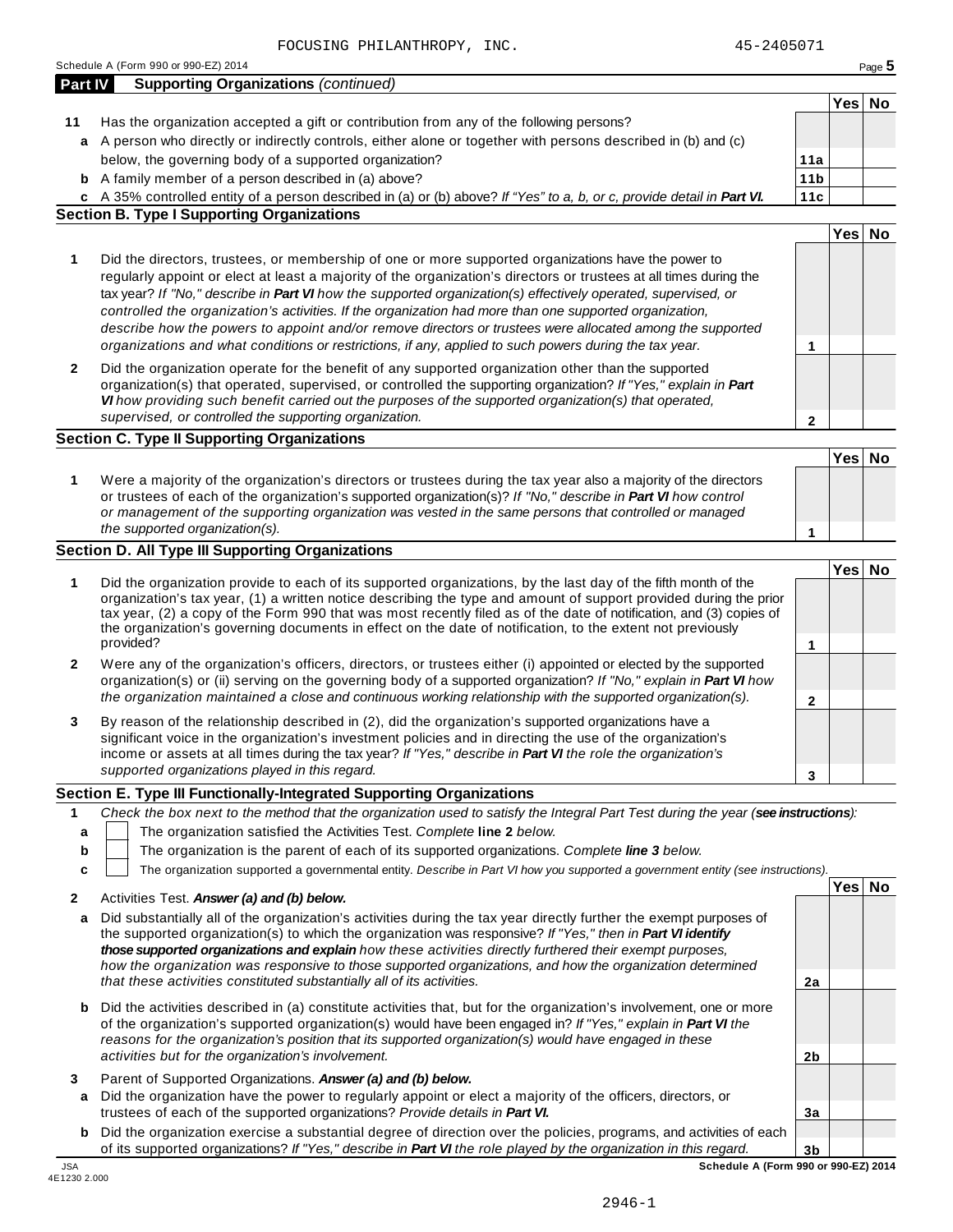| Schedule A (Form 990 or 990-EZ) 2014                                                                                               |                |                | Page $6$                       |
|------------------------------------------------------------------------------------------------------------------------------------|----------------|----------------|--------------------------------|
| Type III Non-Functionally Integrated 509(a)(3) Supporting Organizations<br>Part V                                                  |                |                |                                |
| Check here if the organization satisfied the Integral Part Test as a qualifying trust on Nov. 20, 1970. See instructions. All<br>1 |                |                |                                |
| other Type III non-functionally integrated supporting organizations must complete Sections A through E.                            |                |                |                                |
|                                                                                                                                    |                |                | (B) Current Year               |
| <b>Section A - Adjusted Net Income</b>                                                                                             |                | (A) Prior Year | (optional)                     |
| 1 Net short-term capital gain                                                                                                      | 1              |                |                                |
| 2 Recoveries of prior-year distributions                                                                                           | $\mathbf{2}$   |                |                                |
| 3 Other gross income (see instructions)                                                                                            | 3              |                |                                |
| 4 Add lines 1 through 3                                                                                                            | 4              |                |                                |
| 5 Depreciation and depletion                                                                                                       | 5              |                |                                |
| 6 Portion of operating expenses paid or incurred for production or                                                                 |                |                |                                |
| collection of gross income or for management, conservation, or                                                                     |                |                |                                |
| maintenance of property held for production of income (see instructions)                                                           | 6              |                |                                |
| 7 Other expenses (see instructions)                                                                                                | $\overline{7}$ |                |                                |
| 8 Adjusted Net Income (subtract lines 5, 6 and 7 from line 4)                                                                      | 8              |                |                                |
| <b>Section B - Minimum Asset Amount</b>                                                                                            |                | (A) Prior Year | (B) Current Year<br>(optional) |
| 1 Aggregate fair market value of all non-exempt-use assets (see                                                                    |                |                |                                |
| instructions for short tax year or assets held for part of year):                                                                  |                |                |                                |
| a Average monthly value of securities                                                                                              | 1a             |                |                                |
| <b>b</b> Average monthly cash balances                                                                                             | 1 <sub>b</sub> |                |                                |
| c Fair market value of other non-exempt-use assets                                                                                 | 1c             |                |                                |
| d Total (add lines 1a, 1b, and 1c)                                                                                                 | 1 <sub>d</sub> |                |                                |
| e Discount claimed for blockage or other                                                                                           |                |                |                                |
| factors (explain in detail in Part VI):                                                                                            |                |                |                                |
| 2 Acquisition indebtedness applicable to non-exempt-use assets                                                                     | $\mathbf{2}$   |                |                                |
| <b>3</b> Subtract line 2 from line 1d                                                                                              | 3              |                |                                |
| 4 Cash deemed held for exempt use. Enter 1-1/2% of line 3 (for greater amount,                                                     |                |                |                                |
| see instructions).                                                                                                                 | 4<br>5         |                |                                |
| 5 Net value of non-exempt-use assets (subtract line 4 from line 3)                                                                 | 6              |                |                                |
| 6 Multiply line 5 by .035<br>7 Recoveries of prior-year distributions                                                              | $\overline{7}$ |                |                                |
| 8 Minimum Asset Amount (add line 7 to line 6)                                                                                      | 8              |                |                                |
|                                                                                                                                    |                |                |                                |
| <b>Section C - Distributable Amount</b>                                                                                            |                |                | <b>Current Year</b>            |
| 1 Adjusted net income for prior year (from Section A, line 8, Column A)                                                            | 1              |                |                                |
| 2 Enter 85% of line 1                                                                                                              | $\mathbf{2}$   |                |                                |
| 3 Minimum asset amount for prior year (from Section B, line 8, Column A)                                                           | 3              |                |                                |
| 4 Enter greater of line 2 or line 3                                                                                                | 4              |                |                                |
| 5 Income tax imposed in prior year                                                                                                 | 5              |                |                                |
| 6 Distributable Amount. Subtract line 5 from line 4, unless subject to                                                             |                |                |                                |
| emergency temporary reduction (see instructions)                                                                                   | 6              |                |                                |

**7 Check here if the current year is the organization's first as a non-functionally-integrated Type III supporting organization (see** instructions).

**Schedule A (Form 990 or 990-EZ) 2014**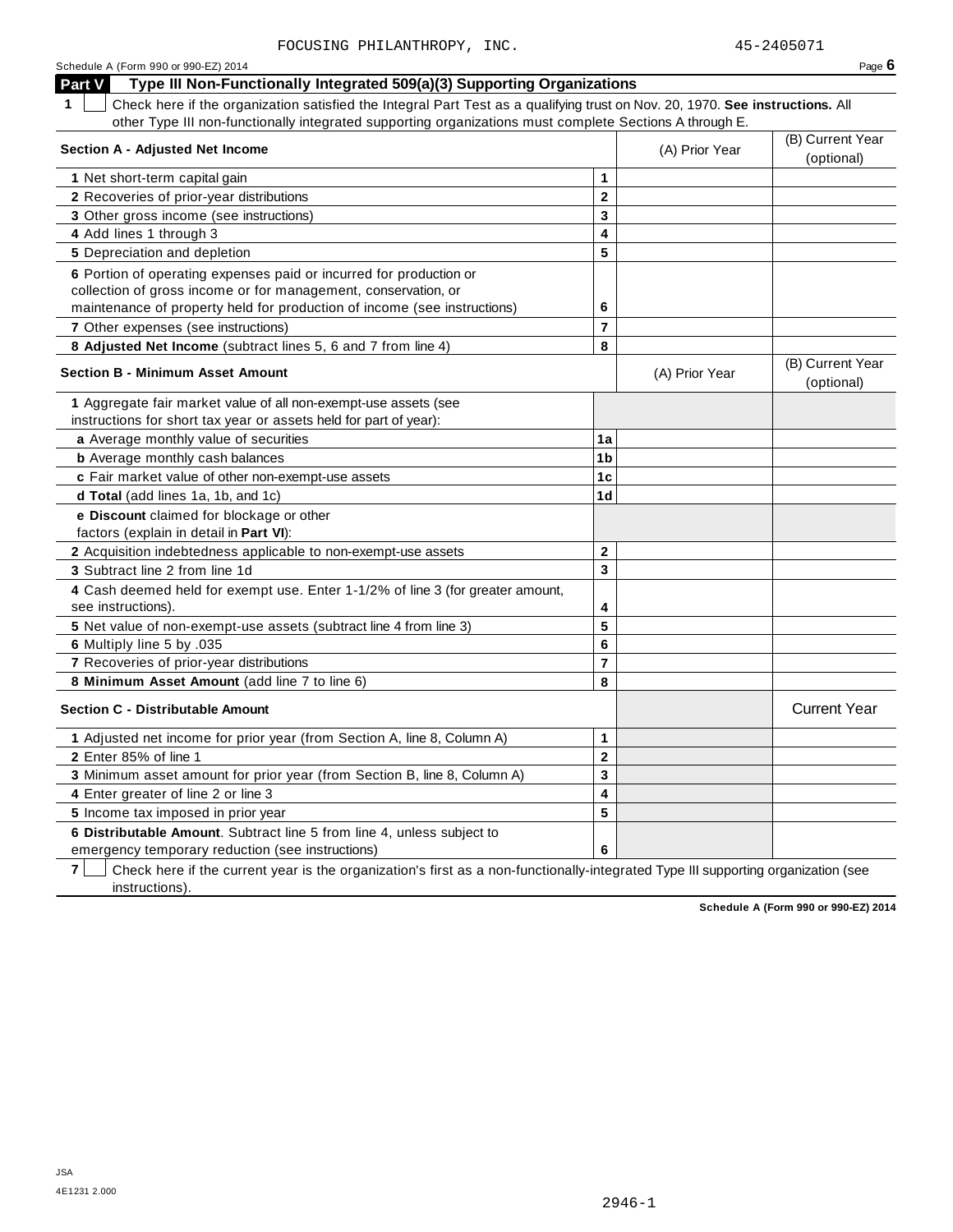|                | Schedule A (Form 990 or 990-EZ) 2014                                                       |                                    |                                               | Page 7                                           |
|----------------|--------------------------------------------------------------------------------------------|------------------------------------|-----------------------------------------------|--------------------------------------------------|
| <b>Part V</b>  | Type III Non-Functionally Integrated 509(a)(3) Supporting Organizations (continued)        |                                    |                                               |                                                  |
|                | <b>Section D - Distributions</b>                                                           |                                    |                                               | <b>Current Year</b>                              |
| 1              | Amounts paid to supported organizations to accomplish exempt purposes                      |                                    |                                               |                                                  |
| 2              | Amounts paid to perform activity that directly furthers exempt purposes of supported       |                                    |                                               |                                                  |
|                | organizations, in excess of income from activity                                           |                                    |                                               |                                                  |
| 3              | Administrative expenses paid to accomplish exempt purposes of supported organizations      |                                    |                                               |                                                  |
| 4              | Amounts paid to acquire exempt-use assets                                                  |                                    |                                               |                                                  |
| 5              | Qualified set-aside amounts (prior IRS approval required)                                  |                                    |                                               |                                                  |
| 6              | Other distributions (describe in Part VI). See instructions.                               |                                    |                                               |                                                  |
| 7              | Total annual distributions. Add lines 1 through 6.                                         |                                    |                                               |                                                  |
| 8              | Distributions to attentive supported organizations to which the organization is responsive |                                    |                                               |                                                  |
|                | (provide details in Part VI). See instructions.                                            |                                    |                                               |                                                  |
| 9              | Distributable amount for 2014 from Section C, line 6                                       |                                    |                                               |                                                  |
| 10             | Line 8 amount divided by Line 9 amount                                                     |                                    |                                               |                                                  |
|                | Section E - Distribution Allocations (see instructions)                                    | (i)<br><b>Excess Distributions</b> | (ii)<br><b>Underdistributions</b><br>Pre-2014 | (iii)<br><b>Distributable</b><br>Amount for 2014 |
| 1              | Distributable amount for 2014 from Section C, line 6                                       |                                    |                                               |                                                  |
| $\mathbf{2}$   | Underdistributions, if any, for years prior to 2014                                        |                                    |                                               |                                                  |
|                | (reasonable cause required-see instructions)                                               |                                    |                                               |                                                  |
| 3              | Excess distributions carryover, if any, to 2014:                                           |                                    |                                               |                                                  |
| а              |                                                                                            |                                    |                                               |                                                  |
| b              |                                                                                            |                                    |                                               |                                                  |
| c              |                                                                                            |                                    |                                               |                                                  |
| d              |                                                                                            |                                    |                                               |                                                  |
| е              |                                                                                            |                                    |                                               |                                                  |
| f              | Total of lines 3a through e                                                                |                                    |                                               |                                                  |
| g              | Applied to underdistributions of prior years                                               |                                    |                                               |                                                  |
| h              | Applied to 2014 distributable amount                                                       |                                    |                                               |                                                  |
| j.             | Carryover from 2009 not applied (see instructions)                                         |                                    |                                               |                                                  |
|                | Remainder. Subtract lines 3g, 3h, and 3i from 3f.                                          |                                    |                                               |                                                  |
| 4              | Distributions for 2014 from Section                                                        |                                    |                                               |                                                  |
|                | $D$ , line $7$ :<br>\$                                                                     |                                    |                                               |                                                  |
| a              | Applied to underdistributions of prior years                                               |                                    |                                               |                                                  |
| b              | Applied to 2014 distributable amount                                                       |                                    |                                               |                                                  |
| c              | Remainder. Subtract lines 4a and 4b from 4.                                                |                                    |                                               |                                                  |
| 5.             | Remaining underdistributions for years prior to 2014, if                                   |                                    |                                               |                                                  |
|                | any. Subtract lines 3g and 4a from line 2 (if amount                                       |                                    |                                               |                                                  |
|                | greater than zero, see instructions).                                                      |                                    |                                               |                                                  |
| 6              | Remaining underdistributions for 2014. Subtract lines 3h                                   |                                    |                                               |                                                  |
|                | and 4b from line 1 (if amount greater than zero, see                                       |                                    |                                               |                                                  |
|                | instructions).                                                                             |                                    |                                               |                                                  |
| $\overline{7}$ | Excess distributions carryover to 2015. Add lines 3j                                       |                                    |                                               |                                                  |
|                | and 4c.                                                                                    |                                    |                                               |                                                  |
| 8              | Breakdown of line 7:                                                                       |                                    |                                               |                                                  |
| а              |                                                                                            |                                    |                                               |                                                  |
| b              |                                                                                            |                                    |                                               |                                                  |
| c              |                                                                                            |                                    |                                               |                                                  |
| d              | Excess from 2013                                                                           |                                    |                                               |                                                  |
| е              | Excess from 2014                                                                           |                                    |                                               |                                                  |
|                |                                                                                            |                                    |                                               | Schedule A (Form 990 or 990-EZ) 2014             |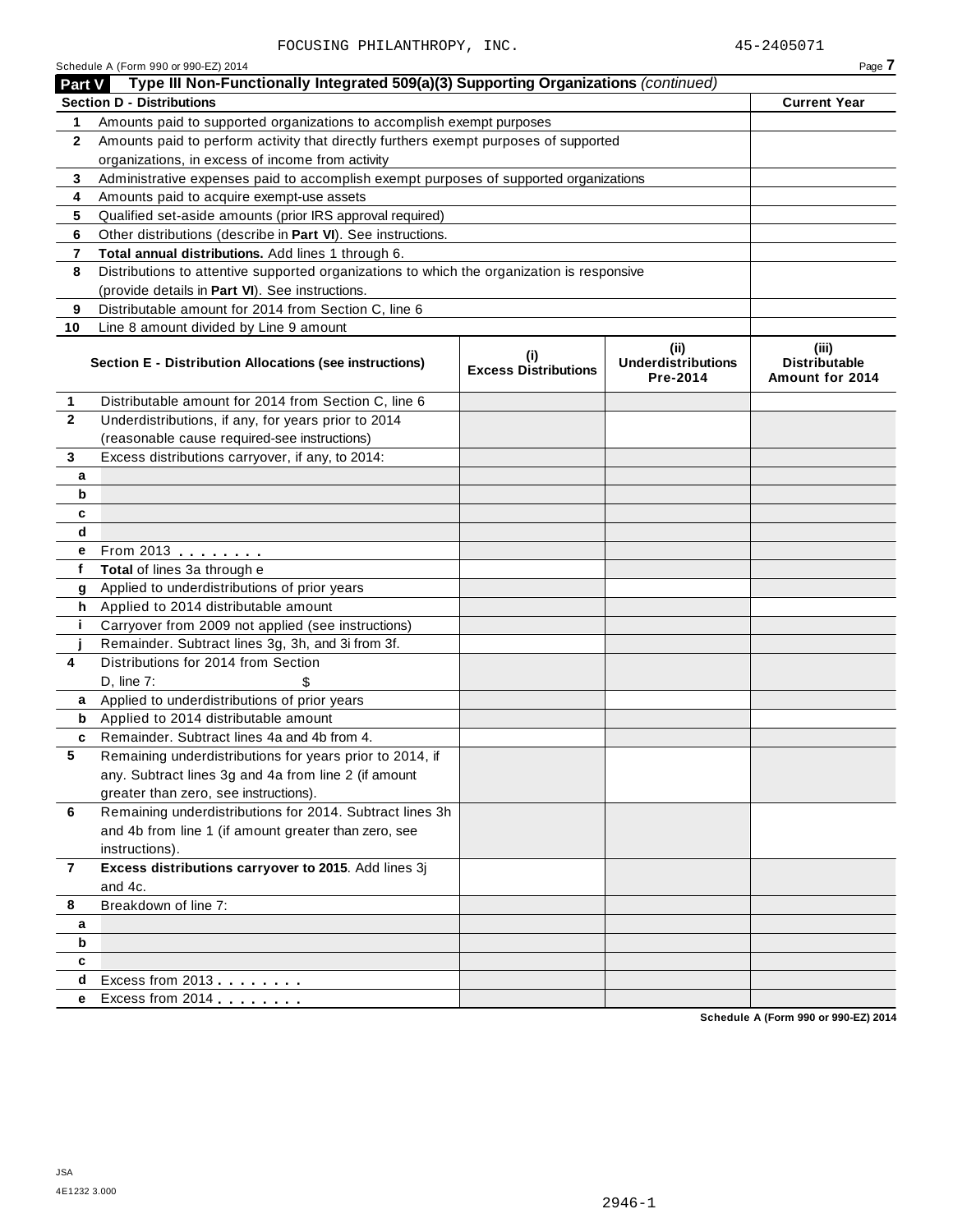**Supplemental Information.** Provide the explanations required by Part II, line 10; Part II, line 17a or 17b; **Part VI**  and Part III, line 12. Also complete this part for any additional information. (See instructions).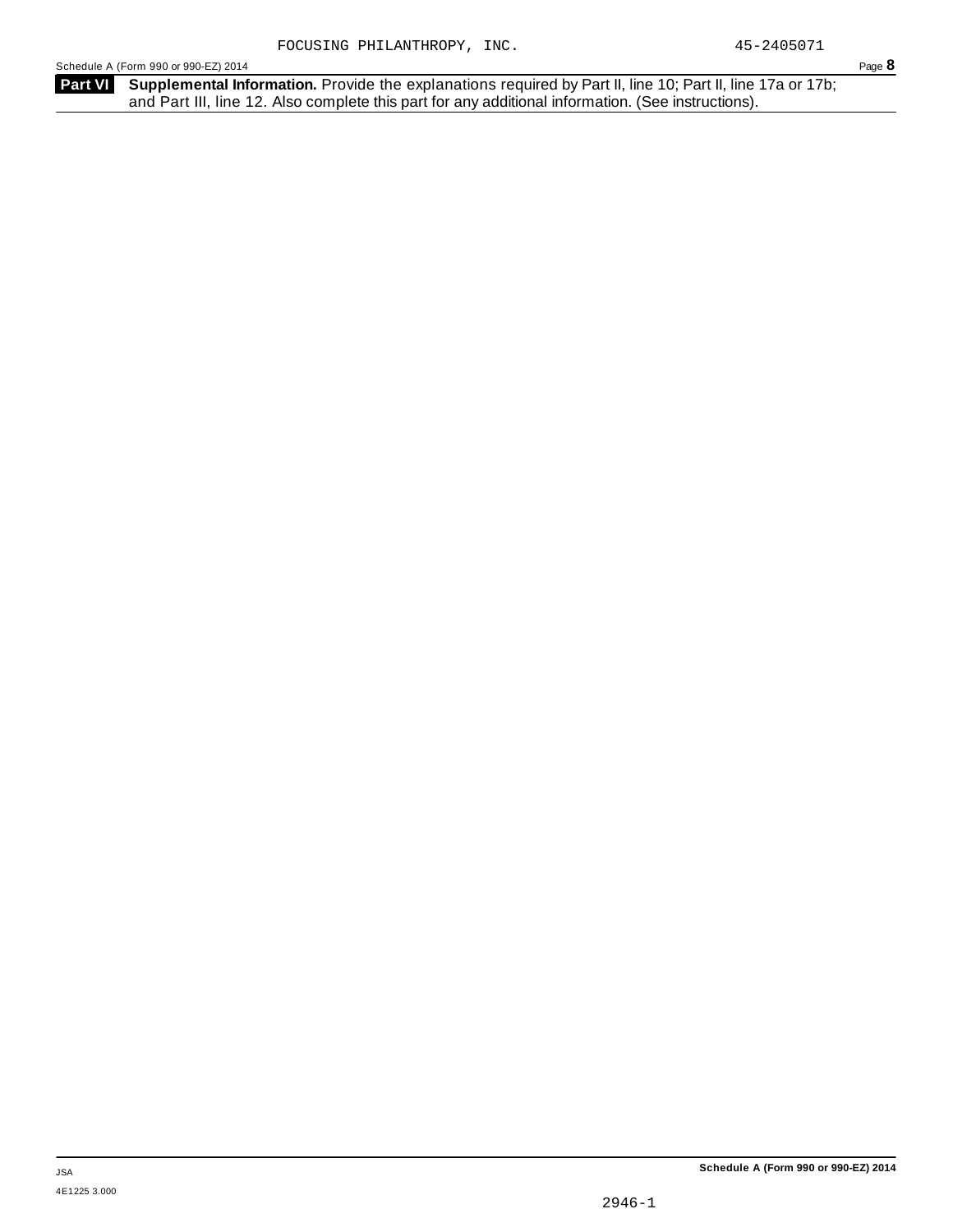| <b>SCHEDULE D</b> |  |
|-------------------|--|
| (Form 990)        |  |

# SCHEDULE D<br>
Supplemental Financial Statements<br>
Form 990) Part IV, line 6, 7, 8, 9, 10, 11a, 11b, 11c, 11d, 11e, 11f, 12a, or 12b.

Part IV, line 6, 7, 8, 9, 10, 11a, 11b, 11c, 11d, 11e, 11f, 12a, or 12b.<br>Department of the Treasury **Department of the Treasury Department of the Treasury Department of the Treasury Department of the Treasury Department of** 

| Department of the Treasury      |                                                                                                                                                                                                                                | Attach to Form 990.                                                                                                                                                                                                            |                                                                                                      | <b>Open to Public</b>                         |
|---------------------------------|--------------------------------------------------------------------------------------------------------------------------------------------------------------------------------------------------------------------------------|--------------------------------------------------------------------------------------------------------------------------------------------------------------------------------------------------------------------------------|------------------------------------------------------------------------------------------------------|-----------------------------------------------|
| <b>Internal Revenue Service</b> |                                                                                                                                                                                                                                | Information about Schedule D (Form 990) and its instructions is at www.irs.gov/form990.                                                                                                                                        |                                                                                                      | <b>Inspection</b>                             |
| Name of the organization        |                                                                                                                                                                                                                                |                                                                                                                                                                                                                                | <b>Employer identification number</b>                                                                |                                               |
| FOCUSING PHILANTHROPY, INC.     |                                                                                                                                                                                                                                |                                                                                                                                                                                                                                | 45-2405071                                                                                           |                                               |
| Part I                          |                                                                                                                                                                                                                                | Organizations Maintaining Donor Advised Funds or Other Similar Funds or Accounts.                                                                                                                                              |                                                                                                      |                                               |
|                                 |                                                                                                                                                                                                                                | Complete if the organization answered "Yes" to Form 990, Part IV, line 6.                                                                                                                                                      |                                                                                                      |                                               |
|                                 |                                                                                                                                                                                                                                | (a) Donor advised funds                                                                                                                                                                                                        |                                                                                                      | (b) Funds and other accounts                  |
| 1                               | Total number at end of year manufacturers and the Total and Total and Total and Total and Total and Total and Total and Total and Total and Total and Total and Total and Total and Total and Total and Total and Total and To |                                                                                                                                                                                                                                |                                                                                                      |                                               |
| $\mathbf{2}$<br>3               | Aggregate value of contributions to (during year)                                                                                                                                                                              |                                                                                                                                                                                                                                |                                                                                                      |                                               |
|                                 | Aggregate value of grants from (during year)                                                                                                                                                                                   |                                                                                                                                                                                                                                |                                                                                                      |                                               |
|                                 | Aggregate value at end of year                                                                                                                                                                                                 |                                                                                                                                                                                                                                |                                                                                                      |                                               |
|                                 |                                                                                                                                                                                                                                | Did the organization inform all donors and donor advisors in writing that the assets held in donor advised                                                                                                                     |                                                                                                      |                                               |
|                                 |                                                                                                                                                                                                                                | funds are the organization's property, subject to the organization's exclusive legal control?                                                                                                                                  |                                                                                                      | <b>Yes</b><br>No                              |
|                                 |                                                                                                                                                                                                                                | Did the organization inform all grantees, donors, and donor advisors in writing that grant funds can be used                                                                                                                   |                                                                                                      |                                               |
|                                 |                                                                                                                                                                                                                                | only for charitable purposes and not for the benefit of the donor or donor advisor, or for any other purpose                                                                                                                   |                                                                                                      |                                               |
|                                 |                                                                                                                                                                                                                                |                                                                                                                                                                                                                                |                                                                                                      | Yes<br>No                                     |
| Part II                         | <b>Conservation Easements.</b>                                                                                                                                                                                                 |                                                                                                                                                                                                                                |                                                                                                      |                                               |
|                                 |                                                                                                                                                                                                                                | Complete if the organization answered "Yes" to Form 990, Part IV, line 7.                                                                                                                                                      |                                                                                                      |                                               |
|                                 |                                                                                                                                                                                                                                | Purpose(s) of conservation easements held by the organization (check all that apply).                                                                                                                                          |                                                                                                      |                                               |
|                                 | Preservation of land for public use (e.g., recreation or education)                                                                                                                                                            |                                                                                                                                                                                                                                | Preservation of a historically important land area<br>Preservation of a certified historic structure |                                               |
|                                 | Protection of natural habitat                                                                                                                                                                                                  |                                                                                                                                                                                                                                |                                                                                                      |                                               |
|                                 | Preservation of open space                                                                                                                                                                                                     |                                                                                                                                                                                                                                |                                                                                                      |                                               |
|                                 | easement on the last day of the tax year.                                                                                                                                                                                      | Complete lines 2a through 2d if the organization held a qualified conservation contribution in the form of a conservation                                                                                                      |                                                                                                      | Held at the End of the Tax Year               |
|                                 |                                                                                                                                                                                                                                |                                                                                                                                                                                                                                |                                                                                                      |                                               |
| a                               |                                                                                                                                                                                                                                |                                                                                                                                                                                                                                | 2a<br>2 <sub>b</sub>                                                                                 |                                               |
| b                               |                                                                                                                                                                                                                                | Total acreage restricted by conservation easements<br>Number of conservation easements on a certified historic structure included in (a)                                                                                       | 2c                                                                                                   |                                               |
| c                               |                                                                                                                                                                                                                                | Number of conservation easements included in (c) acquired after 8/17/06, and not on a                                                                                                                                          |                                                                                                      |                                               |
| d                               |                                                                                                                                                                                                                                |                                                                                                                                                                                                                                | <b>2d</b>                                                                                            |                                               |
|                                 |                                                                                                                                                                                                                                | Number of conservation easements modified, transferred, released, extinguished, or terminated by the organization during the                                                                                                   |                                                                                                      |                                               |
|                                 | $\text{tax year}$ $\rightarrow$ _________________                                                                                                                                                                              |                                                                                                                                                                                                                                |                                                                                                      |                                               |
|                                 |                                                                                                                                                                                                                                | Number of states where property subject to conservation easement is located $\blacktriangleright$ ________________                                                                                                             |                                                                                                      |                                               |
|                                 |                                                                                                                                                                                                                                | Does the organization have a written policy regarding the periodic monitoring, inspection, handling of                                                                                                                         |                                                                                                      |                                               |
|                                 |                                                                                                                                                                                                                                |                                                                                                                                                                                                                                |                                                                                                      | Yes<br><b>No</b>                              |
|                                 |                                                                                                                                                                                                                                | Staff and volunteer hours devoted to monitoring, inspecting, and enforcing conservation easements during the year                                                                                                              |                                                                                                      |                                               |
|                                 |                                                                                                                                                                                                                                |                                                                                                                                                                                                                                |                                                                                                      |                                               |
|                                 |                                                                                                                                                                                                                                | Amount of expenses incurred in monitoring, inspecting, and enforcing conservation easements during the year                                                                                                                    |                                                                                                      |                                               |
| $\blacktriangleright$ \$        |                                                                                                                                                                                                                                |                                                                                                                                                                                                                                |                                                                                                      |                                               |
|                                 |                                                                                                                                                                                                                                | Does each conservation easement reported on line $2(d)$ above satisfy the requirements of section 170(h)(4)(B)(i)                                                                                                              |                                                                                                      |                                               |
|                                 |                                                                                                                                                                                                                                |                                                                                                                                                                                                                                |                                                                                                      | No<br>Yes l                                   |
|                                 |                                                                                                                                                                                                                                | In Part XIII, describe how the organization reports conservation easements in its revenue and expense statement, and                                                                                                           |                                                                                                      |                                               |
|                                 |                                                                                                                                                                                                                                | balance sheet, and include, if applicable, the text of the footnote to the organization's financial statements that describes the                                                                                              |                                                                                                      |                                               |
|                                 | organization's accounting for conservation easements.                                                                                                                                                                          |                                                                                                                                                                                                                                |                                                                                                      |                                               |
| <b>Part III</b>                 |                                                                                                                                                                                                                                | Organizations Maintaining Collections of Art, Historical Treasures, or Other Similar Assets.                                                                                                                                   |                                                                                                      |                                               |
|                                 |                                                                                                                                                                                                                                | Complete if the organization answered "Yes" to Form 990, Part IV, line 8.                                                                                                                                                      |                                                                                                      |                                               |
| 1a                              |                                                                                                                                                                                                                                |                                                                                                                                                                                                                                |                                                                                                      |                                               |
|                                 |                                                                                                                                                                                                                                | If the organization elected, as permitted under SFAS 116 (ASC 958), not to report in its revenue statement and balance sheet works of art, historical treasures, or other similar assets held for public exhibition, education |                                                                                                      |                                               |
|                                 |                                                                                                                                                                                                                                | public service, provide, in Part XIII, the text of the footnote to its financial statements that describes these items.                                                                                                        |                                                                                                      |                                               |
| b                               |                                                                                                                                                                                                                                | If the organization elected, as permitted under SFAS 116 (ASC 958), to report in its revenue statement and balance sheet                                                                                                       |                                                                                                      |                                               |
|                                 | public service, provide the following amounts relating to these items:                                                                                                                                                         | works of art, historical treasures, or other similar assets held for public exhibition, education, or research in furtherance of                                                                                               |                                                                                                      |                                               |
|                                 |                                                                                                                                                                                                                                |                                                                                                                                                                                                                                |                                                                                                      |                                               |
|                                 |                                                                                                                                                                                                                                |                                                                                                                                                                                                                                |                                                                                                      | $\triangleright$ \$ ______________            |
|                                 |                                                                                                                                                                                                                                | If the organization received or held works of art, historical treasures, or other similar assets for financial gain, provide the                                                                                               |                                                                                                      |                                               |
|                                 |                                                                                                                                                                                                                                |                                                                                                                                                                                                                                |                                                                                                      |                                               |
|                                 |                                                                                                                                                                                                                                |                                                                                                                                                                                                                                |                                                                                                      |                                               |
|                                 |                                                                                                                                                                                                                                | following amounts required to be reported under SFAS 116 (ASC 958) relating to these items:                                                                                                                                    |                                                                                                      |                                               |
| a<br>b                          |                                                                                                                                                                                                                                |                                                                                                                                                                                                                                | $\blacktriangleright$ \$                                                                             | $\triangleright$ \$ _ _ _ _ _ _ _ _ _ _ _ _ _ |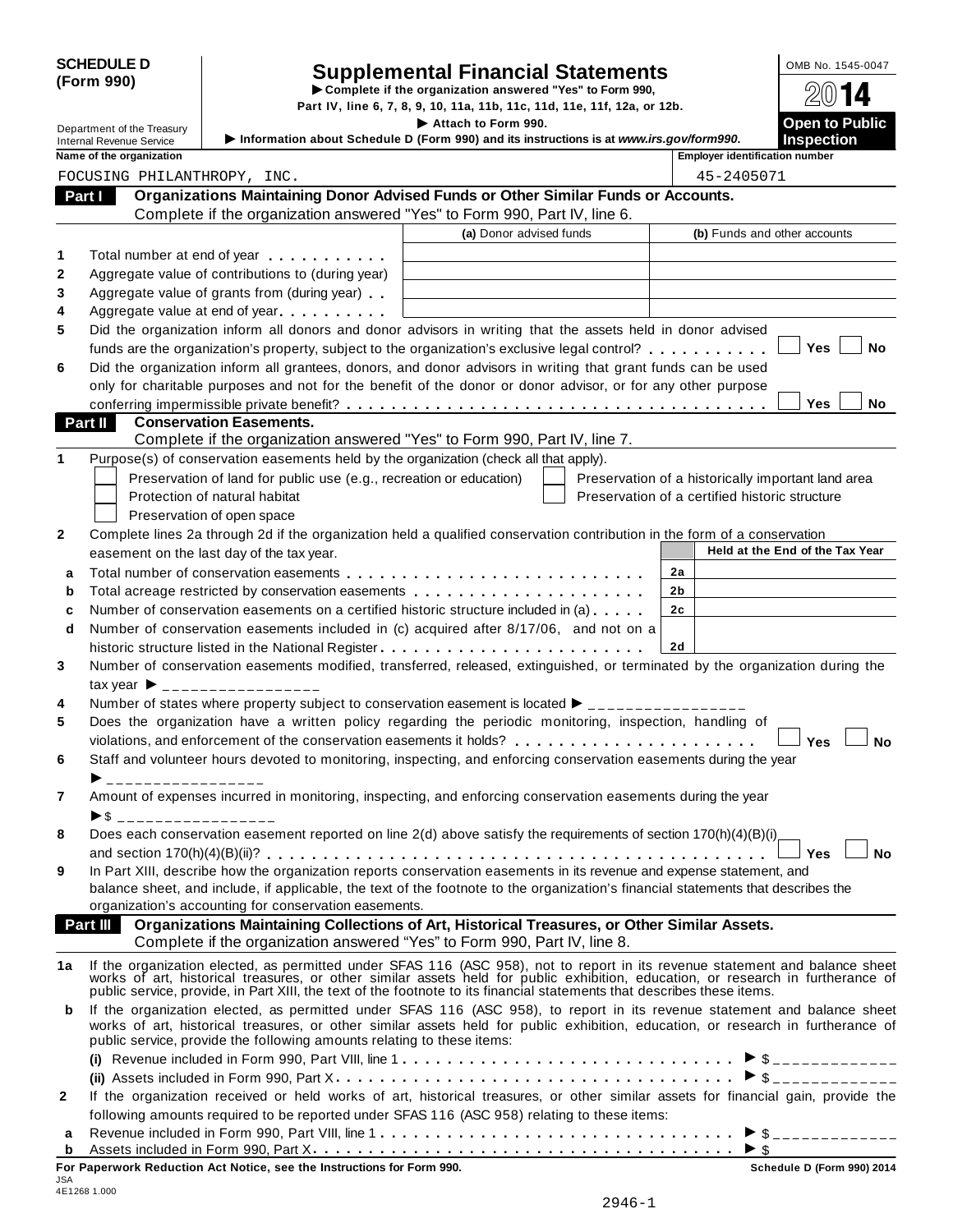|    | Schedule D (Form 990) 2014                                                                                                                                                                                                   |                         |                |                           |                      |                     | Page 2         |
|----|------------------------------------------------------------------------------------------------------------------------------------------------------------------------------------------------------------------------------|-------------------------|----------------|---------------------------|----------------------|---------------------|----------------|
|    | Organizations Maintaining Collections of Art, Historical Treasures, or Other Similar Assets (continued)<br>Part III                                                                                                          |                         |                |                           |                      |                     |                |
| 3  | Using the organization's acquisition, accession, and other records, check any of the following that are a significant use of its<br>collection items (check all that apply):                                                 |                         |                |                           |                      |                     |                |
| a  | Public exhibition                                                                                                                                                                                                            |                         | d              | Loan or exchange programs |                      |                     |                |
| b  | Scholarly research                                                                                                                                                                                                           |                         | е              |                           |                      |                     |                |
| c  | Preservation for future generations                                                                                                                                                                                          |                         |                |                           |                      |                     |                |
|    | Provide a description of the organization's collections and explain how they further the organization's exempt purpose in Part                                                                                               |                         |                |                           |                      |                     |                |
|    | XIII.                                                                                                                                                                                                                        |                         |                |                           |                      |                     |                |
|    |                                                                                                                                                                                                                              |                         |                |                           |                      |                     |                |
| 5  | During the year, did the organization solicit or receive donations of art, historical treasures, or other similar<br>assets to be sold to raise funds rather than to be maintained as part of the organization's collection? |                         |                |                           |                      | Yes                 | <b>No</b>      |
|    | Escrow and Custodial Arrangements. Complete if the organization answered "Yes" to Form 990, Part IV, line 9,<br>Part IV<br>or reported an amount on Form 990, Part X, line 21.                                               |                         |                |                           |                      |                     |                |
|    | 1a Is the organization an agent, trustee, custodian or other intermediary for contributions or other assets not                                                                                                              |                         |                |                           |                      |                     |                |
|    |                                                                                                                                                                                                                              |                         |                |                           |                      | <b>Yes</b>          | No             |
|    | b If "Yes," explain the arrangement in Part XIII and complete the following table:                                                                                                                                           |                         |                |                           |                      |                     |                |
|    |                                                                                                                                                                                                                              |                         |                |                           | Amount               |                     |                |
|    |                                                                                                                                                                                                                              |                         |                |                           |                      |                     |                |
| c  |                                                                                                                                                                                                                              |                         |                | 1c                        |                      |                     |                |
|    |                                                                                                                                                                                                                              |                         |                | 1d                        |                      |                     |                |
|    |                                                                                                                                                                                                                              |                         |                | 1е                        |                      |                     |                |
|    |                                                                                                                                                                                                                              |                         |                | 1f                        |                      |                     |                |
| 2a | Did the organization include an amount on Form 990, Part X, line 21, for escrow or custodial account liability?                                                                                                              |                         |                |                           |                      | Yes                 | No             |
|    | b If "Yes," explain the arrangement in Part XIII. Check here if the explanation has been provided in Part XIII.                                                                                                              |                         |                |                           |                      |                     |                |
|    | Endowment Funds. Complete if the organization answered "Yes" to Form 990, Part IV, line 10.<br><b>Part V</b>                                                                                                                 |                         |                |                           |                      |                     |                |
|    |                                                                                                                                                                                                                              | (a) Current year        | (b) Prior year | (c) Two years back        | (d) Three years back | (e) Four years back |                |
| 1a | Beginning of year balance                                                                                                                                                                                                    |                         |                |                           |                      |                     |                |
|    | <b>b</b> Contributions <b>b</b> Contributions                                                                                                                                                                                |                         |                |                           |                      |                     |                |
| c  | Net investment earnings, gains,                                                                                                                                                                                              |                         |                |                           |                      |                     |                |
|    | and losses                                                                                                                                                                                                                   |                         |                |                           |                      |                     |                |
|    | d Grants or scholarships entitled                                                                                                                                                                                            |                         |                |                           |                      |                     |                |
|    | e Other expenditures for facilities                                                                                                                                                                                          |                         |                |                           |                      |                     |                |
|    | and programs entertainment and programs                                                                                                                                                                                      |                         |                |                           |                      |                     |                |
| f  | Administrative expenses                                                                                                                                                                                                      |                         |                |                           |                      |                     |                |
| g  | End of year balance [1] [1]                                                                                                                                                                                                  |                         |                |                           |                      |                     |                |
| 2  | Provide the estimated percentage of the current year end balance (line 1g, column (a)) held as:                                                                                                                              |                         |                |                           |                      |                     |                |
|    | Board designated or quasi-endowment > %                                                                                                                                                                                      |                         |                |                           |                      |                     |                |
|    | <b>b</b> Permanent endowment $\blacktriangleright$                                                                                                                                                                           | ℅                       |                |                           |                      |                     |                |
| c  | Temporarily restricted endowment ▶                                                                                                                                                                                           | $\%$                    |                |                           |                      |                     |                |
|    | The percentages in lines 2a, 2b, and 2c should equal 100%.                                                                                                                                                                   |                         |                |                           |                      |                     |                |
|    | 3a Are there endowment funds not in the possession of the organization that are held and administered for the                                                                                                                |                         |                |                           |                      |                     |                |
|    | organization by:                                                                                                                                                                                                             |                         |                |                           |                      | Yes                 | No.            |
|    |                                                                                                                                                                                                                              |                         |                |                           |                      | 3a(i)               |                |
|    |                                                                                                                                                                                                                              |                         |                |                           |                      | 3a(ii)              |                |
|    | b If "Yes" to 3a(ii), are the related organizations listed as required on Schedule R? [11], [11], [11], [11]                                                                                                                 |                         |                |                           |                      | 3b                  |                |
| 4  | Describe in Part XIII the intended uses of the organization's endowment funds.                                                                                                                                               |                         |                |                           |                      |                     |                |
|    | Land, Buildings, and Equipment.<br>Complete if the organization answered "Yes" to Form 990, Part IV, line 11a. See Form 990, Part X, line 10.<br><b>Part VI</b>                                                              |                         |                |                           |                      |                     |                |
|    | Description of property                                                                                                                                                                                                      | (a) Cost or other basis |                | (b) Cost or other basis   | (c) Accumulated      | (d) Book value      |                |
| 1a |                                                                                                                                                                                                                              | (investment)            |                | (other)                   | depreciation         |                     |                |
| b  | <b>Buildings</b>                                                                                                                                                                                                             |                         |                |                           |                      |                     |                |
| c  | .<br>Leasehold improvements                                                                                                                                                                                                  |                         |                |                           |                      |                     |                |
|    | Equipment                                                                                                                                                                                                                    |                         |                | 3,440.                    | 1,032.               |                     | 2,408.         |
|    |                                                                                                                                                                                                                              |                         |                |                           |                      |                     |                |
| d  |                                                                                                                                                                                                                              |                         |                |                           |                      |                     |                |
| е  | Other<br>Total. Add lines 1a through 1e. (Column (d) must equal Form 990, Part X, column (B), line 10(c).)                                                                                                                   |                         |                | 1,173.                    | 252.                 |                     | 921.<br>3,329. |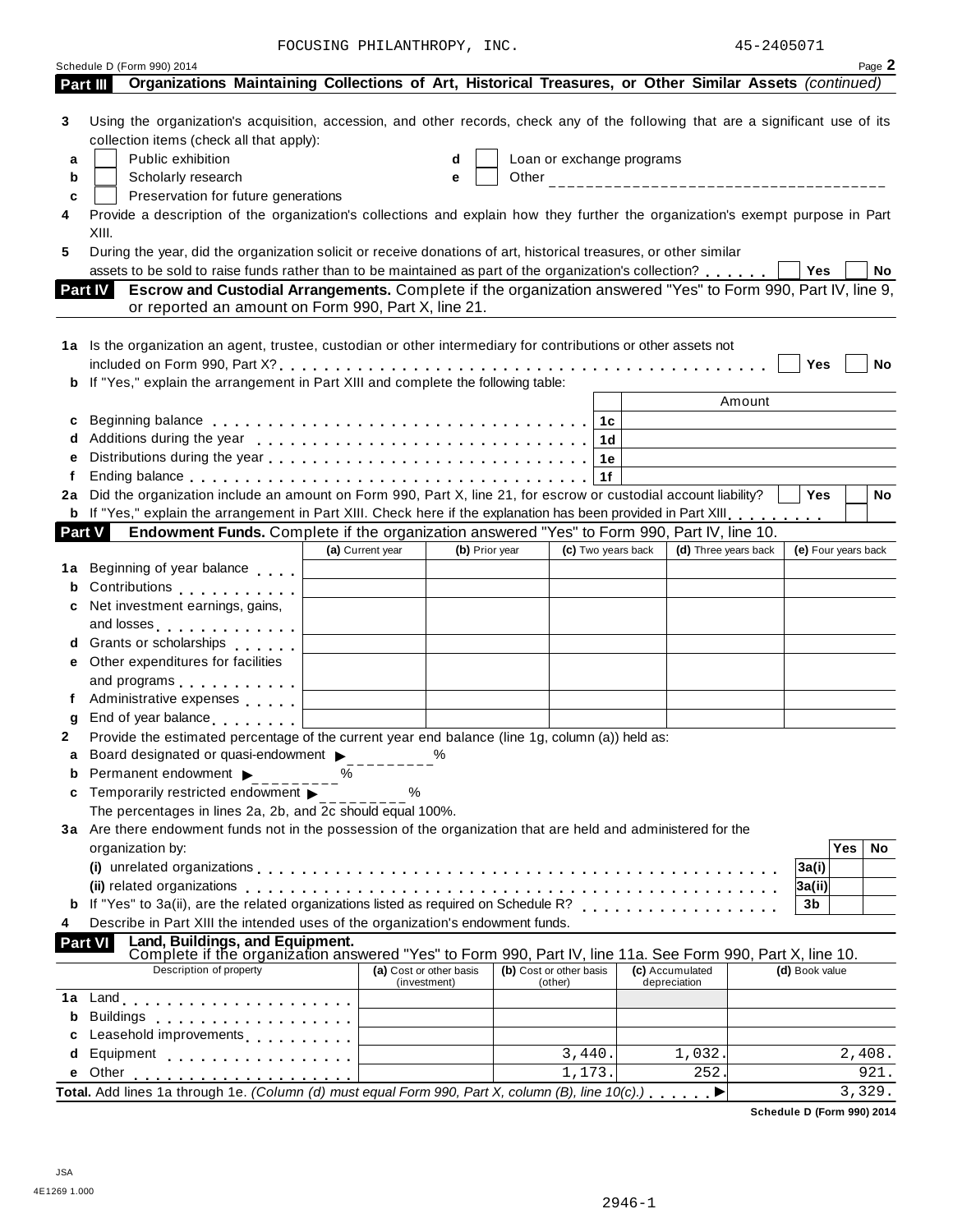| Schedule D (Form 990) 2014 |  |  |
|----------------------------|--|--|
|                            |  |  |

#### Schedule D (Form 990) 2014  $\qquad \qquad$ **Investments - Other Securities.** Complete if the organization answered "Yes" to Form 990, Part IV, line 11b. See Form 990, Part X, line 12. **Part VII (a)** Description of security or category (including name of security) **(b)** Book value **(c)** Method of valuation: Cost or end-of-year market value (1) Financial derivatives (2) Closely-held equity interests  $(3)$  Other<sub>\_\_</sub> S - Other Securities.<br>
The organization answered<br>
of security or category<br>
name of security)<br>
The metal of the metal of the metal of the metal of the metal of the metal of the metal of the metal of the metal<br>
The metal of m m m m m m m m m m m m m (A) (B) (C) (D) (E) (F) (G) (H) **Total.** *(Column (b) must equal Form 990, Part X, col. (B) line 12.)* I **Investments - Program Related.**  Complete if the organization answered "Yes" to Form 990, Part IV, line 11c. See Form 990, Part X, line 13. **Part VIII (a)** Description of investment **(b)** Book value **(c)** Method of valuation: Cost or end-of-year market value (1) (2) (3) (4) (5) (6) (7) (8) (9) **Total.** *(Column (b) must equal Form 990, Part X, col. (B) line 13.)* I **Other Assets.**  Complete if the organization answered "Yes" to Form 990, Part IV, line 11d. See Form 990, Part X, line 15. **Part IX (a)** Description **(b)** Book value (1) (2) (3) (4) (5) (6) (7) (8) (9) **Total. (Column (b) must equal Form 990, Part X, col. (B) line 15.)**<br> **Total. (Column (b) must equal Form 990, Part X, col. (B) line 15.)**<br> **Part X Other Liabilities.**<br> **Part X Other Liabilities. Other Liabilities.**  Complete if the organization answered "Yes" to Form 990, Part IV, line 11e or 11f. See Form 990, Part X, line 25. **Part X 1. (a)** Description of liability **(b)** Book value (1) Federal income taxes (2) CREDIT CARD PAYABLE  $\begin{array}{ccc} 7,874. \end{array}$ (3) PAYROLL LIABILITIES (3) PAYROLL  $\begin{array}{ccc} 1 & 7 & 728 \end{array}$ (4) (5) (6) (7) (8) (9) **Total.** *(Column (b) must equal Form 990, Part X, col. (B) line 25.)* I 15,602.

**2.** Liability for uncertain tax positions. In Part XIII, provide the text of the footnote to the organization's financial statements that reports the organization's liability for uncertain tax positions under FIN 48 (ASC 740). Check here if the text of the footnote has been provided in Part XIII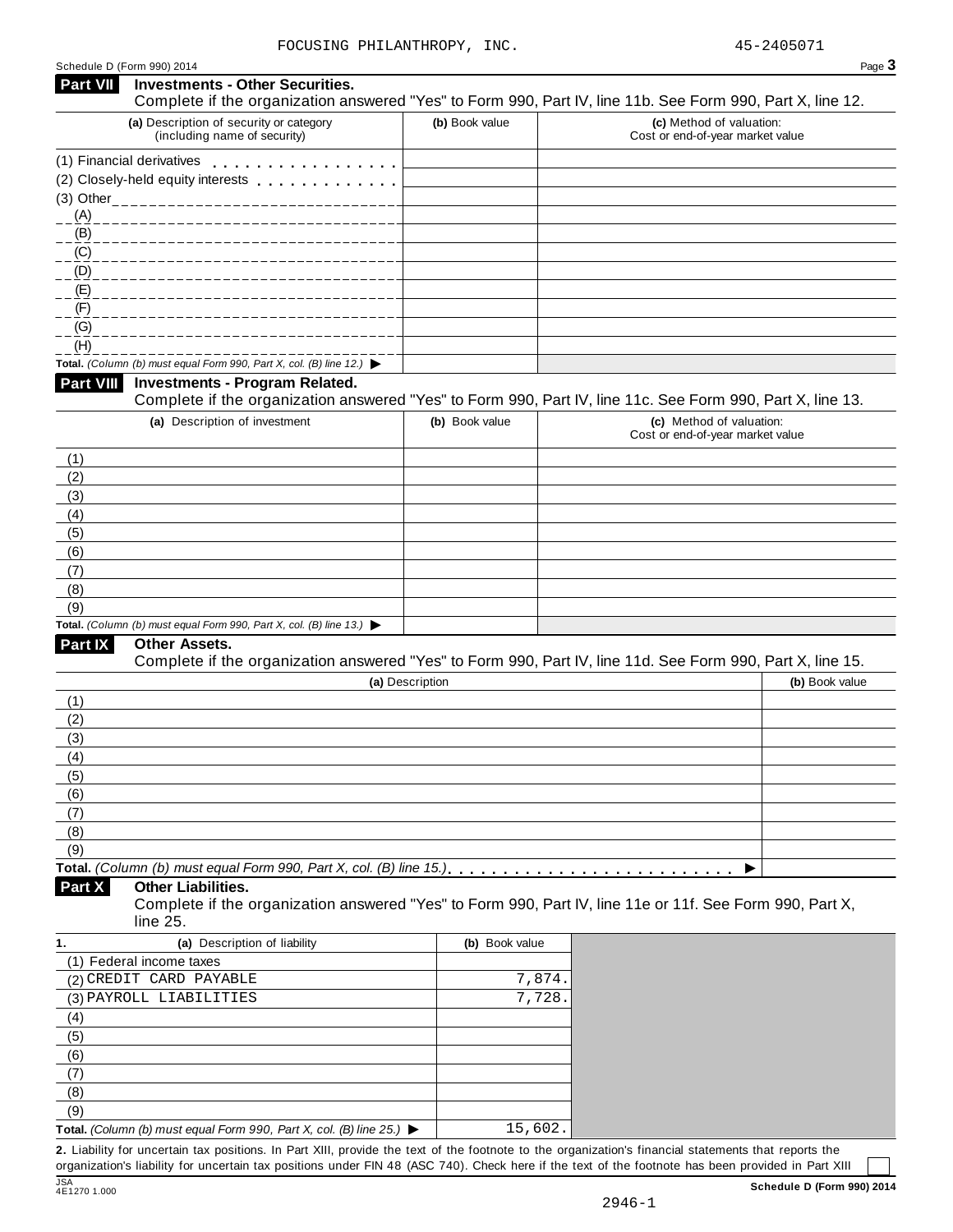|              | FOCUSING PHILANTHROPY, INC.                                                                                                                        | 45-2405071      |            |
|--------------|----------------------------------------------------------------------------------------------------------------------------------------------------|-----------------|------------|
|              | Schedule D (Form 990) 2014                                                                                                                         |                 | Page 4     |
| Part XI      | Reconciliation of Revenue per Audited Financial Statements With Revenue per Return.                                                                |                 |            |
|              | Complete if the organization answered "Yes" to Form 990, Part IV, line 12a.                                                                        |                 |            |
| 1            | Total revenue, gains, and other support per audited financial statements                                                                           | $\mathbf 1$     | 3,056,345. |
| $\mathbf{2}$ | Amounts included on line 1 but not on Form 990, Part VIII, line 12:                                                                                |                 |            |
| a            | Net unrealized gains (losses) on investments<br>2a                                                                                                 |                 |            |
| b            | 25,650.<br>Donated services and use of facilities<br>2 <sub>b</sub>                                                                                |                 |            |
| c            | 2 <sub>c</sub>                                                                                                                                     |                 |            |
| d            | 2d                                                                                                                                                 |                 | 25,650.    |
| е<br>3       |                                                                                                                                                    | 2e              | 3,030,695. |
|              | Amounts included on Form 990, Part VIII, line 12, but not on line 1:                                                                               | 3               |            |
| 4            | Investment expenses not included on Form 990, Part VIII, line 7b                                                                                   |                 |            |
| a            | 4a                                                                                                                                                 |                 |            |
| b<br>c       | 4b<br>Add lines 4a and 4b                                                                                                                          |                 |            |
| 5            | Total revenue. Add lines 3 and 4c. (This must equal Form 990, Part I, line 12.)                                                                    | 4c<br>5         | 3,030,695. |
|              | Part XII<br>Reconciliation of Expenses per Audited Financial Statements With Expenses per Return.                                                  |                 |            |
|              | Complete if the organization answered "Yes" to Form 990, Part IV, line 12a.                                                                        |                 |            |
| 1            | Total expenses and losses per audited financial statements                                                                                         | $\mathbf 1$     | 2,659,248. |
| $\mathbf{2}$ | Amounts included on line 1 but not on Form 990, Part IX, line 25:                                                                                  |                 |            |
| a            | Donated services and use of facilities<br>25,650.<br>2a<br>. <b>.</b> .                                                                            |                 |            |
| b            | Prior year adjustments<br>2 <sub>b</sub>                                                                                                           |                 |            |
| c            | Other losses<br>2c                                                                                                                                 |                 |            |
| d            | Other (Describe in Part XIII.)<br>2d                                                                                                               |                 |            |
| е            | Add lines 2a through 2d                                                                                                                            | 2e              | 25,650.    |
| 3            | Subtract line 2e from line 1<br>di di di di di di di di di di di l                                                                                 | 3               | 2,633,598. |
|              |                                                                                                                                                    |                 |            |
|              | Amounts included on Form 990, Part IX, line 25, but not on line 1:                                                                                 |                 |            |
| a            | Investment expenses not included on Form 990, Part VIII, line 7b<br>4a                                                                             |                 |            |
| b            | Other (Describe in Part XIII.)<br>4 <sub>b</sub>                                                                                                   |                 |            |
| C            | . <b>.</b> .<br>Add lines 4a and 4b                                                                                                                | 4c              |            |
|              | Total expenses. Add lines 3 and 4c. (This must equal Form 990, Part I, line 18.)                                                                   | $5\phantom{.0}$ |            |
|              | Part XIII Supplemental Information.                                                                                                                |                 |            |
|              | Provide the descriptions required for Part II, lines 3, 5, and 9; Part III, lines 1a and 4; Part IV, lines 1b and 2b; Part V, line 4; Part X, line |                 | 2,633,598. |
|              | 2; Part XI, lines 2d and 4b; and Part XII, lines 2d and 4b. Also complete this part to provide any additional information.                         |                 |            |
|              |                                                                                                                                                    |                 |            |
|              |                                                                                                                                                    |                 |            |
|              |                                                                                                                                                    |                 |            |
|              |                                                                                                                                                    |                 |            |
|              |                                                                                                                                                    |                 |            |
|              |                                                                                                                                                    |                 |            |
|              |                                                                                                                                                    |                 |            |
| 4<br>5       |                                                                                                                                                    |                 |            |
|              |                                                                                                                                                    |                 |            |
|              |                                                                                                                                                    |                 |            |
|              |                                                                                                                                                    |                 |            |
|              |                                                                                                                                                    |                 |            |
|              |                                                                                                                                                    |                 |            |
|              |                                                                                                                                                    |                 |            |
|              |                                                                                                                                                    |                 |            |
|              |                                                                                                                                                    |                 |            |
|              |                                                                                                                                                    |                 |            |
|              |                                                                                                                                                    |                 |            |
|              |                                                                                                                                                    |                 |            |
|              |                                                                                                                                                    |                 |            |
|              |                                                                                                                                                    |                 |            |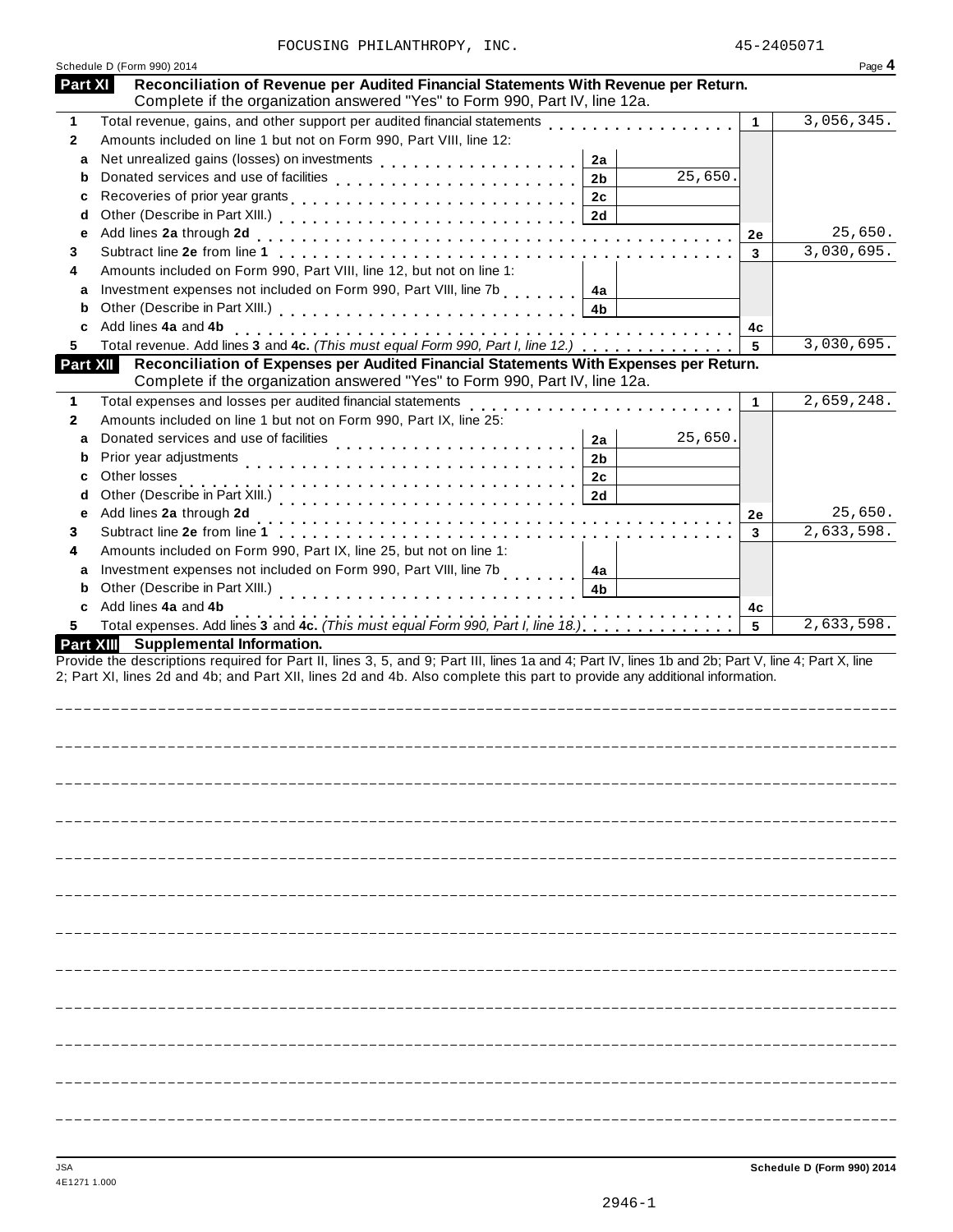### **Part XIII Supplemental Information** *(continued)*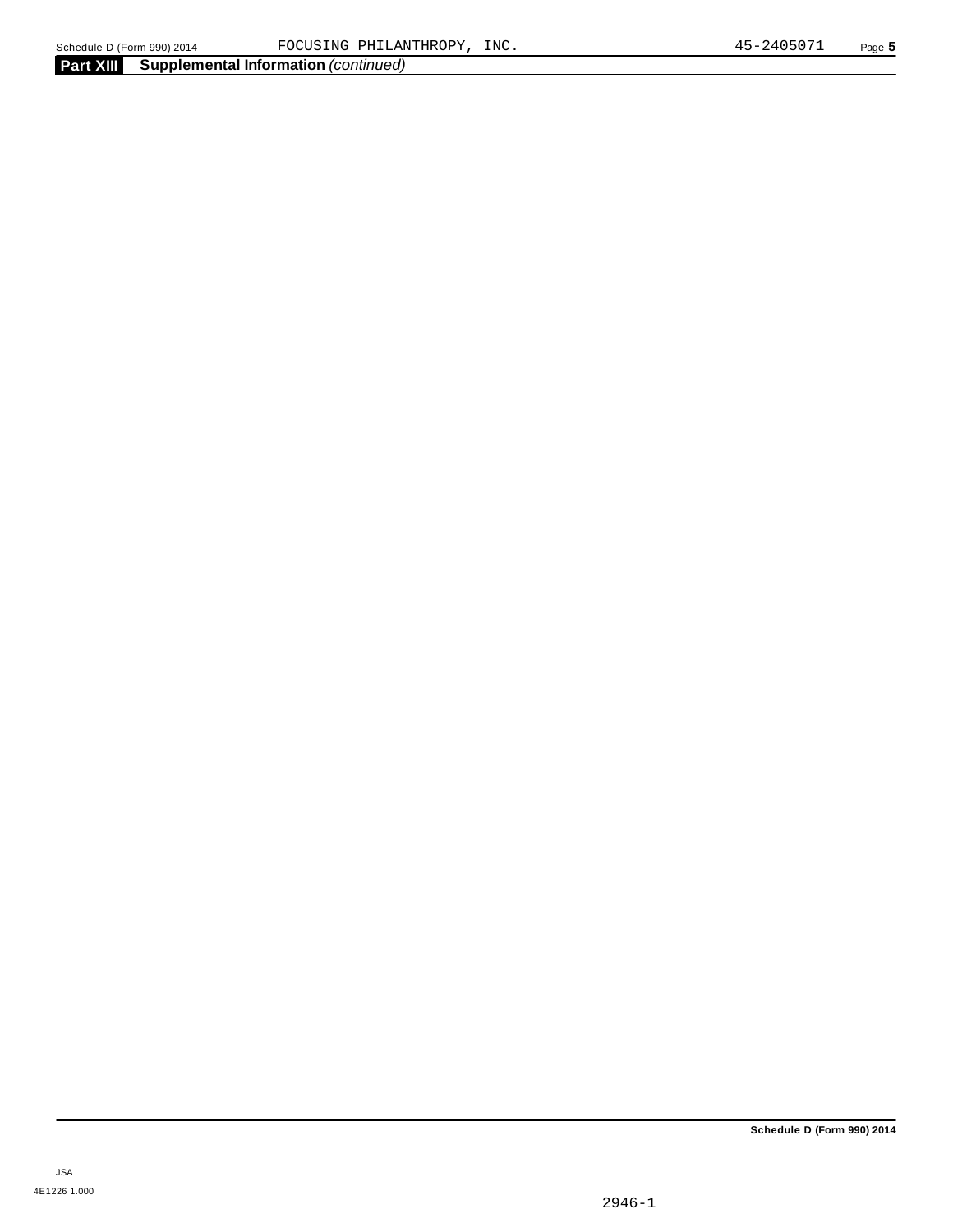| <b>SCHEDULE I</b><br>(Form 990)<br>Department of the Treasury<br><b>Internal Revenue Service</b> | <b>Grants and Other Assistance to Organizations,</b><br>Governments, and Individuals in the United States<br>Complete if the organization answered "Yes" to Form 990, Part IV, line 21 or 22.<br>Information about Schedule I (Form 990) and its instructions is at www.irs.gov/form990.                                                                                                   |            | OMB No. 1545-0047<br><b>Open to Public</b><br><b>Inspection</b> |                             |                                       |                                                             |                                           |                                       |
|--------------------------------------------------------------------------------------------------|--------------------------------------------------------------------------------------------------------------------------------------------------------------------------------------------------------------------------------------------------------------------------------------------------------------------------------------------------------------------------------------------|------------|-----------------------------------------------------------------|-----------------------------|---------------------------------------|-------------------------------------------------------------|-------------------------------------------|---------------------------------------|
| Name of the organization                                                                         |                                                                                                                                                                                                                                                                                                                                                                                            |            |                                                                 |                             |                                       |                                                             | <b>Employer identification number</b>     |                                       |
| FOCUSING PHILANTHROPY, INC.                                                                      |                                                                                                                                                                                                                                                                                                                                                                                            |            |                                                                 |                             |                                       |                                                             | 45-2405071                                |                                       |
| Part I                                                                                           | <b>General Information on Grants and Assistance</b>                                                                                                                                                                                                                                                                                                                                        |            |                                                                 |                             |                                       |                                                             |                                           |                                       |
| $\mathbf{2}$<br>Part II                                                                          | Describe in Part IV the organization's procedures for monitoring the use of grant funds in the United States.<br>Grants and Other Assistance to Domestic Organizations and Domestic Governments. Complete if the organization answered "Yes" to Form 990,<br>Part IV, line 21, for any recipient that received more than \$5,000. Part II can be duplicated if additional space is needed. |            |                                                                 |                             |                                       |                                                             |                                           | $\mathbf{X}$<br>No<br>Yes             |
|                                                                                                  | 1 (a) Name and address of organization<br>or government                                                                                                                                                                                                                                                                                                                                    | $(b)$ EIN  | (c) IRC section<br>if applicable                                | (d) Amount of cash<br>grant | (e) Amount of non-<br>cash assistance | (f) Method of valuation<br>(book, FMV, appraisal,<br>other) | (g) Description of<br>non-cash assistance | (h) Purpose of grant<br>or assistance |
| $(1)$ CASA LATINA                                                                                |                                                                                                                                                                                                                                                                                                                                                                                            |            |                                                                 |                             |                                       |                                                             |                                           |                                       |
|                                                                                                  | 317 17TH AVENUE SOUTH SEATTLE, WA 98144                                                                                                                                                                                                                                                                                                                                                    | 91-1689251 | 501(C)(3)                                                       | 125,000.                    |                                       |                                                             |                                           | FBO GENERAL OPS                       |
| $(2)$ CHARITY: WATER                                                                             |                                                                                                                                                                                                                                                                                                                                                                                            |            |                                                                 |                             |                                       |                                                             |                                           |                                       |
| 200 VARICK STREET, STE 201                                                                       |                                                                                                                                                                                                                                                                                                                                                                                            | 22-3936753 | 501(C)(3)                                                       | 17,833.                     |                                       |                                                             |                                           | FBO WATER PROJECTS                    |
| $(3)$ D-REV                                                                                      |                                                                                                                                                                                                                                                                                                                                                                                            |            |                                                                 |                             |                                       |                                                             |                                           |                                       |

| 200 VARICK STREET, STE 201                                             | 22-3936753 | 501(C)(3) | 17,833.   | FBO WATER PROJECTS           |
|------------------------------------------------------------------------|------------|-----------|-----------|------------------------------|
| $(3)$ D-REV                                                            |            |           |           |                              |
| 695 MINNESOTA ST SAN FRANCISCO, CA 94107                               | 26-0642778 | 501(C)(3) | 265, 255. | FBO REMOTION PROGRAM         |
| (4) FARESTART & CATALYST KITCHENS                                      |            |           |           |                              |
| 700 VIRGINIA ST SEATTLE, WA 98101                                      | 91-1546757 | 501(C)(3) | 97,500.   | FBO GENERAL OPS              |
| (5) TIMMY GLOBAL HEALTH                                                |            |           |           |                              |
| 22 E 22ND STREET INDIANAPOLIS, IN 46202                                | 35-2012757 | 501(C)(3) | 112,312.  | FBO GENERAL OPS              |
| (6) ONE ACRE FUND                                                      |            |           |           |                              |
| 1742 TATUM STREET FALCON HEIGHT, MN 55113                              | 20-3668110 | 501(C)(3) | 274,400.  | FBO GENERAL OPS              |
| (7) PEER HEALTH EXCHANGE                                               |            |           |           |                              |
| 70 GOLD STREET SAN FRANCISCO, CA 94133                                 | 56-2374305 | 501(C)(3) | 186,348.  | FOR GENERAL OPS              |
| (8) READING PARTNERS                                                   |            |           |           |                              |
| 180 GRAND AVENUE, STE 800 OAKLAND, CA 94612                            | 77-0568469 | 501(C)(3) | 512, 150. | FBO GENERAL OPS              |
| (9) SCRIPPS COLLEGE ACADEMY                                            |            |           |           |                              |
| 1030 COLUMBIA AVE #1235 CLAREMONT, CA 91711                            | 95-1664123 | 501(C)(3) | 73,050.   | FBO GENERAL OPS              |
| (10) SEVA FOUNDATION                                                   |            |           |           |                              |
| 1786 FIFTH STREET BERKELEY, CA 94710                                   | 38-2231279 | 501(C)(3) | 336,999.  | FBO VISION                   |
| $(11)$ SPARK                                                           |            |           |           |                              |
| 223 W. JACKSON, SUITE 520 CHICAGO, IL 60606                            | 20-1836547 | 501(C)(3) | 245,502.  | FBO GENERAL OPS              |
| (12) SMALL ENTERPRISE FOUNDATION                                       |            |           |           |                              |
| C/O CAF AMERICA ALEXANDRIA, VA 22314                                   | 43-1634280 | 501(C)(3) | 70,708.   | FBO GENERAL OPS              |
| $\mathbf{2}$                                                           |            |           |           |                              |
| 3                                                                      |            |           |           |                              |
| For Paperwork Reduction Act Notice, see the Instructions for Form 990. |            |           |           | Schedule I (Form 990) (2014) |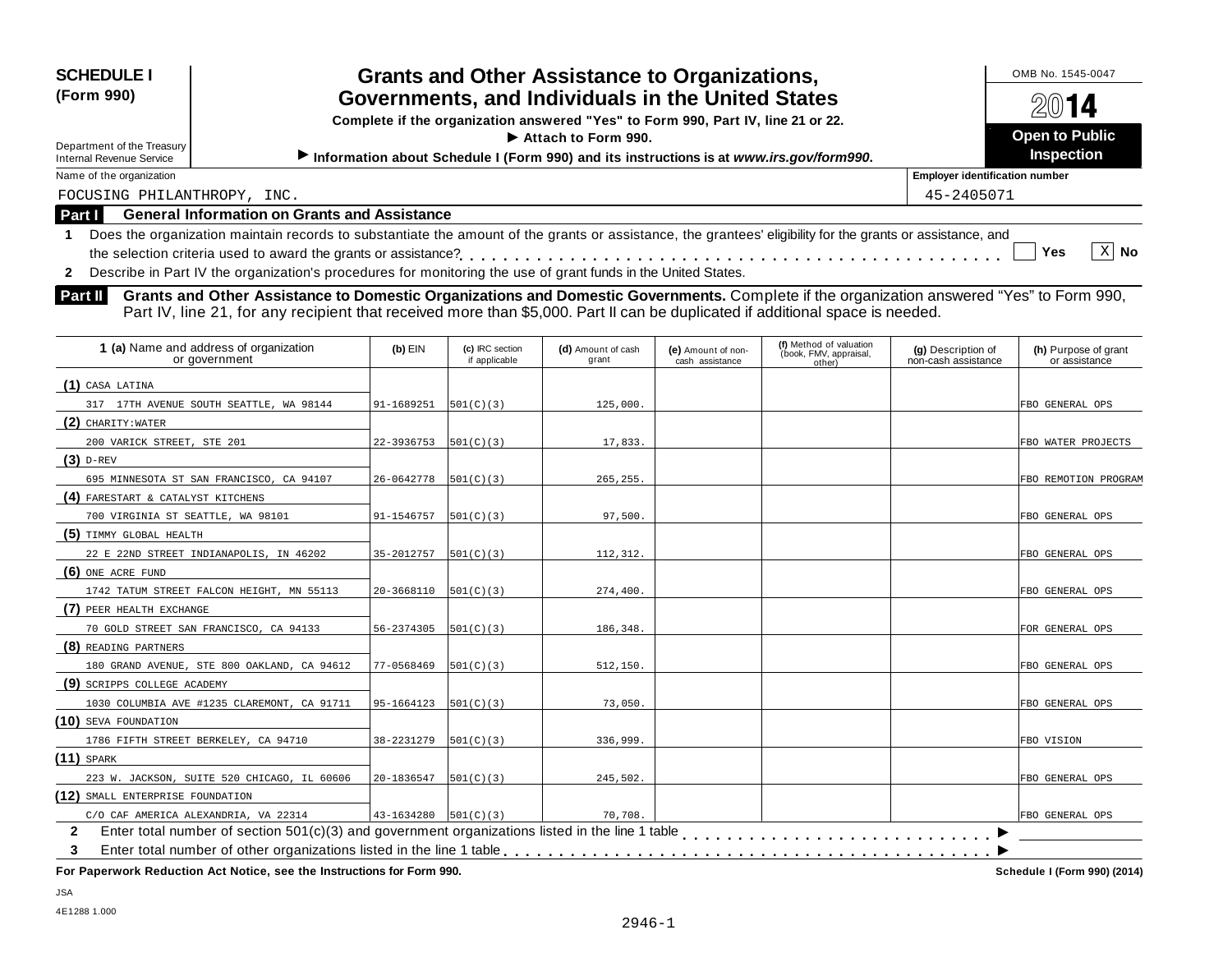#### **Grants and Other Assistance to Individuals in the United States.** Complete if the organization answered "Yes" on Form 990, Part IV, line 22. Part III can be duplicated if additional space is needed. **Part III**

| (a) Type of grant or assistance                                                                                                                                                      | (b) Number of<br>recipients | (c) Amount of<br>cash grant | (d) Amount of<br>non-cash assistance | (e) Method of valuation (book,<br>FMV, appraisal, other) | (f) Description of non-cash assistance |
|--------------------------------------------------------------------------------------------------------------------------------------------------------------------------------------|-----------------------------|-----------------------------|--------------------------------------|----------------------------------------------------------|----------------------------------------|
|                                                                                                                                                                                      |                             |                             |                                      |                                                          |                                        |
|                                                                                                                                                                                      |                             |                             |                                      |                                                          |                                        |
|                                                                                                                                                                                      |                             |                             |                                      |                                                          |                                        |
|                                                                                                                                                                                      |                             |                             |                                      |                                                          |                                        |
|                                                                                                                                                                                      |                             |                             |                                      |                                                          |                                        |
|                                                                                                                                                                                      |                             |                             |                                      |                                                          |                                        |
|                                                                                                                                                                                      |                             |                             |                                      |                                                          |                                        |
| Supplemental Information. Complete this part to provide the information required in Part I, line 2, Part III, column (b), and any other additional<br><b>Part IV</b><br>information. |                             |                             |                                      |                                                          |                                        |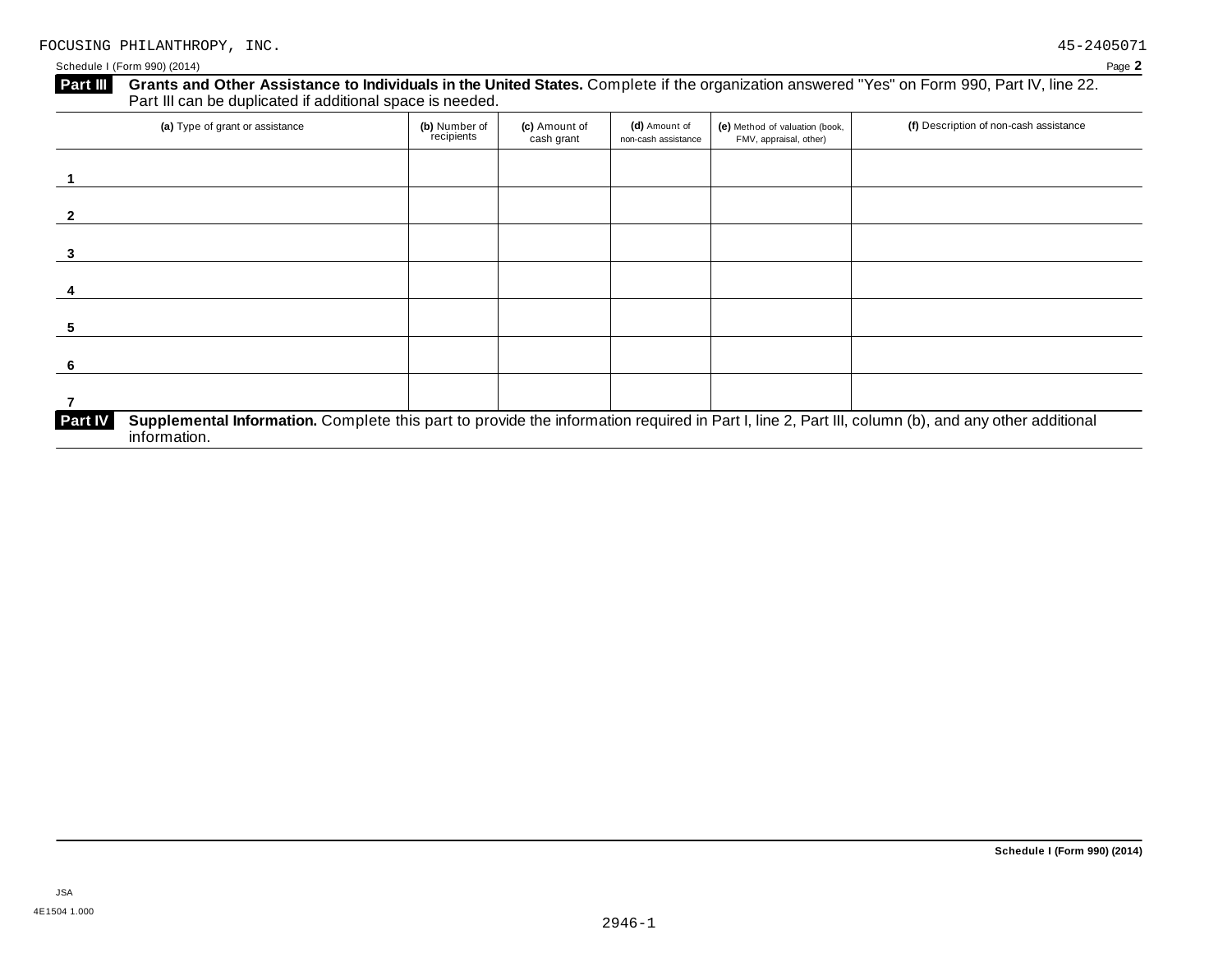**(Form 990 or 990-EZ)**

## **SCHEDULE O** Supplemental Information to Form 990 or 990-EZ <br> **SUPPLEMENT CONDUCT** (Form 990 or 990-EZ 20014

**Complete to provide information for responses to specific questions on Form 990 or 990-EZ or to provide any additional information.** Department of the Treasury<br> **Attach to Form 990 or 990-EZ. Inspection Inspection** 

<u>2014 \_</u> **Open to Public** 

Department of the Treasury<br>Internal Revenue Service<br>Name of the organization

FOCUSING PHILANTHROPY, INC. 45-2405071

**Employer identification number** 

FORM 990, PART I, LINE 1, DESCRIPTION OF ORGANIZATION MISSION: THAT FUNDS CONTRIBUTED ARE ACHIEVING THE GREATEST POSSIBLE IMPACT. WE SUPPORT ORGANIZATIONS AND PROGRAMS WHICH ADDRESS ONE OR MORE OF OUR THREE AREAS OF FOCUS: (I) RAISING INDIVIDUAL AND COMMUNITY INCOME, (II) BUILDING COMMUNITY INFRASTRUCTURE AND RESOURCES, AND (III) INCREASING SELF-SUFFICIENCY.

FORM 990, PART III, LINE 1, DESCRIPTION OF ORGANIZATION MISSION: (I) RAISING INDIVIDUAL AND COMMUNITY INCOME, (II) BUILDING COMMUNITY INFRASTRUCTURE AND RESOURCES, AND (III) INCREASING SELF-SUFFICIENCY.

FORM 990, PART VI, SECTION A, LINE 2: ELLIOTT GILSON, PRESIDENT, IS THE SON OF LAWRENCE GILSON, DIRECTOR

FORM 990, PART VI, SECTION B, LINE 11: A COPY OF THE FORM 990 IS REVIEWED BY OUR CHAIRMAN, PRESIDENT, AND SECRETARY/TREASURER PRIOR TO FILING THE TAX RETURN AND IS AVAILABLE UPON REQUEST TO OUR OTHER DIRECTORS.

FORM 990, PART VI, SECTION B, LINE 12 FOCUSING PHILANTHROPY REQUIRES ALL OFFICERS, DIRECTORS, AND KEY EMPLOYEES TO DISCLOSE ANY CONFLICT OF INTEREST TO THE CHAIRMAN OR AN INDEPENDENT MEMBER OF THE BOARD OF DIRECTORS AS SOON AS SUCH A NEXUS IS IDENTIFIED. THE INTERESTED PERSON MAY BE ASKED BY THE CHAIRMAN OR THE BOARD TO